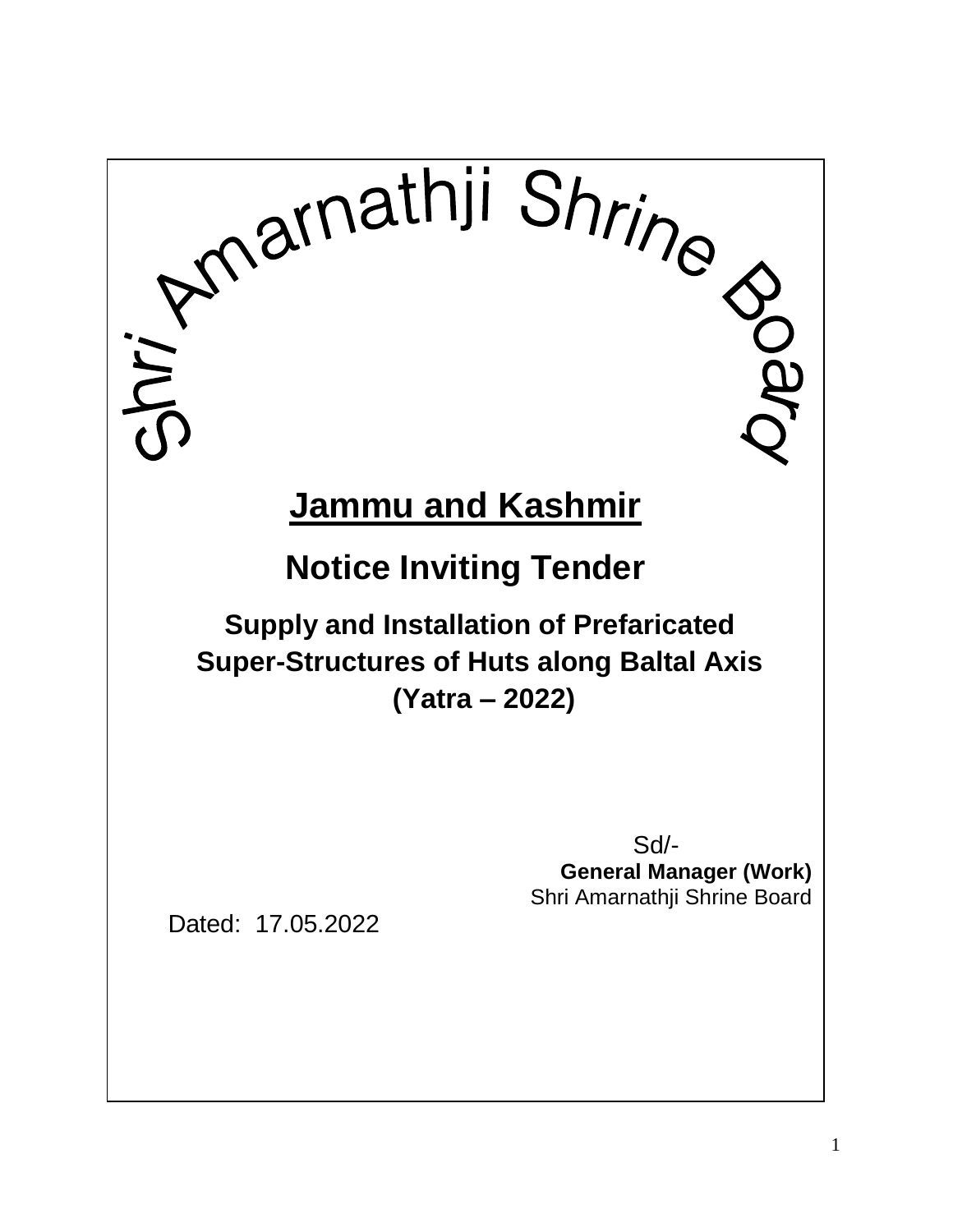# **TENDER FOR THE SUPPLY AND INSTALLATION OF PREFARICATED SUPER-STRUCTURES OF HUTS ALONG BALTAL AXIS (YATRA – 2022)**

# **DETAILED NOTICE INVITING TENDER (DNIT)**

(issued under no. SASB/NIT/W/2022/1350/55 dated 17.05.2022)

| #              | <b>CONTENT</b>                                 | PAGE(S)   |
|----------------|------------------------------------------------|-----------|
|                |                                                |           |
| 1              | Notice Inviting Tender (NIT) for advertisement | $3 - 4$   |
| $\overline{2}$ | Eligibility criteria                           | 5         |
| 3              | Documents establishing Bidder's eligibility    | 5         |
| $\overline{4}$ | <b>Instructions to Bidders</b>                 | $6 - 8$   |
| 5              | <b>Terms and Conditions of Contract</b>        | $9 - 24$  |
| 6              | Schedule – A (Technical Bid)                   | $25 - 26$ |
| $\overline{7}$ | Schedule - B (Financial Bid)                   | $27 - 40$ |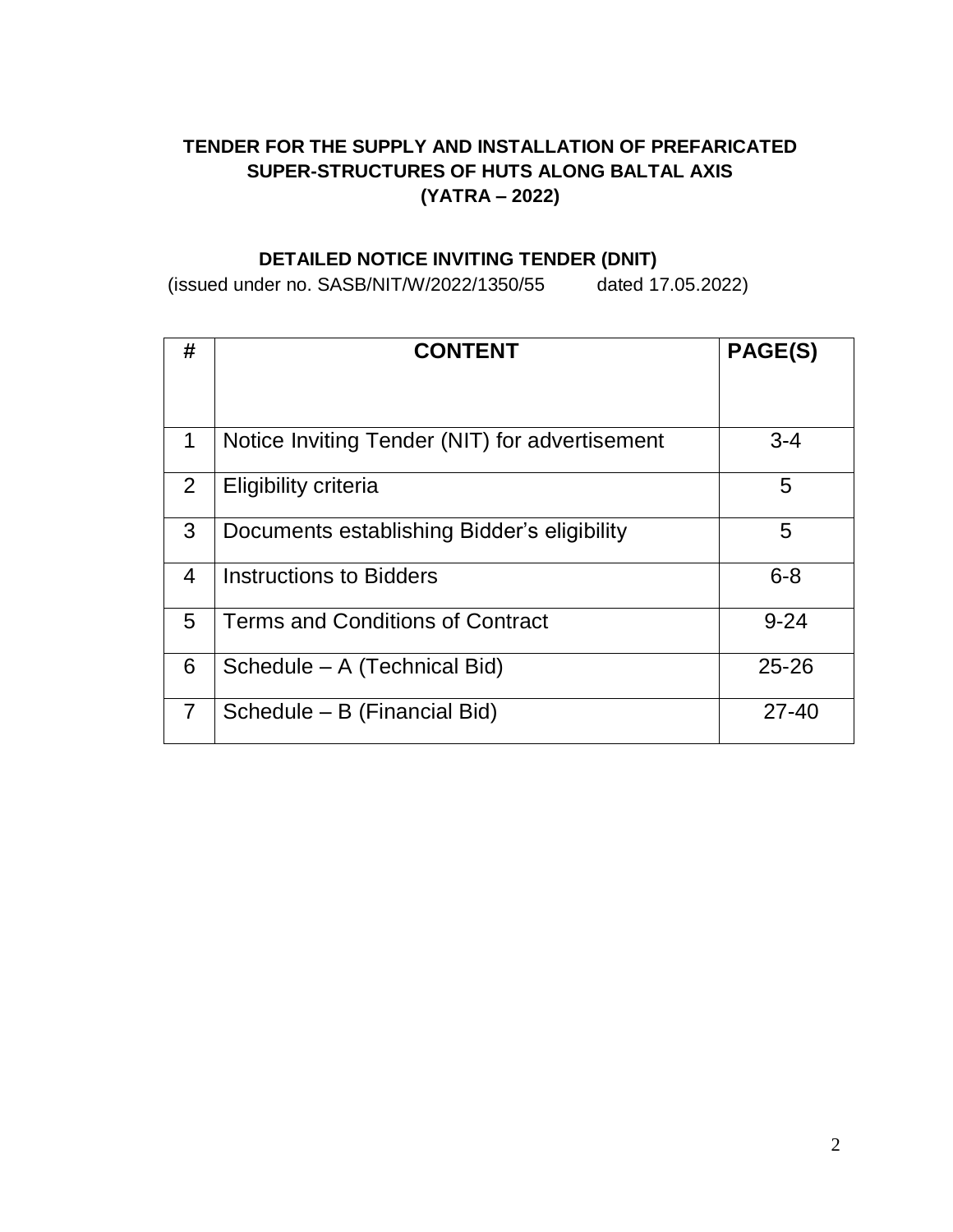

# **SHRI AMARNATHJI SHRINE BOARD**

**(Established under an Act of J&K State Legislature)** Chaitanya Ashram, Talab Tillo, Jammu (Nov-April) Tele: 0191-2569910, Telefax: 0191-2503399 **2nd Floor, Block-III, Engineering Complex, Raj Bagh, Srinagar-190008 (May - Oct)** Email address: sasbjk2001@gmail.com, www.shriamarnathjishrine.com

#### **NOTICE INVITING TENDERS**

**SUPPLY AND INSTALLATION OF PREFARICATED SUPER-STRUCTURES OF HUTS STRUCTURES ALONG BALTAL AXIS FOR YATRA-2022**

For and on behalf of Chairman, Shri Amarnathji Shrine Board, sealed tenders in two-bid format are invited from reputed and experienced **SSI Unit holders / Micro Small & Medium Entrepreneurs** having valid Registration from District Industries Centre, for the below mentioned works. The Bids shall be received in the Office of General Manager (Works), Shri Amarnathji Shrine Board, 2nd Floor, Block-III, Engineering Complex, Raj Bagh, Srinagar **on or before 23 .05.2022 upto 1400 hours.**

| S.<br>No. | - ب ت<br>Name of work                                                                                                                                                                                                                                                                                                                                                   | Approx.<br>Amount<br>(Rs. In<br>Lakhs) | of<br>Cost<br><b>Tender</b><br><b>Document</b><br>excluding<br>all taxes<br>(in Rs) | <b>Earnest</b><br>Money/ Bid<br><b>Security</b><br>(in Rs) | <b>Time</b><br>οf<br><b>Completion</b> | Last<br>date<br>for<br>submission<br>of Tenders |
|-----------|-------------------------------------------------------------------------------------------------------------------------------------------------------------------------------------------------------------------------------------------------------------------------------------------------------------------------------------------------------------------------|----------------------------------------|-------------------------------------------------------------------------------------|------------------------------------------------------------|----------------------------------------|-------------------------------------------------|
| 1.        | Supply & Installation of<br>prefabricated<br>superstructure of 02 No.<br>Huts of size 5.00m x<br>5.00m each with attached<br>washroom of size 2.50m<br>x 1.50 m<br>and 02 No<br>kitchens of size 2.50m x<br>each<br>for Heli<br>3.25 <sub>m</sub><br>Services staff at Lower<br>Holy Cave.                                                                              | 12.00                                  | $400/-$                                                                             | 24000/-                                                    | 60 days                                |                                                 |
| 2.        | Supply & Installation of<br>prefabricated<br>superstructure of one No<br>additional room of size<br>3.00 <sub>m</sub><br>with<br>$4.00m \times$<br>attached washroom of<br>size 2.00 x 1.50 for Camp<br>Director, one No Control<br>with<br>Room<br>attached<br>for<br>washroom<br>service<br>providers for issuance of<br>Smart Cards to Yatris at<br>Lower Holy Cave. | 8.80                                   | $200/-$                                                                             | 17600/-                                                    | 60 days                                | 23.05.2022<br>upto<br>1400 hours                |
| 3.        | Supply and Installation of<br>prefabricated<br>Super<br>structure of Sadhu Shed<br>at Lower Holy Cave for<br>Yatra-2022                                                                                                                                                                                                                                                 | 4.44                                   | $200/-$ .                                                                           | 8880/-                                                     | 60 days                                |                                                 |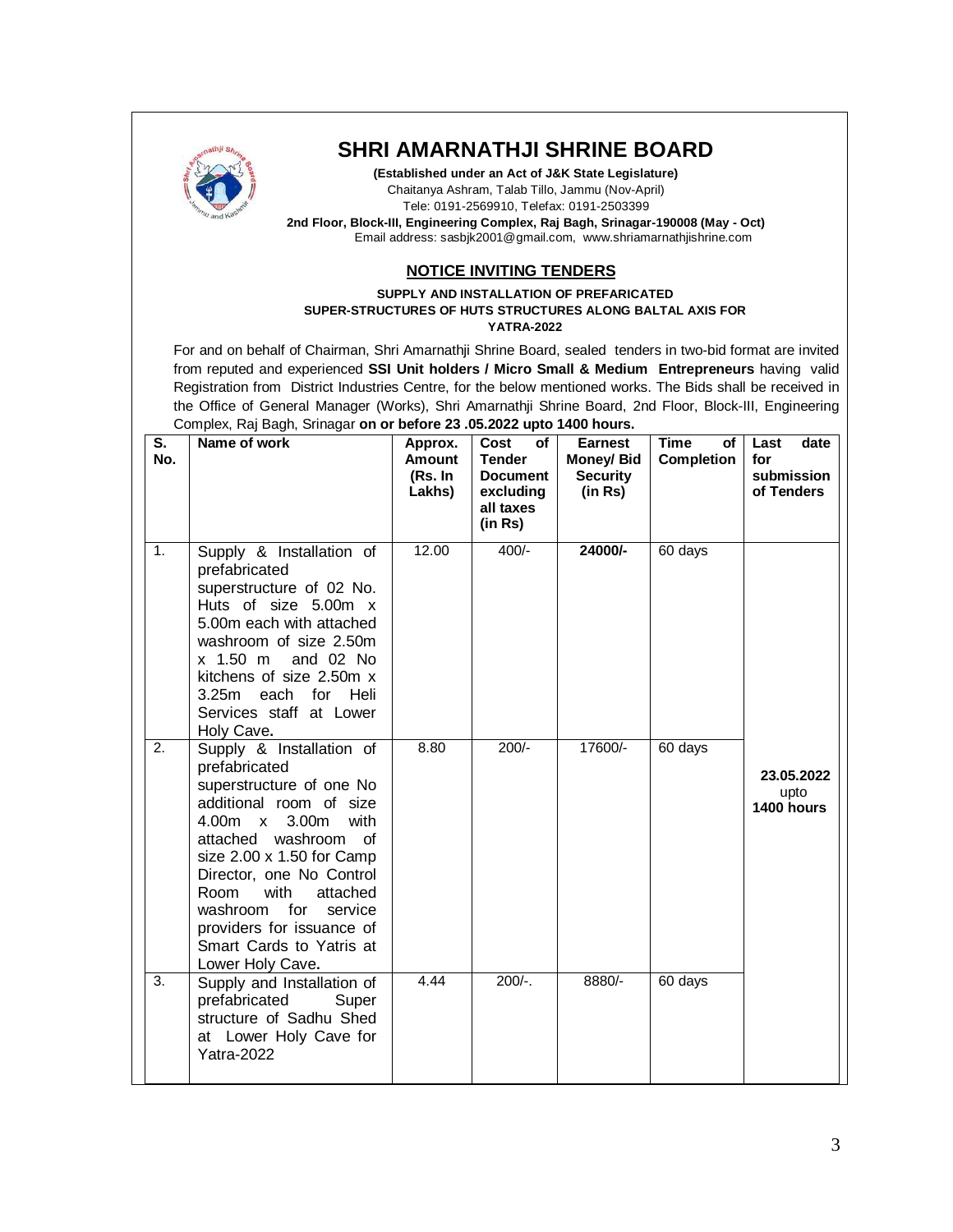| 4. | Supply & Installation of<br>prefabricated<br>superstructure of Control<br>Room of size 5.40x2.75<br>m with washroom of size<br>2.00x1.40 m for Service<br>Providers for issuance of | 3.90 | $200/-$ | 7800/- | 60 days |  |
|----|-------------------------------------------------------------------------------------------------------------------------------------------------------------------------------------|------|---------|--------|---------|--|
|    | Smart Card at Dumail.                                                                                                                                                               |      |         |        |         |  |

- 2. Detailed NIT (DNIT) can be downloaded from SASB website [\(www.shriamarnathjishrine.com\)](http://www.shriamarnathjishrine.com/) upto 22.05.2022 in which the cost of DNIT shall be payable in the shape of Demand Draft (Non Refundable) drawn in favour of FA/ CAO, Shri Amarnathji Shrine Board (SASB), Srinagar.
- 3. The Tenders, duly completed, along with **Earnest Money Deposit** must reach the office of General Manager (Works) latest by **1400 hours** on **23.05.2022**. The bidder, in his own interest, is advised to deliver the bids personally to FA/ CAO, Shri Amarnathji Shrine Board, 2nd Floor, Block-III, Engineering Complex, Raj Bagh, Srinagar. Alternatively, he may send the same through **Speed Post**/ **Registered Post.** The Board will not be responsible for any delay, wrong delivery or non-delivery of the bids due to any reasons thereof.
- 4. In case the last date of receipt of bid happens to be a holiday, the bid shall be received on the next working day up to **1400 hours.**
- 5. The Technical bid shall be opened on **23.05.2022** at **1500 hours** in the office of General Manager (Works), (at JSrinagar Office; address mentioned above) in presence of the bidders who may wish to be present on the occasion.
- 6. All subsequent information/ Corrigendum/ Addendum/ Updates shall be uploaded on **SASB website only**, therefore, the bidders are requested to visit the website regularly for latest updates.
- 7. The successful bidder is bound to enter into an agreement with General Manager (Works), SASB, **within ten days** from the date of the receipt of Letter of Intent.

**No: SASB/NIT/W/2022/1350/ 55 Sd/- Research State of State of State of State of State of State of State of State of State of State of State of State of State of State of State of State of State of State of State of State o** 

**General Manager (Works)** Shri Amarnathji Shrine Board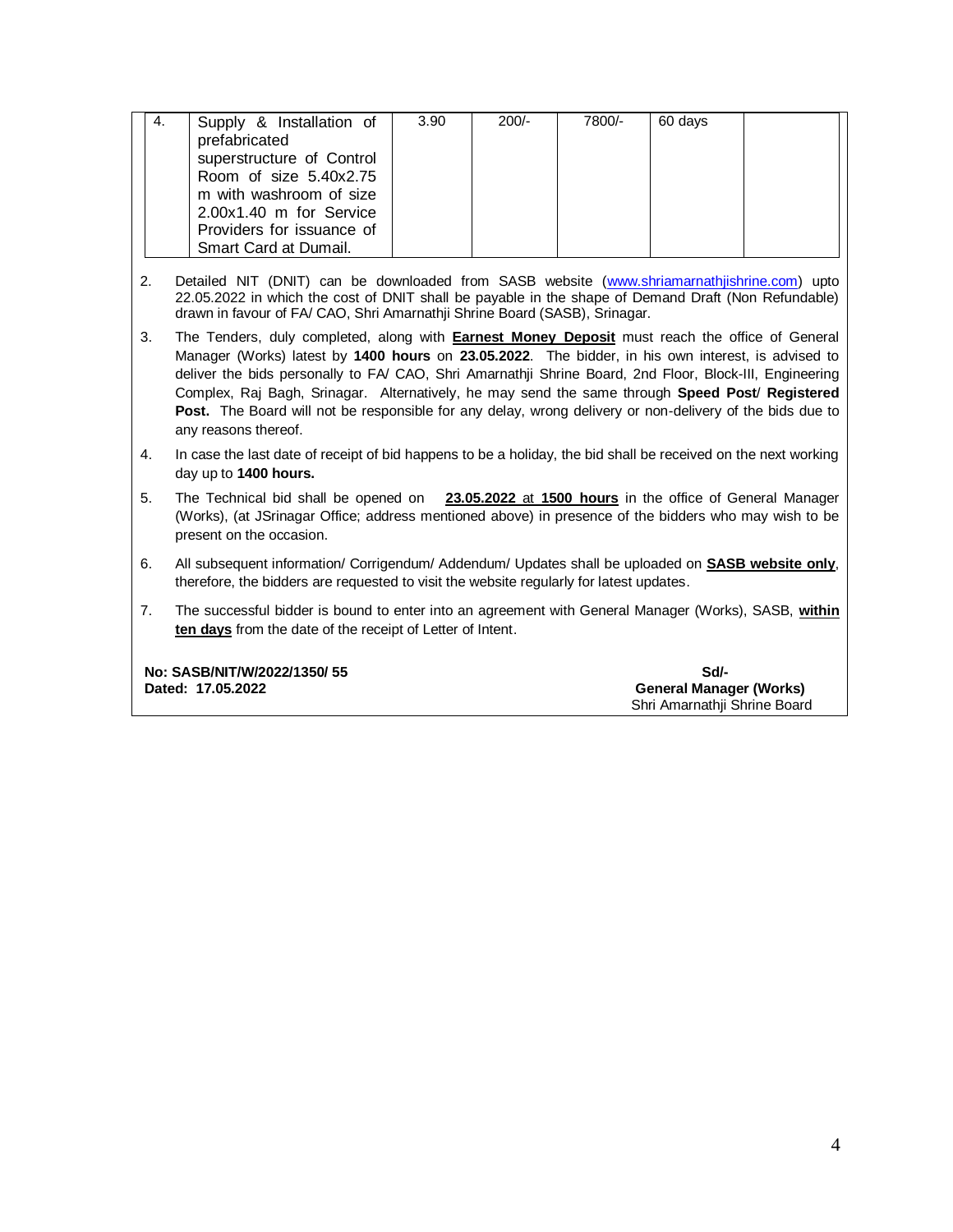# 2. **ELIGIBILITY REQUIREMENT**

- 2.1 The Bidder must be a registered Micro, Small or Medium Enterprise, with Government of Jammu and Kashmir, District Industries Centre.
- 2.2 Consortium or a Joint Venture in any form shall not be eligible for bidding.
- 2.3 Average annual turnover during the last three years, ending 31<sup>st</sup> March of the previous financial year (i.e. 2018-19, 2019-20, 2020-21), should be equal to 30% of the estimated amount of the work.
- 2.4 The Bidder should not have been blacklisted on previous occasion by any of the Central/ Union Territory Government Organizations, Statutory Central/ U.T. Autonomous Bodies, Central/ U.T. Public Sector Undertakings, Central/ U.T. Government owned Hospitals or Local Bodies/ Municipalities.

# **3 DOCUMENTS ESTABLISHING BIDDER'S ELIGIBILITY**

- 3.1 Registration Certificate from any District Industries Centre of Jammu and Kashmir.
- 3.2 Certified copies of:
	- a) Income tax returns of 2018-19, 2019-20, 2020-21. Bidder shall also submit proof of PAN
	- b) Audited Balance Sheet 2018-19, 2019-20, 2020-21
	- c) Audited Income and Expenditure Statement 2018-19, 2019-20, 2020-2021.
- 3.3 Certified copy of PAN Card.
- 3.4 Certified Copy of GSTIN.
- 3.5 General Power of Attorney executed in favour of person authorized to sign the Tender Document and the Contract and all correspondences/ documents thereof.
- 3.6 General information/ Profile of the Bidder.
- 3.7 An affidavit by the Bidder, on Rs. 100 stamp paper, stating that every information furnished in the Tender Document is correct and to the best of his knowledge and that no criminal/ income tax/ blacklisting case is pending against him. If any information is found to be incorrect at any time, the Security Deposit is liable to be forfeited without any notice.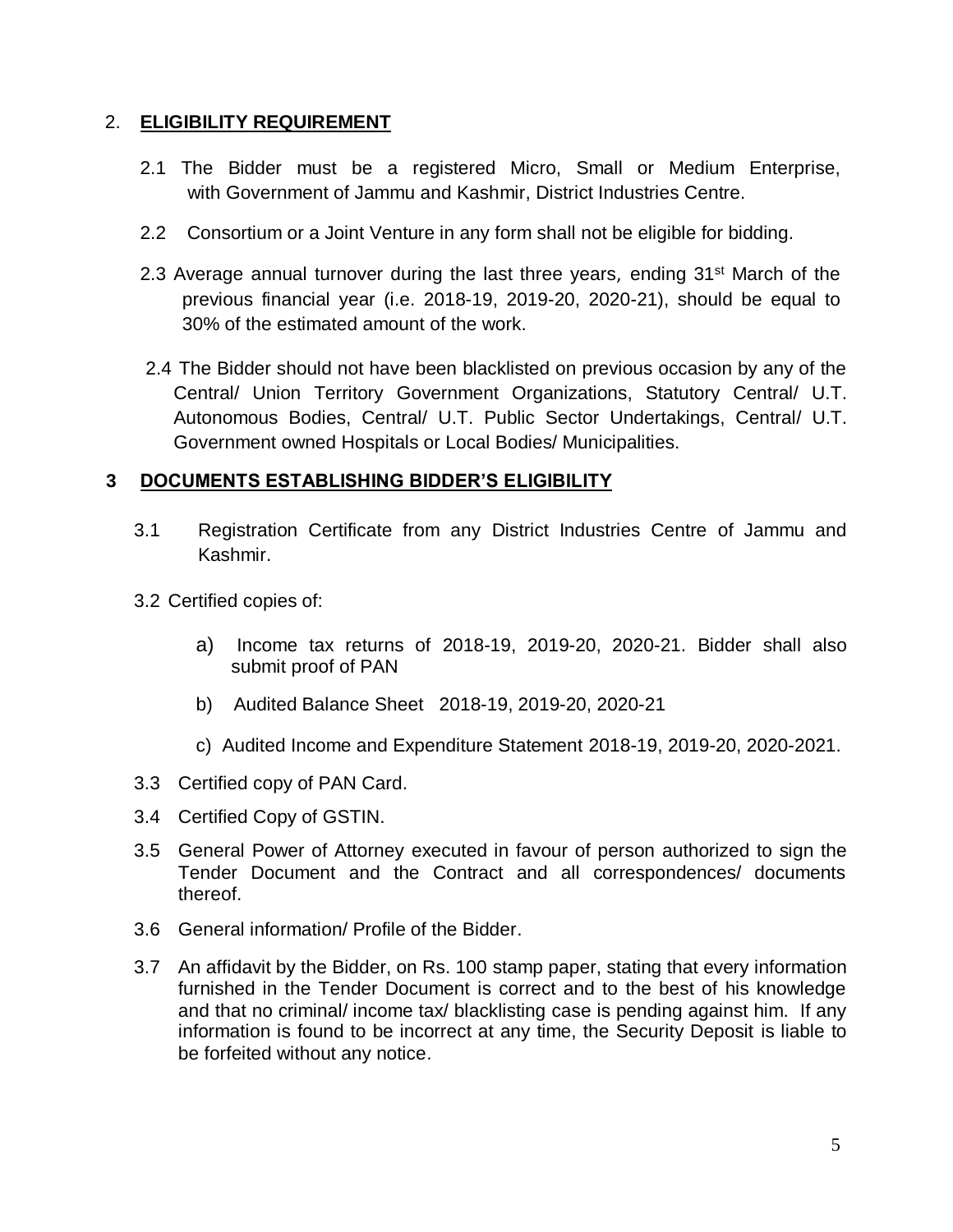### **4. INSTRUCTIONS TO BIDDERS:**

Sealed Bids in Two-Bid Format are hereby invited from original Equipment Manufacturers for the Design, Fabrication, Supply and Installation of Sheds at Shrine Board Camps *(for details of these locations, please read Scope of Work)*.

- 4.1 Detailed NIT (DNIT) can be downloaded from SASB website [\(www.shriamarnathjishrine.com\)](http://www.shriamarnathjishrine.com/) upto 22.05.2022 in which the cost of DNIT shall be payable in the shape of Demand Draft (Non Refundable) drawn in favour of FA/ CAO, Shri Amarnathji Shrine Board (SASB), Srinagar.
- 4.2 The Tenderers are required to submit two separate **Bids** i.e. **Technical** and **Financial**, as per format given in **Schedule A** and **Schedule B** of the DNIT respectively. The two **Bids** should be submitted in two separately sealed envelopes super-scribed **"Technical Bid for \_\_\_\_\_\_\_\_\_\_\_\_\_\_\_Yatra 2022"**  and **"Financial Bid for \_\_\_\_\_\_\_\_\_\_\_\_\_\_\_\_\_\_\_\_\_\_ Yatra 2022"**. Both the sealed envelopes should be put in a third envelop, sealed and super-scribed **"Tender for Supply and Installation of \_\_\_\_\_\_\_\_\_\_\_\_\_\_\_\_\_ Yatra 2022".**  The bids shall be submitted as per format prescribed in **Schedule A** and **Schedule B** only.
- 4.3 The Tender, duly completed, along with **Earnest Money Deposit** must be dropped in the Tender Box kept in the office of General Manager (Works), Shri Amarnathji Shrine Board, 2nd Floor, Block-III, Engineering Complex, Raj Bagh, Srinagar or sent by Registered Post/ Speed Post to General Manager (Works) at aforesaid address by **1400 hours** on **23.05.2022.** Tenders received after the afore-stated date and time will not be considered. The Shri Amarnathji Shrine Board takes no responsibility for any delay/ loss of documents or correspondence sent by post.
- 4.4 The intending Bidders are advised to obtain information about the actual conditions on ground. The Bidder shall bear all costs associated with the preparation and submission of his bid and the SASB will, in no case, be responsible for those costs, regardless of the conduct or outcome of the bidding process.
- 4.5 The Bidder is expected to examine all Instructions, Schedules, Formats, Terms and Conditions, Scope of Work mentioned in the DNIT. Failure to furnish all relevant information as prescribed in the Tender Document or submission of Tender not substantially responsive to the Tender Document in every respect will be at Bidder's risk and may result in the rejection of the bid.
- 4.6 All entries in the Technical/ Financial Bids should be legible and should be free from corrections/ erasures/ overwriting/ cuttings. Bids with corrections/ erasures/ overwriting/ cuttings shall be out rightly rejected. Amounts shall be indicated in words as well as in figures. In case of any variation between amount in figures and words, amount quoted in words shall be taken as authentic.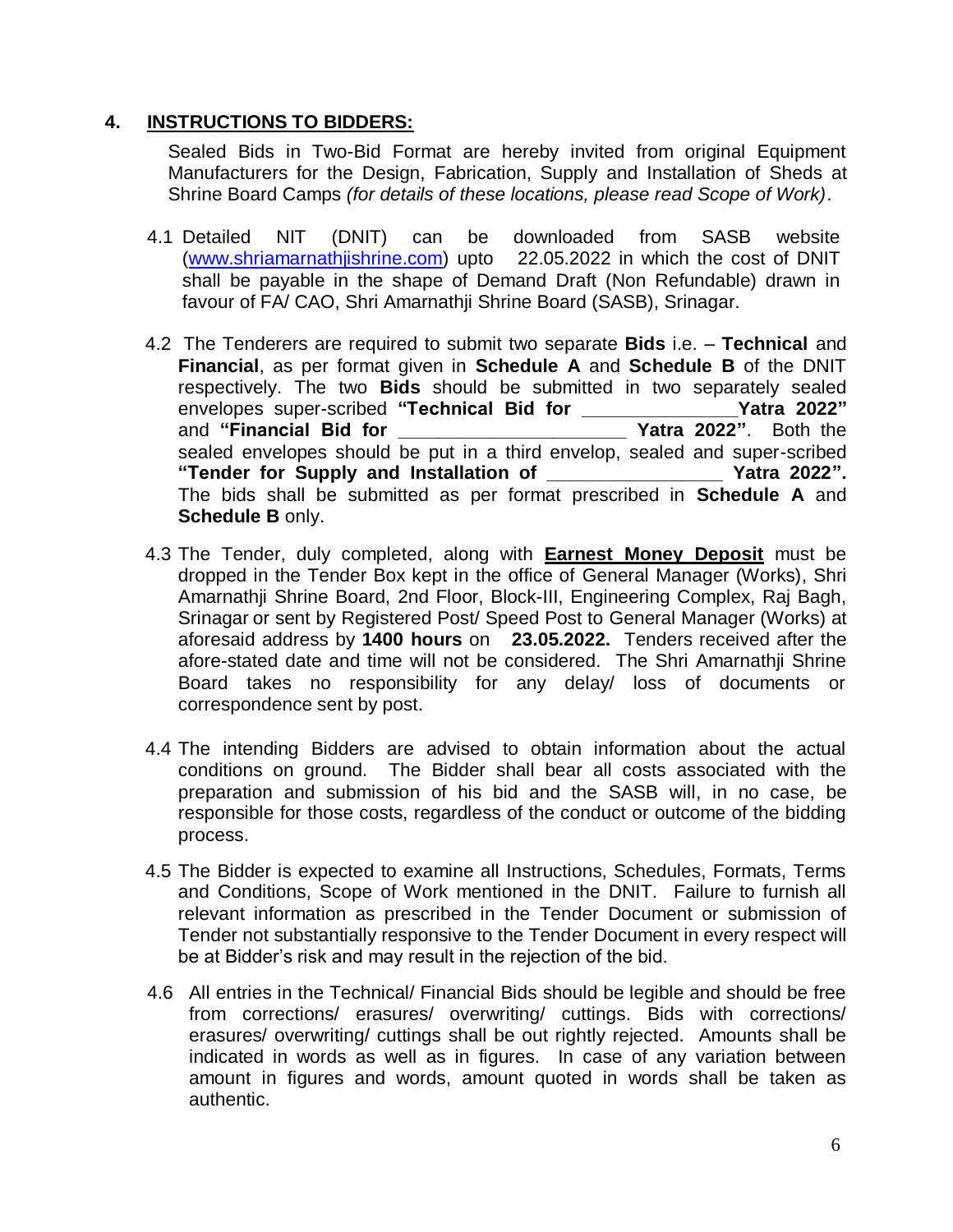- 4.7 The rate quoted should be inclusive of all taxes including GST as applicable.
- 4.8 The rate quoted by the Contractor in item rate tenders shall be on correct basis and not the amount worked out by them. The rate quoted in words will be correct basis and not the rate shown in figures in case of discrepancy between them.
- 4.9 Any tenderer which stipulates any alteration to any of the conditions laid down or which proposes any other condition of any description whatsoever is liable to be rejected.
- 4.10 The Bidder must satisfy himself that it fulfils all the prescribed eligibility conditions to avoid rejection of its bid.
- 4.11 Each paper of the Tender document shall be completed in all respects, page numbered, and duly signed in long hand, executed in ink and stamped at the bottom right hand corner by an authorized/ empowered representative of the Bidder. The Bidder must also sign and stamp all pages of this DNIT as acceptance of all conditions contained therein and for the purpose of identifications. Financial Bid received in the format other than specified in **Schedule B (Financial Bid)** is liable to be rejected.
- 4.12 Bids must be received at the address specified above not later than the date and time stipulated in this DNIT. The General Manager (Works), SASB may, at his discretion, extend the deadline for submission of bids. Any bid received after the deadline for submission of bids, as stipulated above, shall not be considered and will be returned.
- 4.13 The Bidder shall quote relevant National/ International Code of the parts, along with manufacturer's Name, Trade Mark used in construction.
- 4.14 Clarifications on DNIT, if any, may be sought by the Bidders so as to reach the office of General Manager (Works), SASB at least seven days before last date prescribed for submission of bids. Except for any written clarification by, the General Manager (Works),SASB which is expressly stated to be an addendum to the DNIT, no written or oral communication, presentation or explanation by any other employee of the SASB shall be taken to bind or fetter the Shrine Board under the Contract. All corrigenda, addenda, amendments and clarifications to the DNIT will be hosted on our webpage [\(www.shriamarnathjishrine.com\)](http://www.shriamarnathjishrine.com/) and NOT in the newspaper. Bidders shall keep themselves updated on this account.
- 4.15 The Technical Bid shall be opened at **1500 hours** on **23.05.2022** in the office of the General Manager (Works) Shri Amarnathji Shrine Board, 2nd Floor, Block-III, Engineering Complex, Raj Bagh, Srinagar. in the presence of the authorized representatives of the firms who may wish to be present at that time. Bidders whose Technical Bids have been accepted shall be informed about the date and time for opening of the Financial Bids.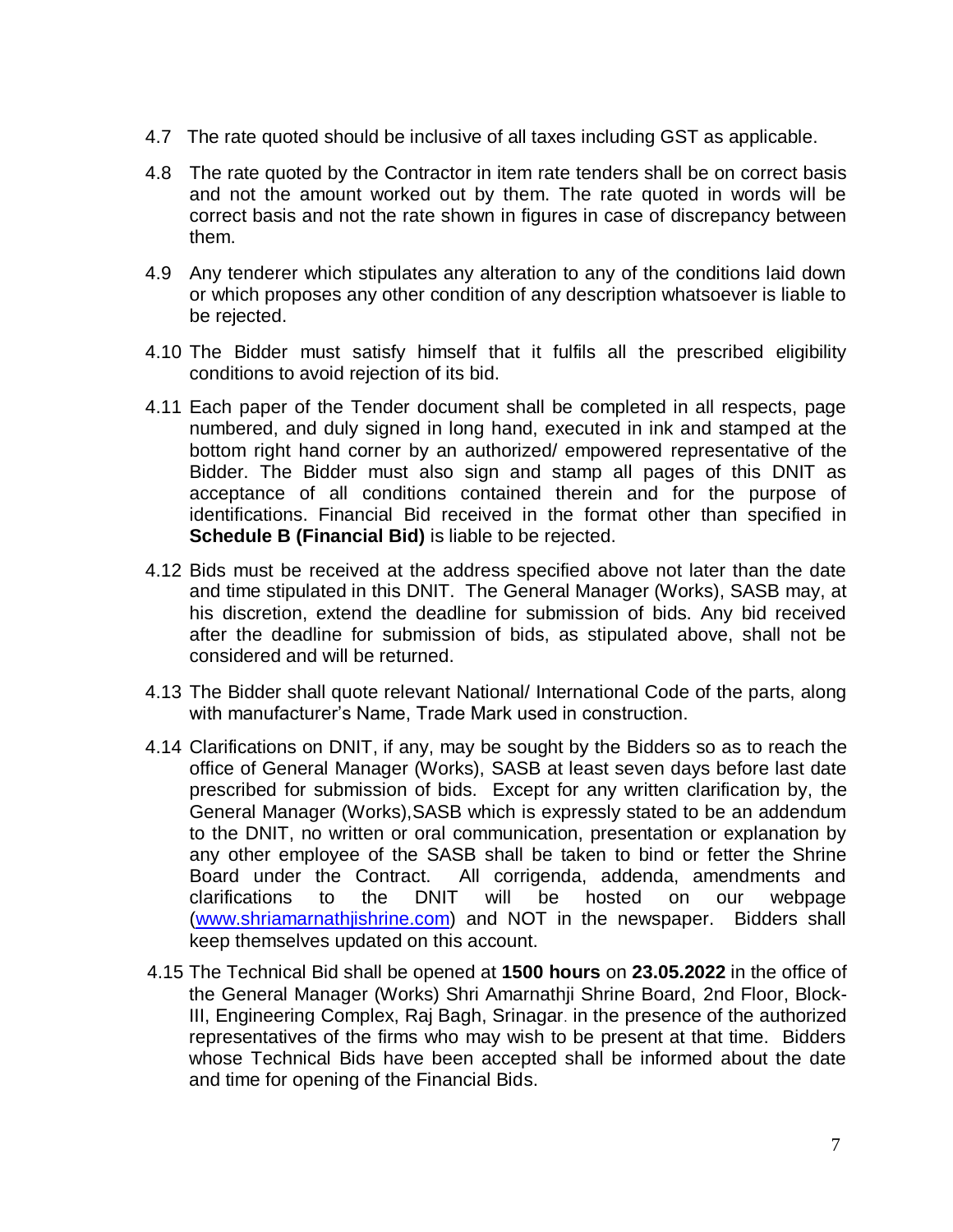- 4.16 The General Manager (Works), SASB is not bound to accept the lowest or any bid and may, at any time by notice in writing to the Bidders, terminate the tendering process without assigning any reasons thereof.
- 4.17 The Tender shall remain valid and open for acceptance for a period of 60 days from the last date of receipt of tender.
- 4.18 The General Manager (Works), SASB shall award the Contract to the successful Bidder whose bid has been found to be responsive and who is eligible and qualified to perform the Contract satisfactorily as per Terms and Conditions incorporated in the DNIT. The General Manager (Works), SASB will communicate the successful Bidder through Registered Post that his bid has been accepted. This letter (hereinafter referred to as the 'Letter of Intent') shall prescribe the amount which the Shrine Board will pay to the Contractor in consideration of work/ services to be executed by the Contractor as prescribed in the Contract.
- 4.19 The eligible Bidder shall be required to furnish a Performance Security Deposit within ten days of receipt of 'Letter of Intent' equal to 3 % of the total value of the Contract, in the form of CDR/ FDR in favour of Director Finance, SASB. In case the eligible Bidder fails to submit the Performance Security Deposit of the requisite amount within the stipulated period, the 'Letter of Intent' is liable to be withdrawn and the EMD (if deposited) is liable to be forfeited, at the discretion of the Shrine Board.
- 4.20 The eligible Bidder after furnishing the prescribed Performance Security Deposit (PSD) will have to enter into an Agreement with the Shrine Board as per the Terms and Conditions mentioned in the DNIT or such other terms that may be prescribed, within a period of ten days from the date of receipt of 'Letter of Intent'.
- 4.21 General Manager (Works), SASB reserves the right to reject all or any Tender in whole, or in part, without assigning any reasons. Any enquiry after the submission of Bids will not be entertained.

 Sd/-  **General Manager (Works)** Shri Amarnathji Shrine Board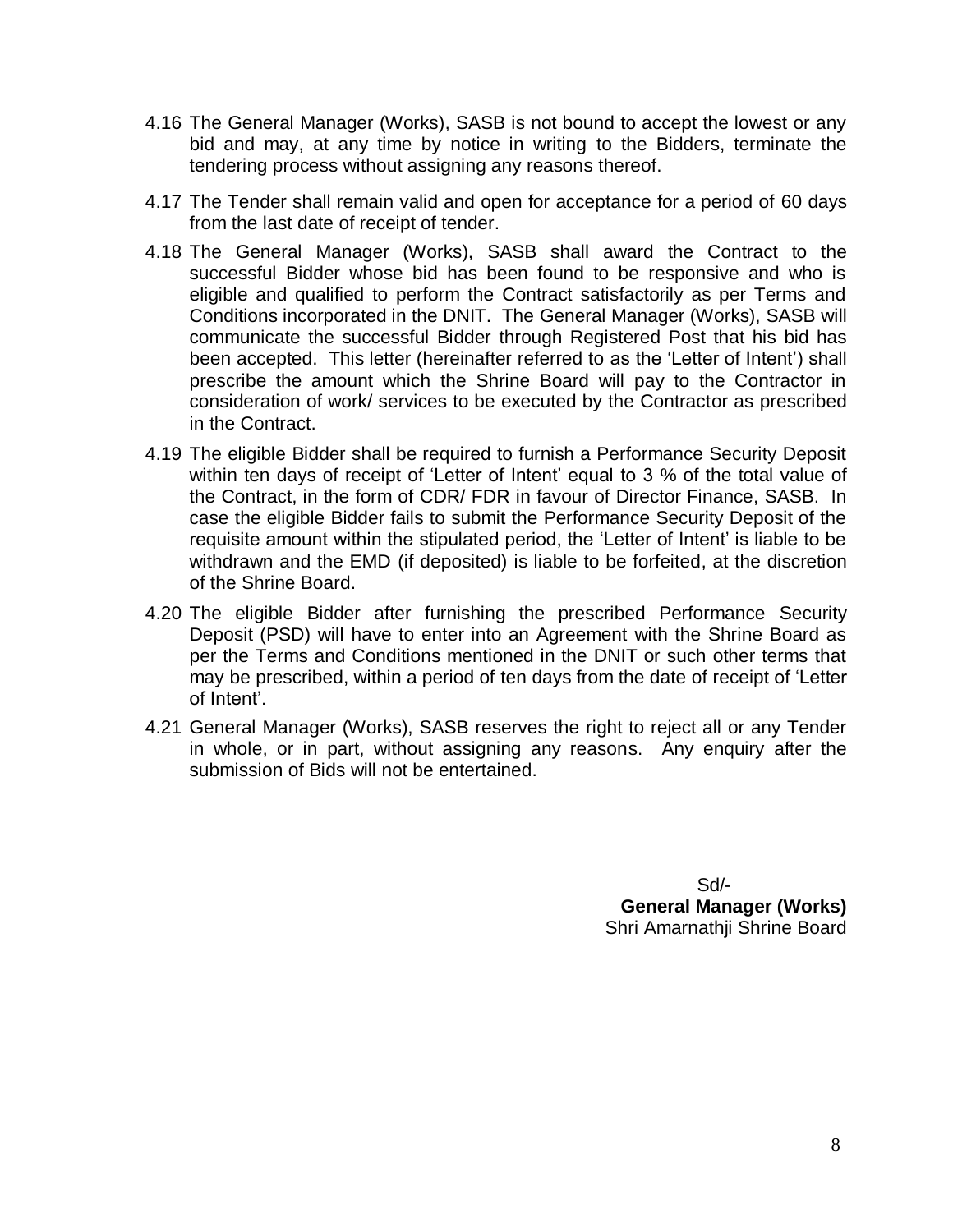# **5 Terms and Conditions of Contract:**

5.1 **Execution of work**: The Contractor shall complete the work strictly and in accordance with the scope of work given in the DNIT (and as modified in the 'Letter of Award') to the total satisfaction of the Engineer-in-charge. The Contractor must keep daily contact with Engineer-in-charge to receive instructions regarding work. In the case of an item for which specifications are not available in the said specifications, relevant BIS specifications applicable as on the date of Tender shall be followed or, alternatively, the specifications may be decided by the Engineer-In-Charge. Though it is not the intent to specify completely herein all aspects of design and constructional features of a prefab hut and details of work to be carried out, the work shall include all incidental and contingent work which, although not specifically mentioned in Scope of Work, are necessary for completion of work in a sound manner with good workmanship and should be acceptable to the Engineer-in-Charge, who will interpret the meaning of the specifications and drawings and shall have the right to reject or accept any work or material, which in his assessment is not complete to meet the requirements of the specifications and or applicable Standards and Codes mentioned elsewhere in the specifications.

# **Job Description**

# **S.No.1**

Supply and Installation of prefabricated super-structure of 02 No. Huts of size 5.00m x 5.00m each with attached washroom of size 2.50m x 1.50 m and 02 No kitchens of size 2.50m x 3.25m each for Heli Services staff at Lower Holy Cave. (Super-structure only)

| S.No | <b>Component</b>        | Approximate | <b>Specifications/Description</b>                                                                                                                                                                                                                                                                                                                                                                                                                                                                                                                                                                                                                                                              |
|------|-------------------------|-------------|------------------------------------------------------------------------------------------------------------------------------------------------------------------------------------------------------------------------------------------------------------------------------------------------------------------------------------------------------------------------------------------------------------------------------------------------------------------------------------------------------------------------------------------------------------------------------------------------------------------------------------------------------------------------------------------------|
|      |                         | Quantity    |                                                                                                                                                                                                                                                                                                                                                                                                                                                                                                                                                                                                                                                                                                |
| 01   | <b>Structural Steel</b> | 1710 Kgs    | (a) Truss. Tie Beam, rafters & King posts of<br>Six trusses, made of MS rectangular<br>tubular steel sections of size 66 mm x<br>33 mm x 2.9 mm and struts & bracings<br>made with MS rectangular tubular steel<br>sections of size 50 mm x 25 mm x 2.9<br>mm shall be provided. Base plate<br>welded to the truss on either side of min<br>size 150 mm $x$ 150 mm $x$ 6 mm thick<br>with 04 pre drilled holes of appropriate<br>sizes to accommodate heavy duty G.I<br>bolts of appropriate dimensions with<br>nuts with GI and bitumen Washer with<br>each truss.<br>(b) Purlins. MS Rectangular tubular steel<br>sections of size 50 mm x 25 mm x 2.9<br>mm shall be provided along with 02 |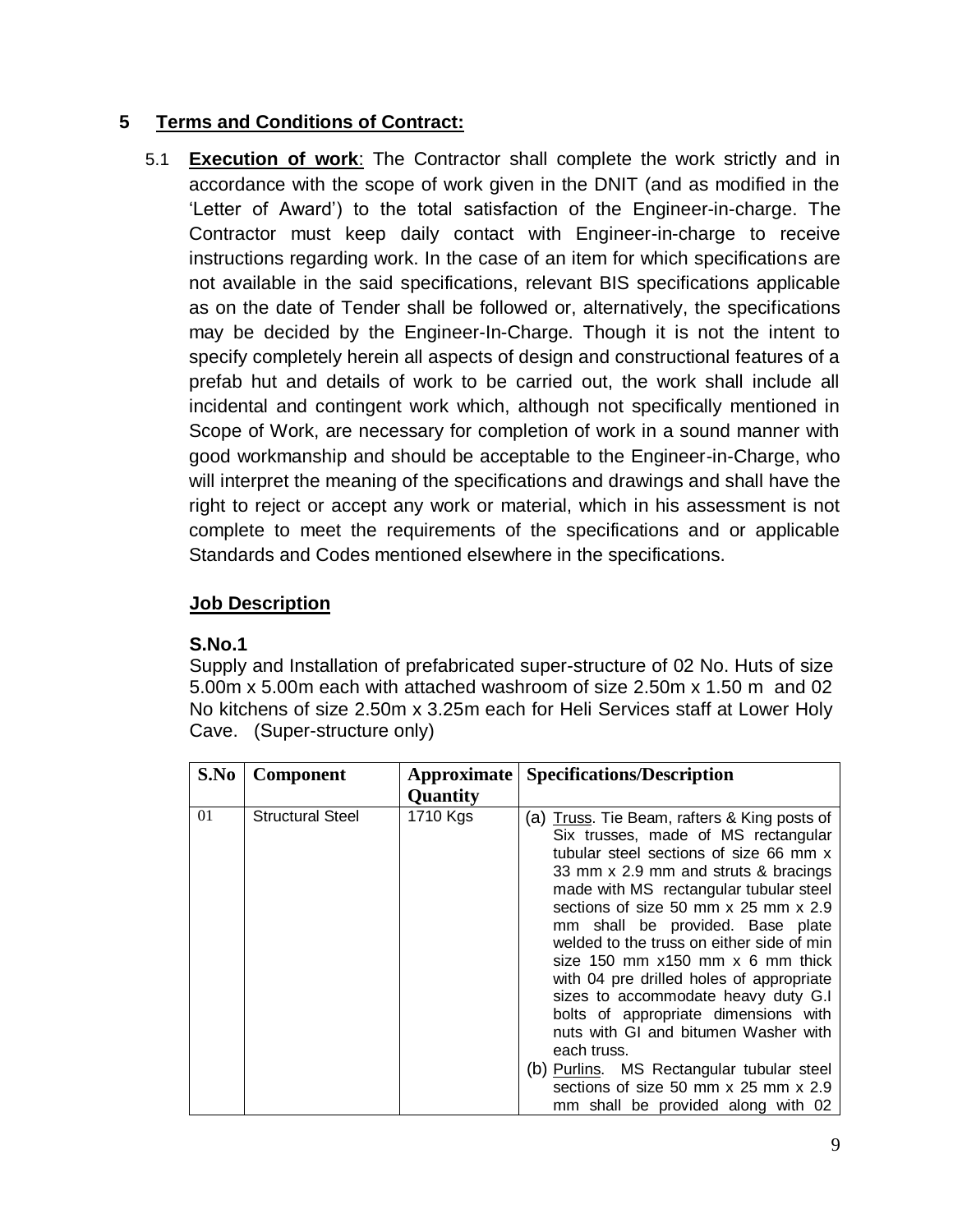| 02 | Walling & Gable                                                 | 232.0<br>0 Sqm | Nos. cleats of MS plate of min size<br>150x50x5 mm, 5 mm thick continuously<br>welded on both ends of the Purlin duly<br>drilled<br>of<br>02 holes for<br>bolts<br>οf<br>appropriate dimensions for fixing of<br>purlin with truss.<br>(c) Columns. Column shall be made of<br>tubular section of size 96x48x3.2mm,<br>both ends welded with M.S plate of<br>size 200x200x6 mm at bottom and<br>150x150x6mm at top. M.S plates shall<br>have 04 No of pre drilled holes for<br>fixing with truss using fasteners of<br>appropriate size. Foundation bolts shall<br>be min dia 16 mm and length 300 mm<br>and foundation bolt plate of size<br>200x200x6mm with 04 No. predrilled<br>holes at appropriate place.<br>PUF insulated sandwich panels for walls<br>and roofing of total thickness not less than<br>50 mm with all sides emedded in 1.2 mm<br>thick PGI sheet U-section 40x52x40mm<br>with proper riveting having spacing of 500<br>Panel shall have 0.5 mm thick<br>mm.<br>precoated GI sheet on both side of<br>Polyurethane foam confirming to IS 12436:<br>1988. The PPGI sheet should have plastic<br>protective guard film of minimum<br>- 25<br>microns<br>to<br>avoid<br>scratches<br>while<br>transportation. The PU foam shall be self-<br>extinguishing, fire retardant.<br>(Make-<br>Jindal<br>/E<br>Pack<br>mectec<br>polymers/Modern Prefab systems)<br>The wall panel at the top and bottom<br>will<br>be joined by U-channel<br>corners<br>40x50x40mm. Since all the flashings o<br>corner joints are of PPGI no welding will be<br>allowed. The flashings shall be of PPGI<br>sheet 1 mm thick having X-sec. size |
|----|-----------------------------------------------------------------|----------------|----------------------------------------------------------------------------------------------------------------------------------------------------------------------------------------------------------------------------------------------------------------------------------------------------------------------------------------------------------------------------------------------------------------------------------------------------------------------------------------------------------------------------------------------------------------------------------------------------------------------------------------------------------------------------------------------------------------------------------------------------------------------------------------------------------------------------------------------------------------------------------------------------------------------------------------------------------------------------------------------------------------------------------------------------------------------------------------------------------------------------------------------------------------------------------------------------------------------------------------------------------------------------------------------------------------------------------------------------------------------------------------------------------------------------------------------------------------------------------------------------------------------------------------------------------------------------------------------------------------------------------------------|
|    |                                                                 |                | 75mmx75mm.                                                                                                                                                                                                                                                                                                                                                                                                                                                                                                                                                                                                                                                                                                                                                                                                                                                                                                                                                                                                                                                                                                                                                                                                                                                                                                                                                                                                                                                                                                                                                                                                                                   |
| 03 | Roofing<br>Accessories<br>Ridges plain (500-<br>600mm)          | 13.00 Rm       | Precoated galvanised steel sheet roofing<br>accessories 1 mm (+0.05 %) total coated<br>thickness, Zinc coating 120 grams per sqm<br>as per IS: 277, in 240 mpa steel grade, 5-7<br>microns epoxy primer on both side of the<br>sheet and polyester top coat 15-18 microns<br>using self drilling/ self tapping screws.                                                                                                                                                                                                                                                                                                                                                                                                                                                                                                                                                                                                                                                                                                                                                                                                                                                                                                                                                                                                                                                                                                                                                                                                                                                                                                                       |
| 04 | Every Panel Joint<br>of Wall & Roof                             | 495kg          | 100 mm x 2 mm thick MS sheet on every<br>joint of PUF panels of walling & roofing from<br>inner and outer side including cost of<br>cutting, punching etc complete                                                                                                                                                                                                                                                                                                                                                                                                                                                                                                                                                                                                                                                                                                                                                                                                                                                                                                                                                                                                                                                                                                                                                                                                                                                                                                                                                                                                                                                                           |
| 05 | Doors<br>(Doors of size<br>(i)<br>1.00m<br>x2.10m)<br>including |                | Door composited with 50mm PUF panel<br>(polyurethane foam conforming to IS<br>12436:1988 and PPGI sheet conforming.<br>Sheet shall have guard film of 25 micron to<br>avoid<br>scratches<br>during                                                                                                                                                                                                                                                                                                                                                                                                                                                                                                                                                                                                                                                                                                                                                                                                                                                                                                                                                                                                                                                                                                                                                                                                                                                                                                                                                                                                                                           |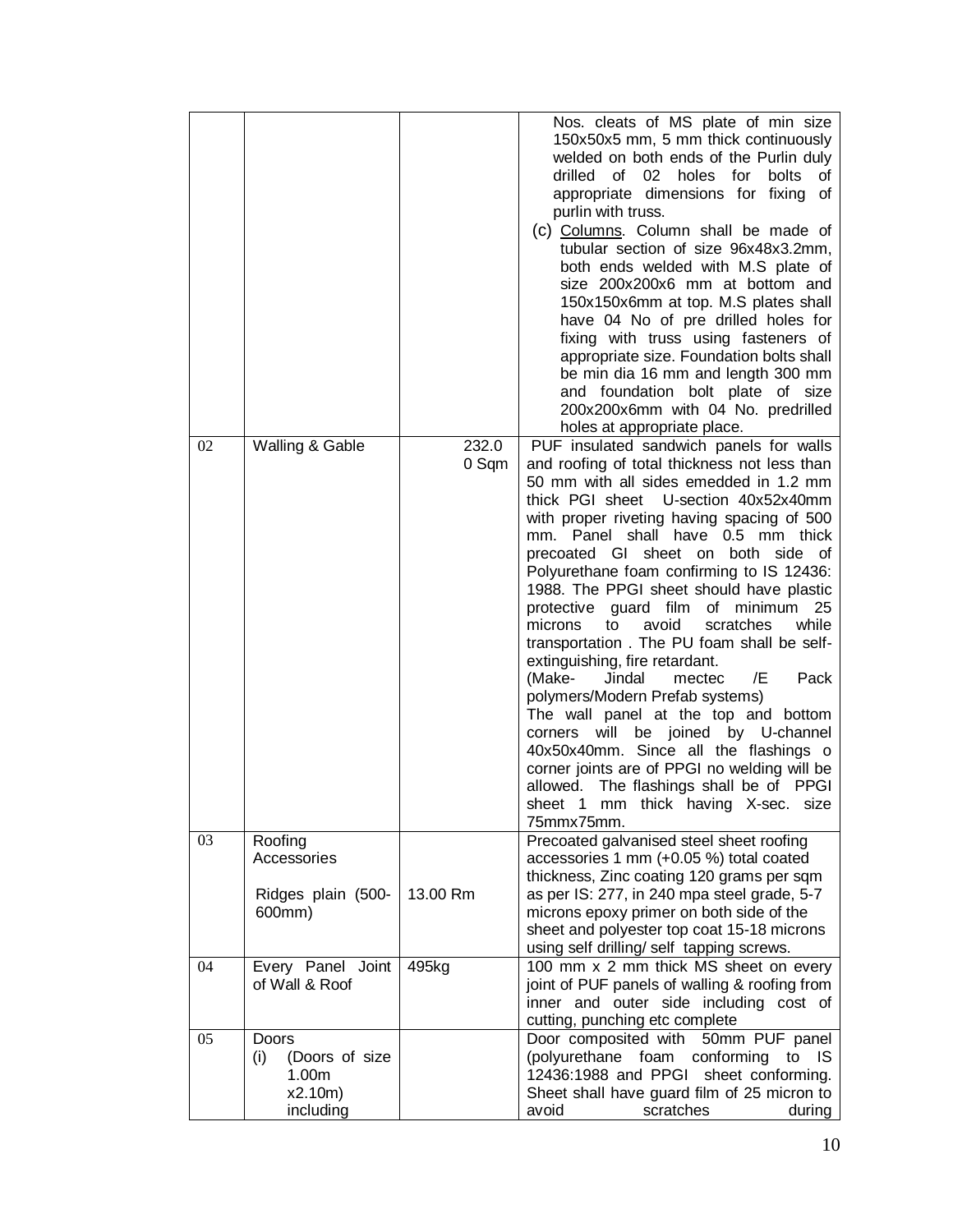|    | frame<br>etc<br>complete<br>(ii)<br>(Doors of size<br>0.75mx2.10<br>including cost<br>frame etc<br>of<br>complete | 4 Nos.<br>2 Nos | transportation). Doors with frame work of<br>Aluminum anodized channel (profile) of<br>60mmx40mmx2mm thick including cost of<br>02 Nos. Anodised Aluminium handles 125<br>mm, 02 Nos. Anodised Aluminium sliding<br>door bolt 250 x16 mm, 02 Nos. Anodised<br>Aluminium tower bolt (barrel type) 200 x10<br>Anodised Aluminium butt<br>mm, 04 Nos.<br>hinges 75x45x3.2 mm etc complete.                                                                                                                                                                                                                                           |
|----|-------------------------------------------------------------------------------------------------------------------|-----------------|-----------------------------------------------------------------------------------------------------------------------------------------------------------------------------------------------------------------------------------------------------------------------------------------------------------------------------------------------------------------------------------------------------------------------------------------------------------------------------------------------------------------------------------------------------------------------------------------------------------------------------------|
| 06 | <b>Windows</b><br>&<br>Ventilators<br>Window of size<br>1000x1000 mm                                              | 04 Nos          | Double leaf Window composited with milld<br>steel ERW pipes for frames of sectional size<br>65x50x25mm<br>&<br>65x35x25<br>and<br>mm<br>55x40x20 mm for shutter including safety<br>grill on outer side made with 10 mm thick<br>square bar having centre to centre spacing<br>of 10cm on both longitudinal and transverse<br>Window shutter is fixed with 5mm<br>axis.<br>thick poly carbonate glass of density not<br>less than 1.20gm/cm3 including cost of 04<br>Nos.100x58x1.90 mm<br>mild<br>steel<br>butt<br>Nos. 125 mm mild steel<br>hinges,<br>02<br>handles, 04 Nos. 150x10 mm mild steel<br>tower bolts etc complete. |
|    | Ventilator of<br>size<br>450x600mm                                                                                | 04Nos           | Ventilator<br>Ventilator composited with mild steel ERW<br>pipes for frames of sectional size<br>65x50x25mm & 65x35x25 mm and<br>55x40x20 mm for shutter including safety<br>grill on outer side made with 10 mm thick<br>square bar having centre to centre spacing<br>of 10cm on both longitudinal and transverse<br>axis. Window shutter is fixed with 5mm<br>thick poly carbonate glass of density not<br>less than 1.20gm/cm3 including cost of 02<br>Nos 100x58x1.90 mm mild steel butt<br>hinges, 125 mm mild steel handles, 02<br>Nos. 150x10 mm mild steel tower bolts etc<br>complete.                                  |
| 07 | Fasteners<br>and<br>Fittings                                                                                      |                 | Fasteners and fittings of Galvanised iron of<br>used<br>unless<br>and<br>otherwise<br>sizes<br>be<br>specified                                                                                                                                                                                                                                                                                                                                                                                                                                                                                                                    |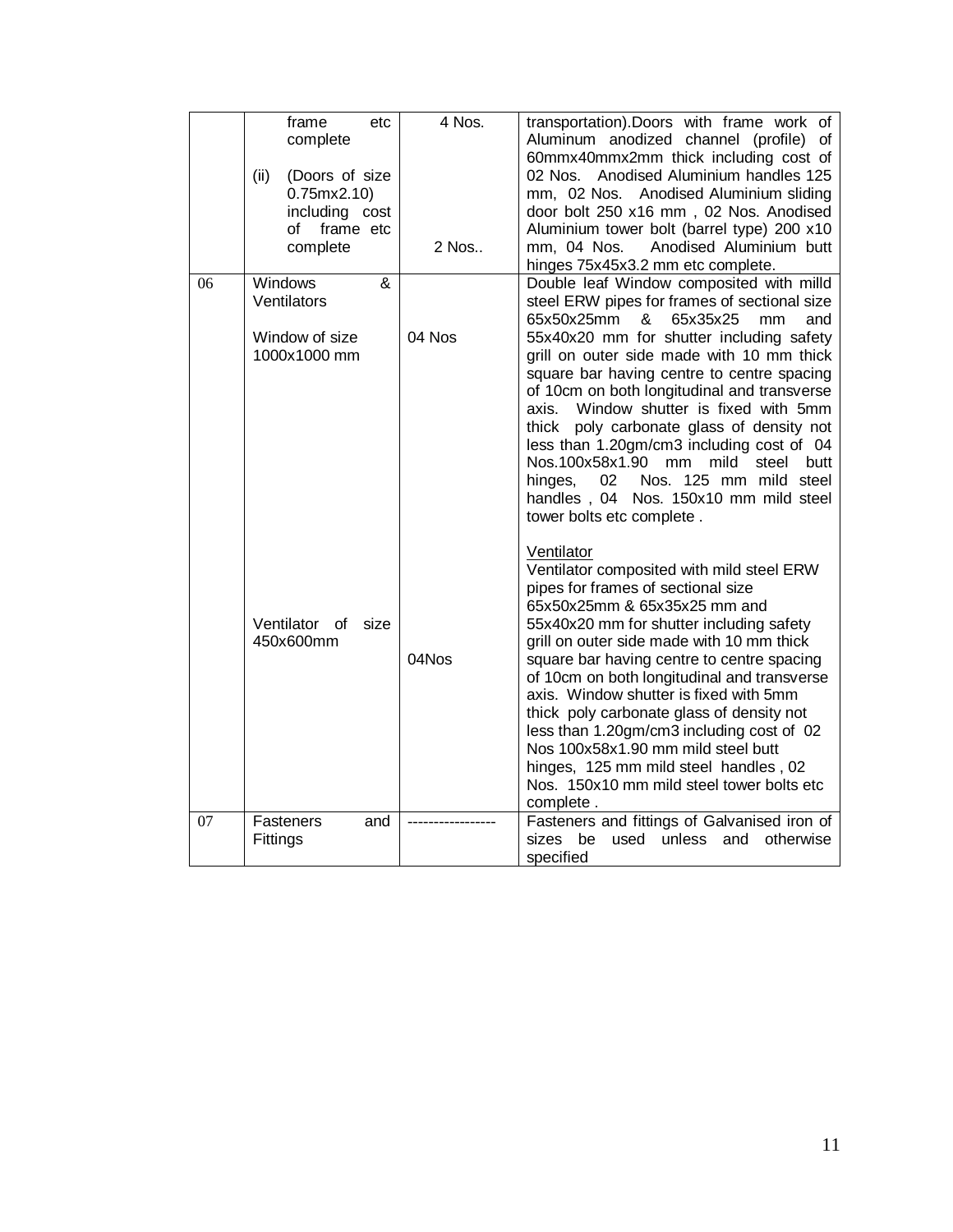### **S.No.2**

Supply and Installation of prefabricated super-structure of one No additional room of size 4.00m x 3.00m with attached washroom of size 2.00 x 1.50 for Camp Director, one No Control Room with attached washroom for service providers for issuance of Smart Cards to Yatris at Lower Holy Cave. (Superstructure only)

| S.No | Component               | Approximate   | <b>Specifications/Description</b>                                                                                                                                                                                                                                                                                                                                                                                                                                                                                                                                                                                                                                                                                                                                                                                                                                                                                                                                                                                                                                                                                                                                                                                                                                                                                                                                                                              |
|------|-------------------------|---------------|----------------------------------------------------------------------------------------------------------------------------------------------------------------------------------------------------------------------------------------------------------------------------------------------------------------------------------------------------------------------------------------------------------------------------------------------------------------------------------------------------------------------------------------------------------------------------------------------------------------------------------------------------------------------------------------------------------------------------------------------------------------------------------------------------------------------------------------------------------------------------------------------------------------------------------------------------------------------------------------------------------------------------------------------------------------------------------------------------------------------------------------------------------------------------------------------------------------------------------------------------------------------------------------------------------------------------------------------------------------------------------------------------------------|
|      |                         | Quantity      |                                                                                                                                                                                                                                                                                                                                                                                                                                                                                                                                                                                                                                                                                                                                                                                                                                                                                                                                                                                                                                                                                                                                                                                                                                                                                                                                                                                                                |
| 01   | <b>Structural Steel</b> | 1363 Kgs      | (a) Truss. Tie Beam, rafters & King posts of<br>Six trusses, made of MS rectangular<br>tubular steel sections of size 66 mm x 33<br>mm x 2.9 mm and struts & bracings made<br>rectangular tubular<br>with<br>MS<br>steel<br>sections of size 50 mm x 25 mm x 2.9 mm<br>shall be provided. Base plate welded to<br>the truss on either side of min size 150<br>mm x150 mm x 6 mm thick with 04 pre<br>drilled holes of appropriate<br>sizes to<br>accommodate heavy duty G.I bolts of<br>appropriate dimensions with nuts with GI<br>and bitumen Washer with each truss.<br>MS Rectangular tubular steel<br>(b) <u>Purlins</u> .<br>sections of size 50 mm x 25 mm x 2.9 mm<br>shall be provided along with 02 Nos. cleats<br>of MS plate of min size 150x50x5 mm, 5<br>mm thick continuously welded on both<br>ends of the Purlin duly drilled of 02 holes<br>for bolts of appropriate dimensions for<br>fixing of purlin with truss.<br>(c) Columns. Column shall be made of tubular<br>section of size 96x48x3.2mm, both ends<br>welded with M.S plate of size 200x200x6<br>mm at bottom and 150x150x6mm at top.<br>M.S plates shall have 04 No of pre drilled<br>holes for fixing with truss using fasteners<br>of appropriate size. Foundation bolts shall<br>be min dia 16 mm and length 300 mm and<br>foundation bolt plate of size 200x200x6mm<br>with 04 No. predrilled holes at appropriate<br>place. |
| 02   | Walling & Gable         | 164.70<br>Sqm | PUF insulated sandwich panels for walls and<br>roofing of total thickness not less than 50 mm<br>with all sides emedded in 1.2 mm thick PGI<br>sheet U-section 40x52x40mm<br>with proper<br>riveting having spacing of 500 mm. Panel<br>shall have 0.5 mm thick precoated GI sheet<br>on both side of Polyurethane foam confirming<br>to IS 12436: 1988. The PPGI sheet should<br>have plastic protective guard film of minimum<br>25<br>microns<br>avoid<br>scratches<br>while<br>to<br>transportation . The PU foam shall be self-                                                                                                                                                                                                                                                                                                                                                                                                                                                                                                                                                                                                                                                                                                                                                                                                                                                                           |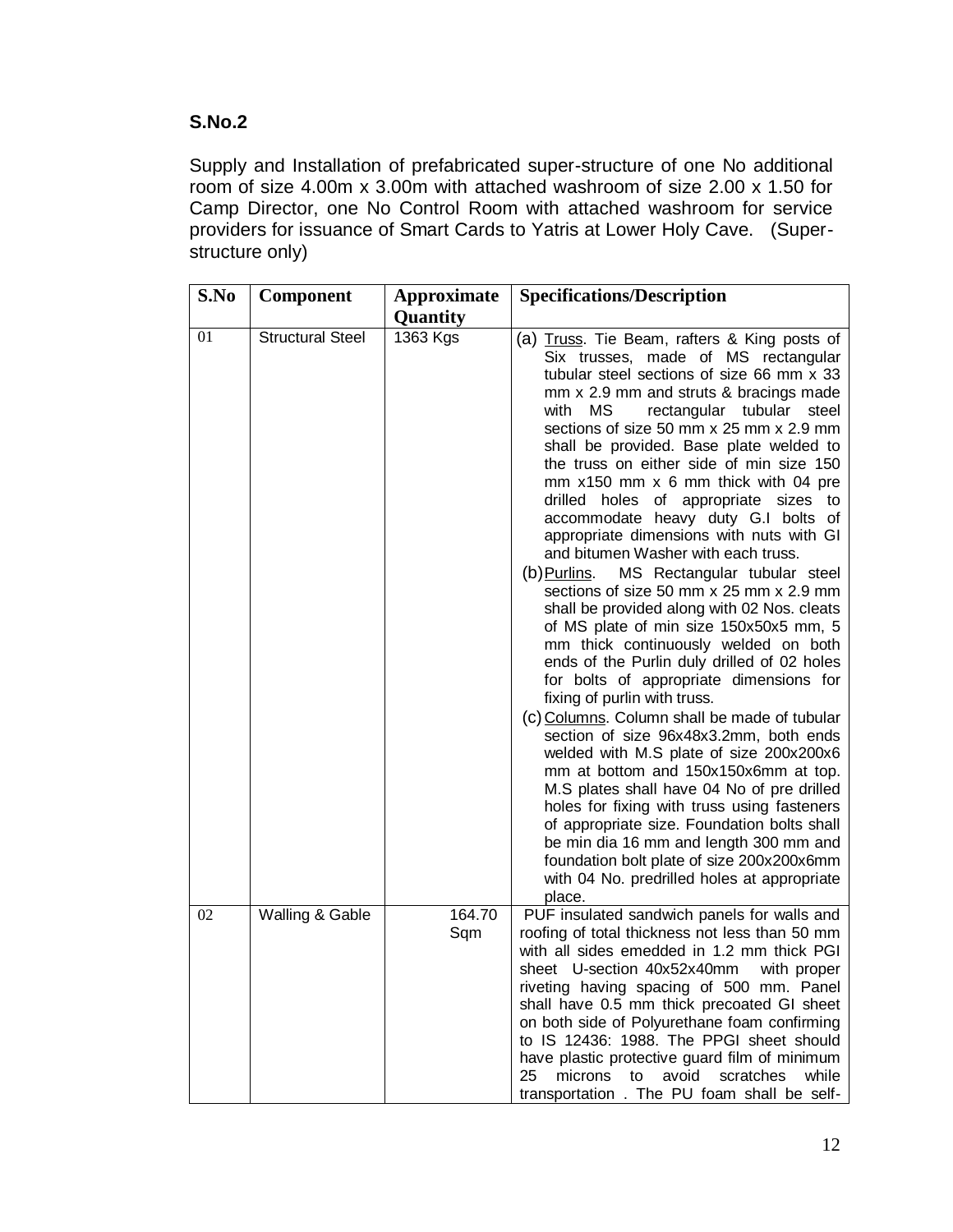|    |                                                                                                                                                                                                      |                 | extinguishing, fire retardant.<br>Jindal<br>(Make-<br>mectec<br>/E<br>Pack<br>polymers/Modern Prefab systems)<br>The wall panel at the top and bottom corners<br>will be joined by U-channel 40x50x40mm.<br>Since all the flashings o corner joints are of<br>PPGI no welding will be allowed.<br>The<br>flashings shall be of PPGI sheet 1 mm thick<br>having X-sec. size 75mmx75mm.                                                                                                                                                                                                                                                                                                                                                                                                                                                                            |
|----|------------------------------------------------------------------------------------------------------------------------------------------------------------------------------------------------------|-----------------|------------------------------------------------------------------------------------------------------------------------------------------------------------------------------------------------------------------------------------------------------------------------------------------------------------------------------------------------------------------------------------------------------------------------------------------------------------------------------------------------------------------------------------------------------------------------------------------------------------------------------------------------------------------------------------------------------------------------------------------------------------------------------------------------------------------------------------------------------------------|
| 03 | Roofing<br>Accessories<br>Ridges<br>plain<br>$(500 - 600mm)$                                                                                                                                         | 10.30 Rm        | Precoated galvanised steel sheet roofing<br>accessories 1 mm (+0.05 %) total coated<br>thickness, Zinc coating 120 grams per sqm as<br>per IS: 277, in 240 mpa steel grade, 5-7<br>microns epoxy primer on both side of the<br>sheet and polyester top coat 15-18 microns<br>using self drilling/ self tapping screws.                                                                                                                                                                                                                                                                                                                                                                                                                                                                                                                                           |
| 04 | Panel<br>Every<br>Joint of Wall &<br>Roof                                                                                                                                                            | 420kg           | 100 mm x 2 mm thick MS sheet on every joint<br>of PUF panels of walling & roofing from inner<br>and outer side including cost of cutting,<br>punching etc complete                                                                                                                                                                                                                                                                                                                                                                                                                                                                                                                                                                                                                                                                                               |
| 05 | <b>Doors</b><br>οf<br>(i)<br>(Doors<br>size<br>1.00mx2.10<br>including<br>frame<br>etc<br>complete<br>(ii) (Doors<br>of<br>size<br>0.75mx2.10<br>including<br>οf<br>cost<br>frame<br>etc<br>complete | 2 Nos.<br>2 Nos | Door composited with 50mm PUF panel<br>(polyurethane foam conforming<br>IS.<br>to<br>12436:1988 and PPGI<br>sheet conforming.<br>Sheet shall have guard film of 25 micron to<br>avoid scratches during transportation). Doors<br>with frame work of Aluminum<br>anodized<br>channel (profile) of 60mmx40mmx2mm thick<br>including cost of<br>02 Nos.<br>Anodised<br>Aluminium handles 125 mm,<br>02 Nos.<br>Anodised Aluminium sliding door bolt 250 x16<br>mm, 02 Nos. Anodised Aluminium tower bolt<br>(barrel type) 200 x10 mm, 04 Nos. Anodised<br>Aluminium butt hinges 75x45x3.2 mm etc<br>complete.                                                                                                                                                                                                                                                       |
| 06 | Windows<br>&<br>Ventilators<br>Window of size<br>1000x1000 mm                                                                                                                                        | 03 Nos          | Double leaf Window composited with milld<br>steel ERW pipes for frames of sectional size<br>65x50x25mm & 65x35x25 mm and 55x40x20<br>mm for shutter including safety grill on outer<br>side made with 10 mm thick square bar<br>having centre to centre spacing of 10cm on<br>longitudinal<br>and<br>transverse<br>axis.<br>both<br>Window shutter is fixed with 5mm thick poly<br>carbonate glass of density not less than<br>1.20gm/cm3 including<br>cost<br>οf<br>04<br>Nos.100x58x1.90 mm mild steel butt hinges,<br>Nos. 125 mm mild steel handles, 04<br>02<br>Nos. 150x10 mm mild steel tower bolts etc<br>complete.<br>Ventilator<br>Ventilator composited with mild steel ERW<br>pipes for frames of sectional size<br>65x50x25mm & 65x35x25 mm and 55x40x20<br>mm for shutter including safety grill on outer<br>side made with 10 mm thick square bar |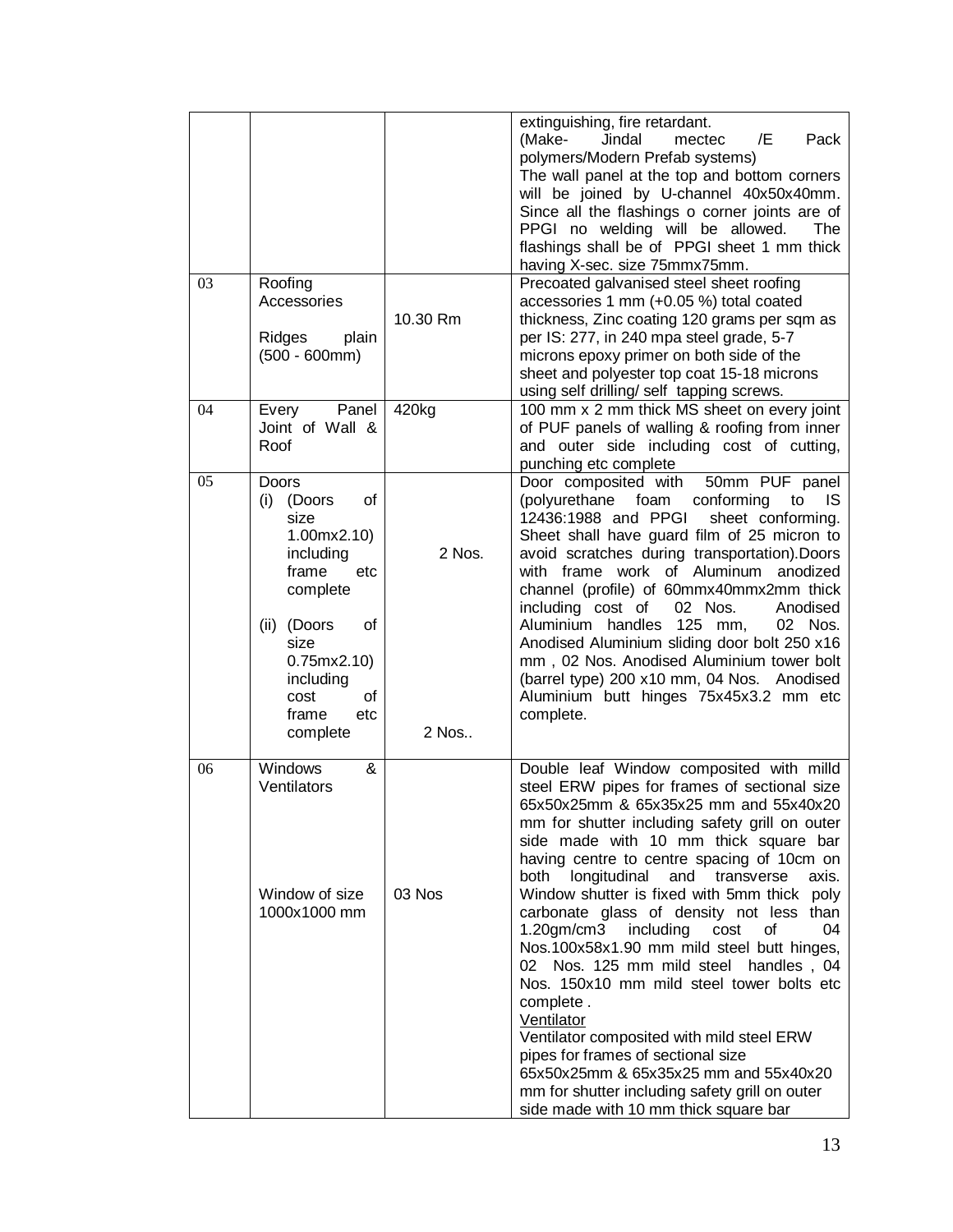|    | Ventilator of size<br>450x600mm | 02Nos | having centre to centre spacing of 10cm on<br>both longitudinal and transverse axis.<br>Window shutter is fixed with 5mm thick poly<br>carbonate glass of density not less than<br>1.20gm/cm3 including cost of 02 Nos<br>100x58x1.90 mm mild steel butt hinges, 125<br>mm mild steel handles, 02 Nos. 150x10 mm<br>mild steel tower bolts etc complete. |
|----|---------------------------------|-------|----------------------------------------------------------------------------------------------------------------------------------------------------------------------------------------------------------------------------------------------------------------------------------------------------------------------------------------------------------|
| 07 | and<br>Fasteners<br>Fittings    |       | Fasteners and fittings of Galvanised iron of<br>sizes be used unless and otherwise specified                                                                                                                                                                                                                                                             |

#### **S.No.1 S.No.3**

Supply and Installation of prefabricated Super structure of Sadhu Shed at Lower Holy Cave for Yatra-2022

| S.No | <b>Component</b>                                 | <b>Approximate Quantity</b> | <b>Specifications/Description</b>                                                                                                                                                                                                                                                                                                                                                                                                                                                                                                                                                                      |
|------|--------------------------------------------------|-----------------------------|--------------------------------------------------------------------------------------------------------------------------------------------------------------------------------------------------------------------------------------------------------------------------------------------------------------------------------------------------------------------------------------------------------------------------------------------------------------------------------------------------------------------------------------------------------------------------------------------------------|
| 01   | Walling<br>and<br>Roofing Panels                 | 2376 kg                     | <b>Bottom Frame:-</b><br>MSTubular 66x33x3.0mm<br>Roof Frame (Purlins & Rafter) :-<br>MSTubular 66x33x3.0mm<br><b>Panels Frame</b><br>MSTubular 50x25x2.6mm covered<br>with 1 mm thick PPGI sheet for<br>walling & roofing.                                                                                                                                                                                                                                                                                                                                                                            |
| 02   | Doors<br>(1.15m x2.10m)                          | 1 No.                       | Door made with ERW pipes for<br>frames<br>of<br>sectional<br>size<br>65x50x25mm and 55x40x20 mm<br>for shutter. Door shutter is fixed<br>with 1mm<br>thick PPGI<br>sheet<br>04<br>including<br>fixing<br>οf<br>Nos.100x58x1.90 mm mild steel<br>butt hinges, 02 Nos. 125 mm<br>mild steel handles, 02<br>Nos.<br>150x10 mm mild steel tower bolts<br>,01 No.<br>Mild Steel sliding door<br>bolt 250 x16 mm etc complete.                                                                                                                                                                               |
| 03   | <b>Windows</b><br>Window of size<br>1150mmx900mm | 02 Nos                      | Double leaf Window composited<br>with milld steel ERW pipes for<br>frames<br>of<br>sectional<br>size<br>65x50x25mm & 65x35x25 mm<br>and 55x40x20 mm for shutter<br>including safety grill on outer side<br>made with 10 mm thick square bar<br>having centre to centre spacing of<br>10cm on both longitudinal and<br>transverse axis. Window shutter<br>is fixed with 5mm thick<br>poly<br>carbonate glass of density not<br>less than 1.20gm/cm3 including<br>fixing of 04 Nos.100x58x1.90 mm<br>mild steel butt hinges, 02 Nos.<br>125 mm mild steel handles, 04<br>Nos. 150x10 mm mild steel tower |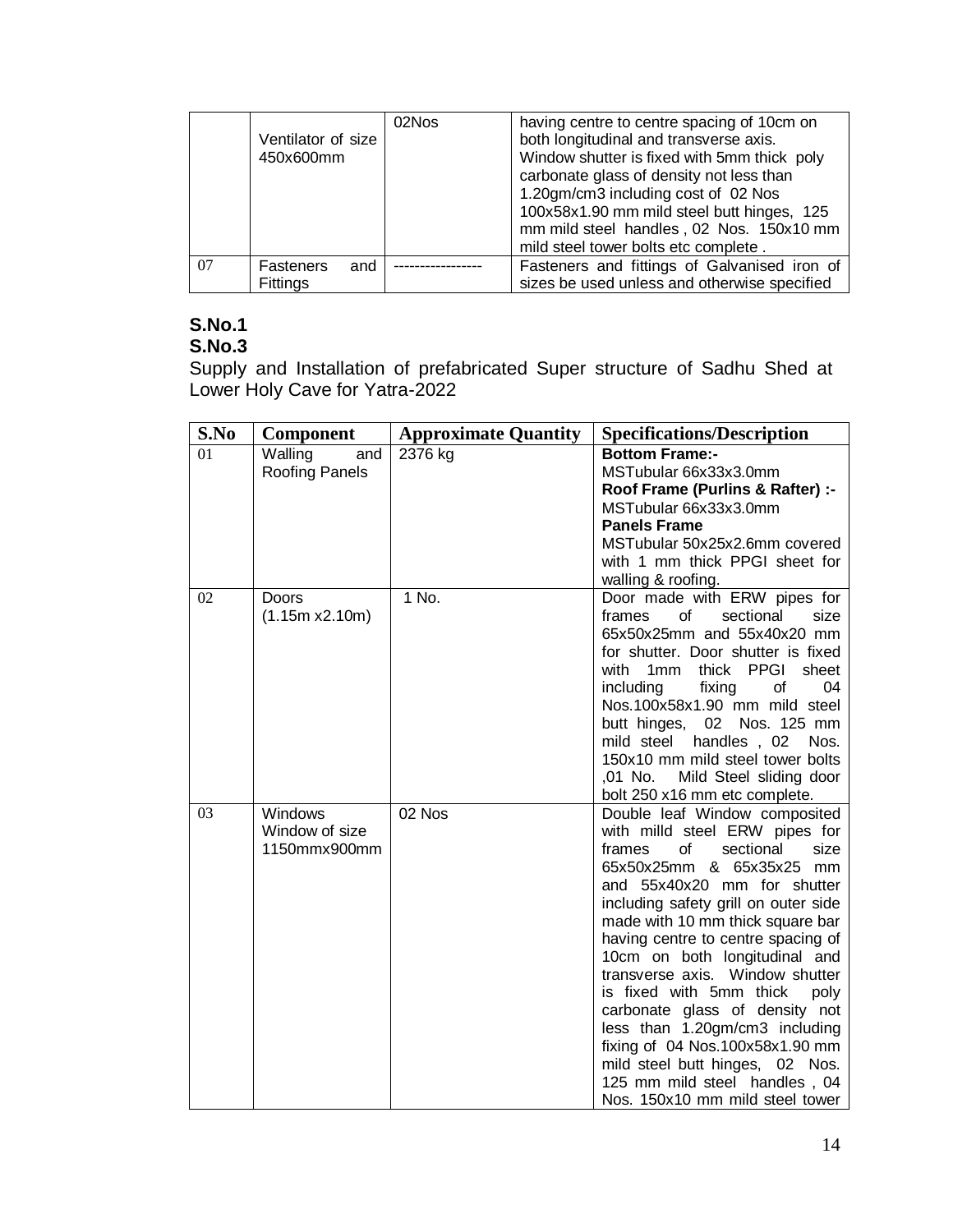|    |           |     | bolts etc complete.              |
|----|-----------|-----|----------------------------------|
| 04 | Fasteners | and | fittings<br>Fasteners<br>and     |
|    | Fittings  |     | Galvanised iron of sizes be used |
|    |           |     | unless and otherwise specified   |

# **S.No.4**

Supply and Installation of prefabricated super-structure of Control Room of size 5.40x2.75 m with washroom of size 2.00x1.40 m for Service Providers for issuance of Smart Card at Dumail.

| S.No | <b>Component</b>        | Approxima   | <b>Specifications/Description</b>                                                                                                                                                                                                                                                                                                                                                                                                                                                                               |
|------|-------------------------|-------------|-----------------------------------------------------------------------------------------------------------------------------------------------------------------------------------------------------------------------------------------------------------------------------------------------------------------------------------------------------------------------------------------------------------------------------------------------------------------------------------------------------------------|
|      |                         | te Quantity |                                                                                                                                                                                                                                                                                                                                                                                                                                                                                                                 |
| 01   | <b>Structural Steel</b> | 1161 Kgs    | (a) Truss. 03 Nos. trusses made of MS<br>rectangular tubular steel sections of<br>size 66 mm x 33 mm x 2.9 mm shall<br>be provided. Base plate welded to the<br>truss on either side of min size 150<br>mm $x150$ mm $x$ 6 mm thick with 04<br>pre drilled holes of appropriate sizes<br>to accommodate heavy duty G.I bolts<br>of appropriate dimensions with nuts<br>with GI and bitumen Washer with<br>each truss.                                                                                           |
|      |                         |             | (b) Purlins. MS Rectangular tubular steel<br>sections of size 66x33x2.9mm shall<br>be provided along with 02 Nos. cleats<br>of MS plate of min size 150x50x5<br>mm, 5 mm thick continuously welded<br>on both ends of the Purlin duly drilled<br>of 02 holes for bolts of appropriate<br>dimensions for fixing of purlin with<br>truss.                                                                                                                                                                         |
|      |                         |             | (c) Columns. Column shall be made of<br>tubular section of size 96x48x3.2mm,<br>both ends welded with M.S plate of<br>size 200x200x6 mm at bottom and<br>150x150x6mm at top. M.S plates<br>shall have 04 No of pre drilled holes<br>for fixing with truss using fasteners of<br>appropriate size. Foundation bolts<br>shall be min dia 16 mm and length<br>400 mm and foundation bolt plate of<br>200x200x6mm with 04 No.<br>size<br>predrilled holes at appropriate place.<br>(d) Foundation Bolts: 16mmx400mm |
| 02   | Walling                 | 63.65 Sqm   | PUF insulated sandwich panels for walls<br>and roofing of total thickness not less than<br>50 mm Panel shall have 0.5 mm thick<br>precoated GI sheet on both side of<br>confirming<br>Polyurethane foam<br>to<br>IS<br>12436: 1988. The PPGI sheet should<br>have plastic protective guard film of<br>minimum 25 microns to avoid scratches                                                                                                                                                                     |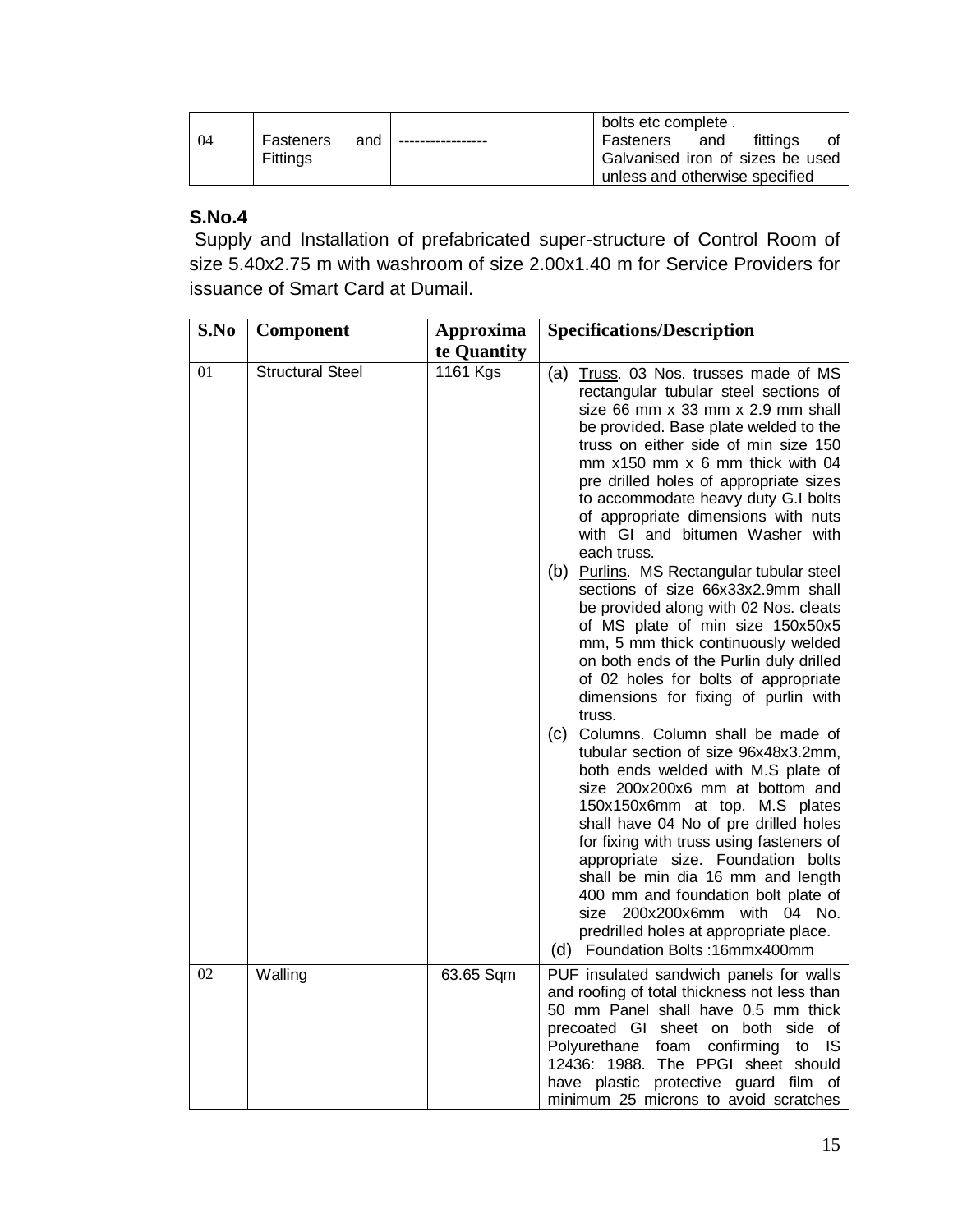|    |                                                                                          |           | while transportation. The PU foam shall<br>be self-extinguishing, fire retardant.<br>Jindal<br>(Make-<br>mectec<br>/E<br>Pack<br>polymers/Modern Prefab systems)                                                                                                                                                                                                               |
|----|------------------------------------------------------------------------------------------|-----------|--------------------------------------------------------------------------------------------------------------------------------------------------------------------------------------------------------------------------------------------------------------------------------------------------------------------------------------------------------------------------------|
| 03 | Roofing<br>its<br>and<br>Accessories<br>a) Roofing                                       | 48.22 sqm | The roof shall be provided with pre-coated<br>galvanized iron profile sheets (size, shape<br>and pitch of corrugation as approved by<br>Engineer-in-charge) 0.50 mm+/-5% total                                                                                                                                                                                                 |
|    | b) Ridges plain (500 -<br>600mm)<br>c) Bird<br>Cover<br>(300)                            | 6.0<br>m  | coated thickness (TCT), Zinc coating 120<br>gsm. Sheet should have protective guard<br>of 25 microns minimum to avoid<br>film<br>scratches while transportation and should                                                                                                                                                                                                     |
|    | mm)<br>d) Flashings/<br>Corners.(Upto<br>200                                             | 10.80 Rm  | be supplied in single length upto 12 metre<br>or as desired by Engineer -in-charge. The<br>sheet shall be fixed using self drilling/ self<br>tapping screws of size $(5.5 \times 55 \text{ mm})$ with                                                                                                                                                                          |
|    | $mm$ -                                                                                   | 59.40Rm   | EPDM seal or with polymer coated J or L<br>hooks, bolts and nuts 8 mm diameter with<br>bitumen and G.I. limpet washers or with<br>G.I limpet washers filled with white lead<br>complete upto any pitch in horizontal/<br>vertical or curved surfaces excluding the<br>cost of purlins, rafters and trusses and<br>including cutting to size and<br>shape<br>wherever required. |
|    |                                                                                          |           | Make: Jindal Mectec/E Pack<br>Polymer/Modern Prefab Systems                                                                                                                                                                                                                                                                                                                    |
| 04 | Doors<br>(i)<br>Doors of size<br>0.97mx2.10) including<br>frame etc complete             | 2 Nos.    | Door composited with 50mm PUF panel<br>(polyurethane foam conforming to IS<br>12436:1988 and PPGI sheet conforming.<br>Sheet shall have guard film of 25 micron<br>scratches<br>to<br>avoid<br>during<br>transportation). Doors with frame work of                                                                                                                             |
|    | ii.<br>(Doors of size<br>$0.75mx2.10$ including<br>cost of<br>frame etc<br>complete      | 1 No.     | Aluminum anodized channel (profile) of<br>60mmx40mmx2mm thick including cost of<br>Anodised Aluminium handles<br>02 Nos.<br>125 mm, 02 Nos. Anodised Aluminium<br>sliding door bolt 250 x16 mm, 02 Nos.<br>Anodised Aluminium tower bolt (barrel<br>type) 200 x10 mm, 04 Nos. Anodised<br>Aluminium butt hinges 75x45x3.2 mm etc<br>complete.                                  |
| 05 | Windows & Ventilators<br>Window of size<br>900x900 mm                                    | 01 No     | Window with sliding shutters of poly<br>carbonate glass 5mm thick having density<br>not less tha 1.20gm/cm <sup>3</sup> with frame work<br>of Aluminum anodized channel (profile) of<br>60mmx40mmx2mm thick and outside                                                                                                                                                        |
|    | Service Windows<br>(600x750mm)Single<br>leaf comprises from<br>5mm thick                 | 4 Nos.    | fixed with GI mosquito net and complete<br>locking arrangement.                                                                                                                                                                                                                                                                                                                |
|    | polycarbonate sheet<br>and aluminium mesh<br>on outer side.-<br>Ventilator<br>οf<br>size |           |                                                                                                                                                                                                                                                                                                                                                                                |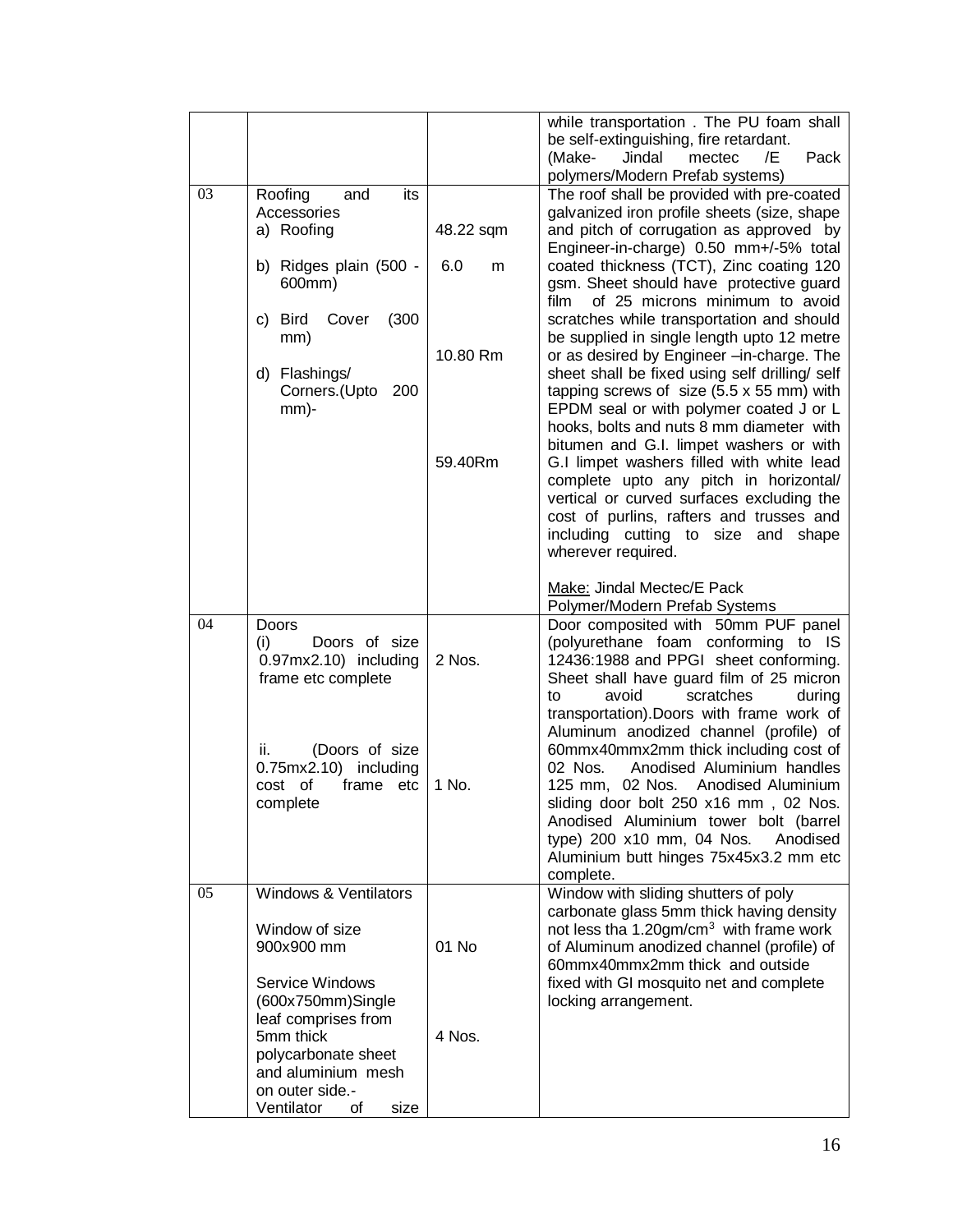|    | 450x600mm                     | 01 No |                                                                                                 |
|----|-------------------------------|-------|-------------------------------------------------------------------------------------------------|
| 07 | <b>Fasteners and Fittings</b> |       | Fasteners and fittings of Galvanised iron<br>of sizes be used unless and otherwise<br>specified |

- 5.2 **Role of Engineer-in-charge**: The Engineer-in-charge shall carry out general supervision of the work. The work shall be subject to the approval of Engineerin-charge from time to time for purposes of determination of the question whether the work is executed by the Contractor in accordance with the contract. He has authority to stop the work, whenever he considers such stoppage necessary to ensure the proper execution of the work. The Engineerin-charge may issue instructions to the Contractor from time to time during the execution of work for the purpose of proper and adequate executions and maintenance of works and the Contractor shall carry out and is bound by the same. He shall also have authority to inspect and reject all works and materials, which do not conform to the specifications. No claim whatsoever on aforesaid account shall be entertained. In case of any clarification the Contractor may contact to the General Manager (Works) whose decision shall be final and binding on the Contractor. The above inspection shall, however, not relieve the Contractor of his responsibilities in regard to defective materials or workmanship and the necessity for rectifying or replacing the same.
- 5.3 **Manner of Notice:** Any notice required or permitted by the Contract shall be in English language and may be delivered personally or may be sent by fax/ registered (pre-paid) mail/ email, addressed to the last known address of the Contractor/ Shrine Board.

# 5.4 **Contractor Superintendence, Supervision, Technical Staff & Employees**:

i. The Contractor shall be solely responsible for the manner and the method of executing the work and provide experienced and qualified supervisors and other manpower for continuous and efficient supervision of works and names of such persons shall be intimated to the Engineer-in-charge during execution of the work and as long thereafter as may be necessary for proper fulfilling the obligations under the Contract. The Engineer-in-charge may direct the Contractor to remove or replace any workman whom he (Engineer-in-charge) considers incompetent or unsuitable. The Engineer-in-charge's opinion as to the competence and suitability of any workmen engaged by the Contractor shall be final and binding on the Contractor.

ii. All questions relating to the arbitration shall be determined in accordance with provisions of the Arbitration and Conciliation Act, 1996 and the amendments thereto and any re-enactment or modification thereof and the rules framed there under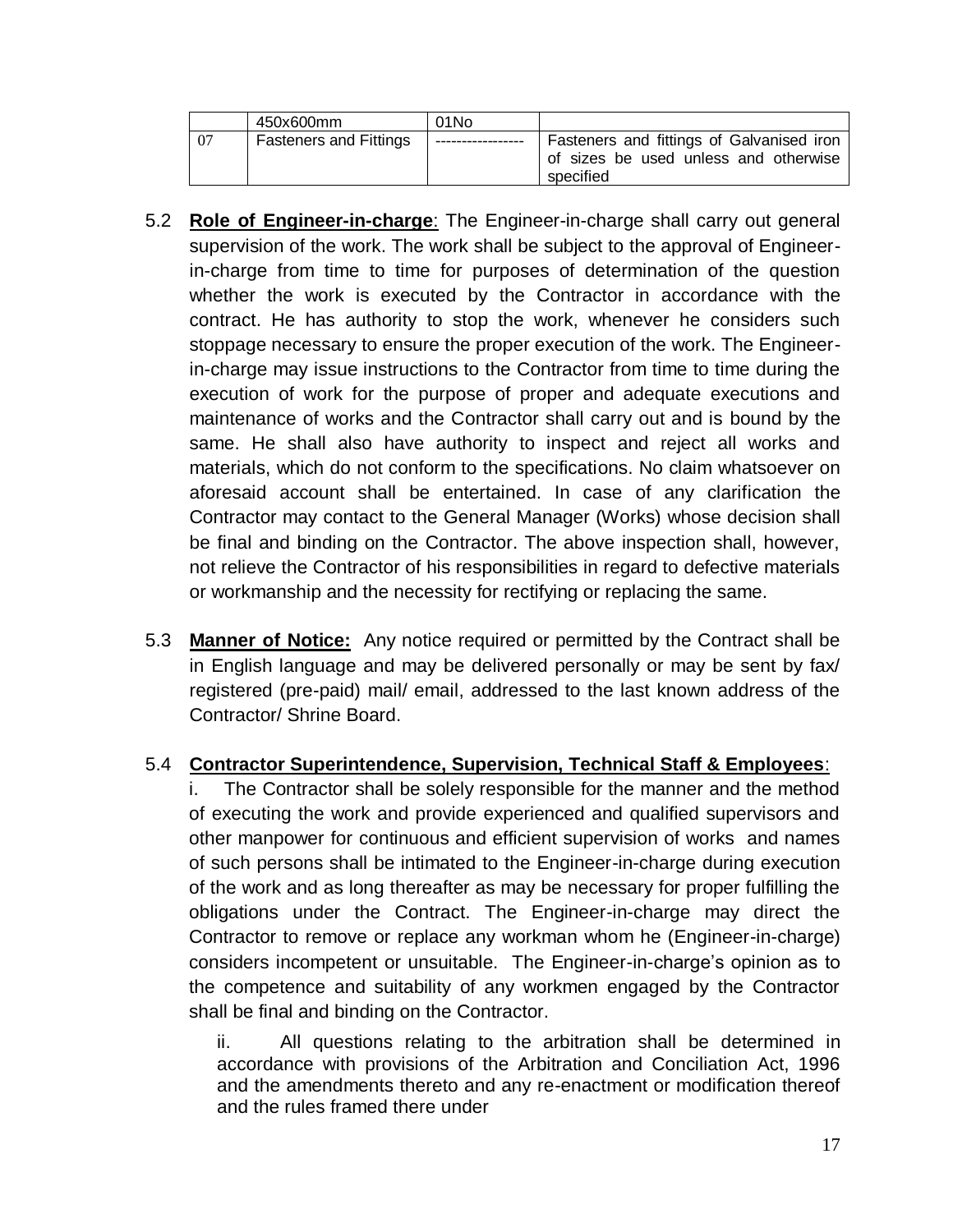- 5.5 **Information to be supplied by Contractor after award of work**: The Contractor shall submit a Time schedule for fabrication, testing, delivery and installation of structures within five days from the issuance of Letter of Award .Any change(s) suggested by Engineer-in-charge shall be incorporated and the work on the contract shall be executed according to the approved time schedule. The schedule should be co-related with the date of commencement of Shri Amarnathji Yatra- 2022 (30.06.2022). The structures complete in all respects, but in knock-down condition should reach to the site of installation upto  $10<sup>th</sup>$  June, 2022.
- 5.6 **Commencement of work and completion of drawings:** The Contractor shall be provided with one set of drawings containing details of construction layout, critical sectional details along with dimensions with the Tender Document. These drawings shall be;
	- a) All general arrangement drawings.
	- b) Details along with drawings of various assembled equipment as may be needed generally by Shrine Board for purpose of dismantling/ re-erection/ repair/ modification of structures

#### 5.7 **Inspection of Work**:

- (i) All work under or in course of execution or executed in pursuance of the contract shall at all times be open to the inspection and supervision of Engineer-in-charge or his subordinate in-charge of the work.
- (ii) The Contractor shall provide and pay for all necessary tools, instruments gadgets and testing equipments required for conducting various tests. Any defects in material and / or in workmanship detected during initial testing shall be rectified by the Contractor at his own cost. The testing shall be carried out in the presence of Engineer-In-Charge or his representative to his entire satisfaction. The Contractor will produce before the Engineer-incharge a Test Certificate specifying that the material required for work conforms to ISI standards before it is incorporated in the work.
- (iii) Final inspection will be carried out at the installation site by the Engineer-in-Charge. Whenever preliminary inspection, if any, is carried out at Contractor's works the same shall be subjected to final inspection after complete installation of structures at site (respective sites) and the decision of Engineer-in-charge shall be final.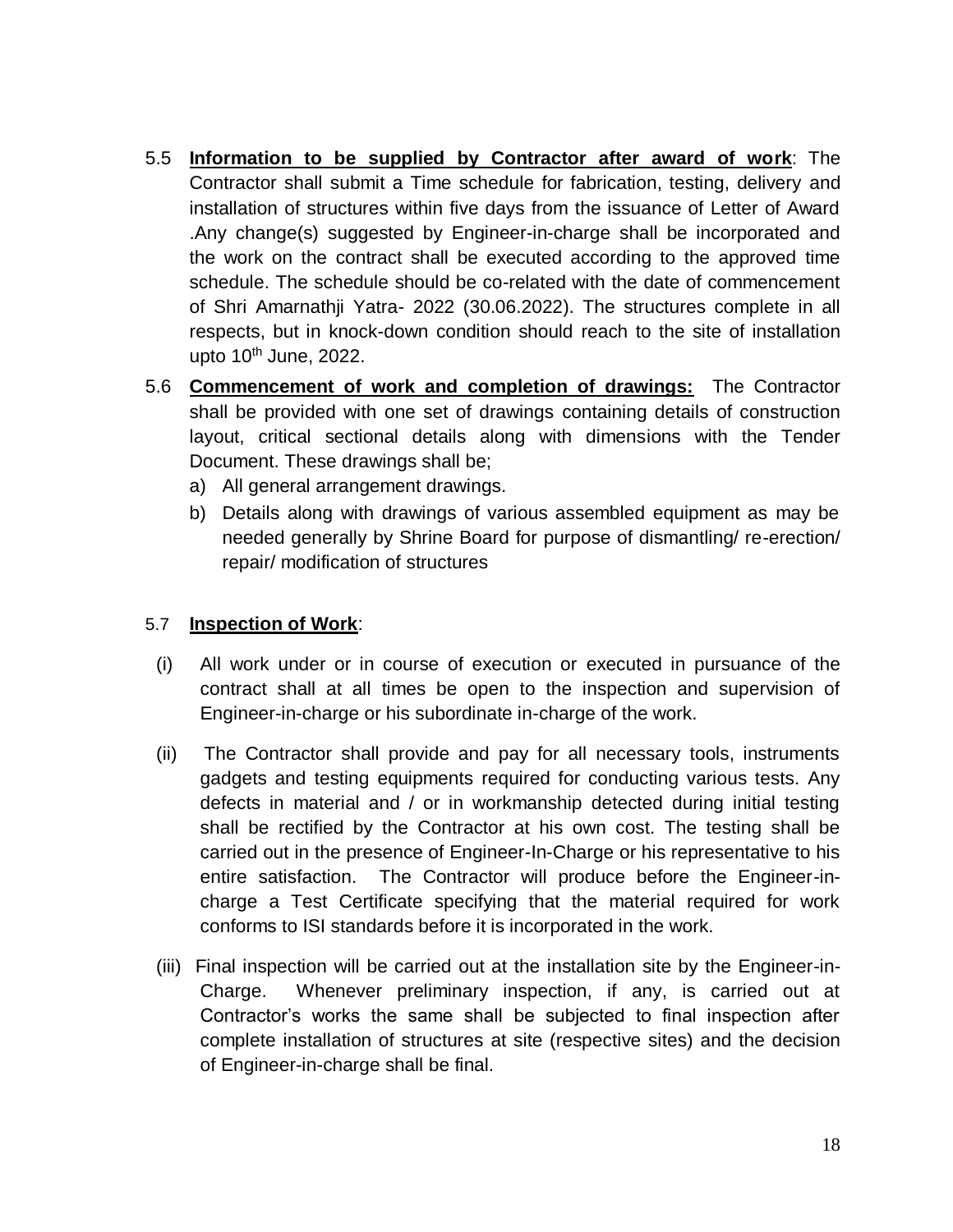- (iv) The material rejected by Engineer-in-charge must be removed by Contractor within seven days of rejection, failing which the Board reserves the right to get the rejected material removed at the risk and cost of the Contractor.
- 5.8 **Guarantee and Defect Liability Period**: The work covered by this contract shall be guaranteed by the contractor against faulty material and workmanship **for a period of 12 months from the date of issue of Completion Certificate** by the Engineer-in-Charge. Any part found defective shall be replaced free of all costs by the Contractor. During the guarantee & defect liability, the Contractor shall provide, at no extra cost, necessary material and personnel to carry out the repairs and routine maintenance of the structures. If performance of assigned work during guarantee period is not found satisfactory, the guarantee period will be extended till satisfactory performance is established for further period of reasonable time decided by competent authority of SASB. The services of the contractor's personnel, if requisitioned during the defect liability period, shall be made available free of any cost to SASB. If the defects noticed during the guarantee period are not removed within a reasonable time SASB shall have the right to restore/rectify the defects at the contractor's risk & cost.
- 5.9 **Performance Guarantee**: (i) The work shall be executed according to the schedule approved by Engineer-in-charge. Delay in completion of job for a max period of 5 days shall attract a penalty @ 2% of Contract value. After 5 days delay, the General Manager (Works) reserves the right to get the work completed through alternate agency at the risk and cost of the Contractor. The CEO/ Addl. CEO, SASB, on a representation from the Contractor may reduce the amount of penalty and the decision of the competent authority shall be final and binding.
	- (ii) In the event of any loss being caused to the Shrine Board as a result of any lapse on the part of Contractor or personnel engaged by him, duly established after an enquiry conducted by the SASB, the said loss will be recovered from the Contractor upto twice the value of the loss. In such matters, the decision of CEO, SASB shall be final and binding on the Contractor.
	- (iii) If it shall appear to Engineer-in-charge, that any part of work has not been executed or executed with unsound, imperfect or unskilful workmanship or with materials of any inferior description or that any materials or articles provided by him for the execution of the work are unsound or of a quality inferior to the contracted for, or otherwise not in accordance with the contract specifications, the Contractor shall, on demand in writing from the Engineerin-charge specifying the work materials, articles complained or not withstanding that the same have been inadvertently passed, certified and paid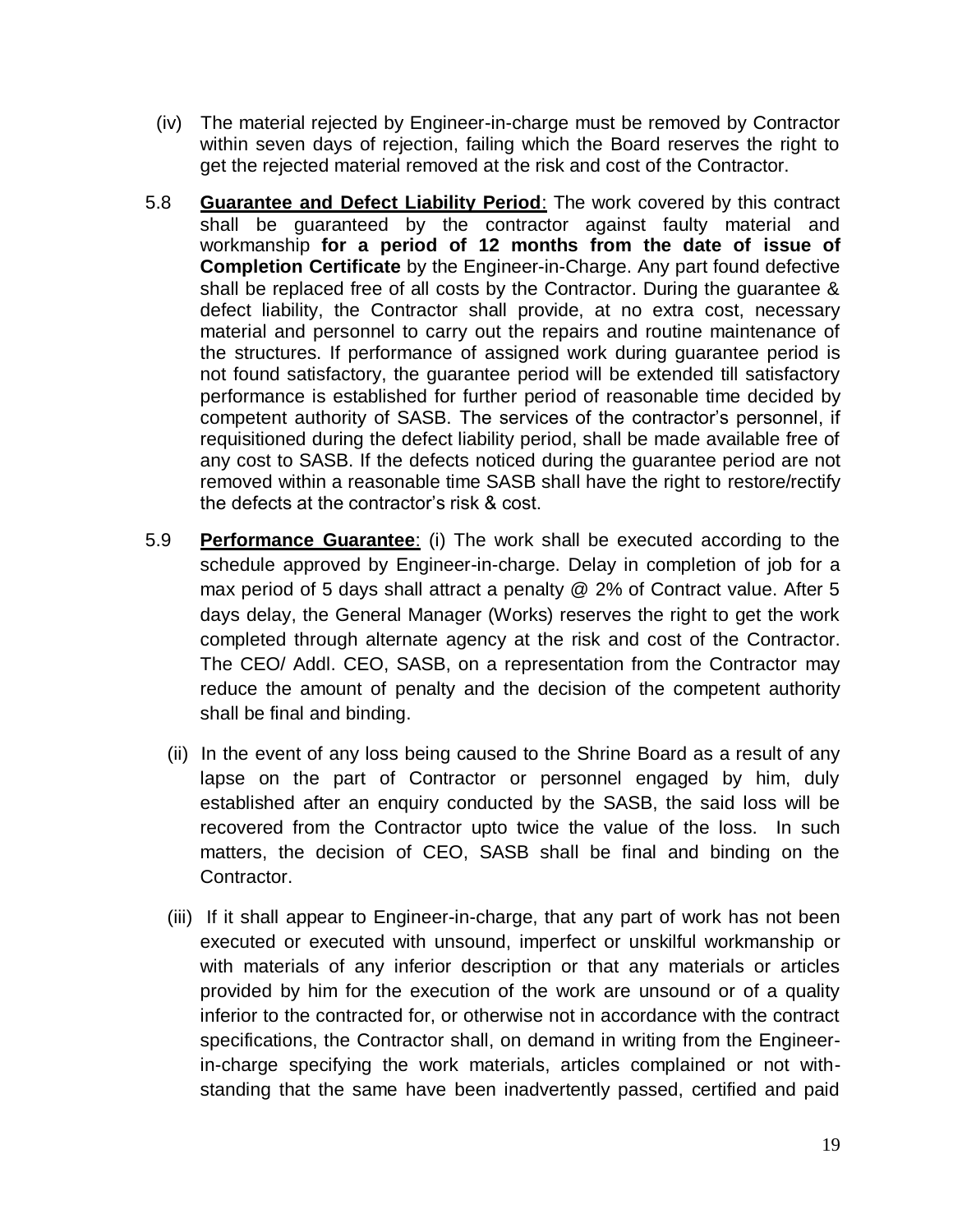for, forthwith rectify or remove and reconstruct the work so specified in whole or in part as the case may require, or as the case, remove the materials or articles so specified and provide other and suitable materials or articles so specified at his own cost and in the event of his failing to do so within a period to be specified by the Engineer-in-charge, then the Contractor shall be liable to pay compensation at the rate of 1% on the amount of the estimate for every day not exceeding ten days and after completion of ten days the Engineer-in-Charge may rectify or remove, and re-execute the work or remove and replace with other materials or articles complained of, as the case may be at the risk and expenses in all respects of the Contractor. The Engineer-in-charge may reduce the rates at which payments are to be made if the quality of work, although acceptable, is not upto required standard, set forth in the DNIT (as modified by Letter of Award).

- (iv) Any deviation/ non-compliance with conditions prescribed in the contract shall invoke penalty as decided by CEO/ Addl. CEO, SASB.
- 5.10 **On-Site Support during erection of structures**: As a part of the support, the Contractor will provide qualified engineers and other works to execute the aforesaid works.
- 5.11 **Conformity with Statutory Acts, Rules, Standards and Codes**: The construction and installation shall be carried out in conformity with applicable Acts, Rules, Standards and Codes. Adherence of compliance shall be the sole responsibility of the Contractor to the above Acts, Rules, Standards and Codes applicable in Jammu and Kashmir to the said work.
- 5.12 **Safety codes and regulations**: The contractor shall at his own expenses arrange for the safety provisions as per statutory regulations wherever applicable.
- 5.13 **Provision of utilities / tools etc**: Power supply, water supply and other utilities, if required, at site of work during execution under this Contract shall be arranged by the Contractor at his own cost. The contractor shall be responsible for supply and transportation of water to work site in required quantities both for construction works and drinking purpose of his workers. The contractor shall be responsible for provision and transport of adequate and right type of tools/ accessories, manpower etc in time for efficient execution of work and as may be suggested by Engineer-in-Charge in this regard.

#### 5.14 **Liability:**

i) Except as otherwise expressly provided, neither the Board nor its employees, agents or nominees, shall have any liability or responsibility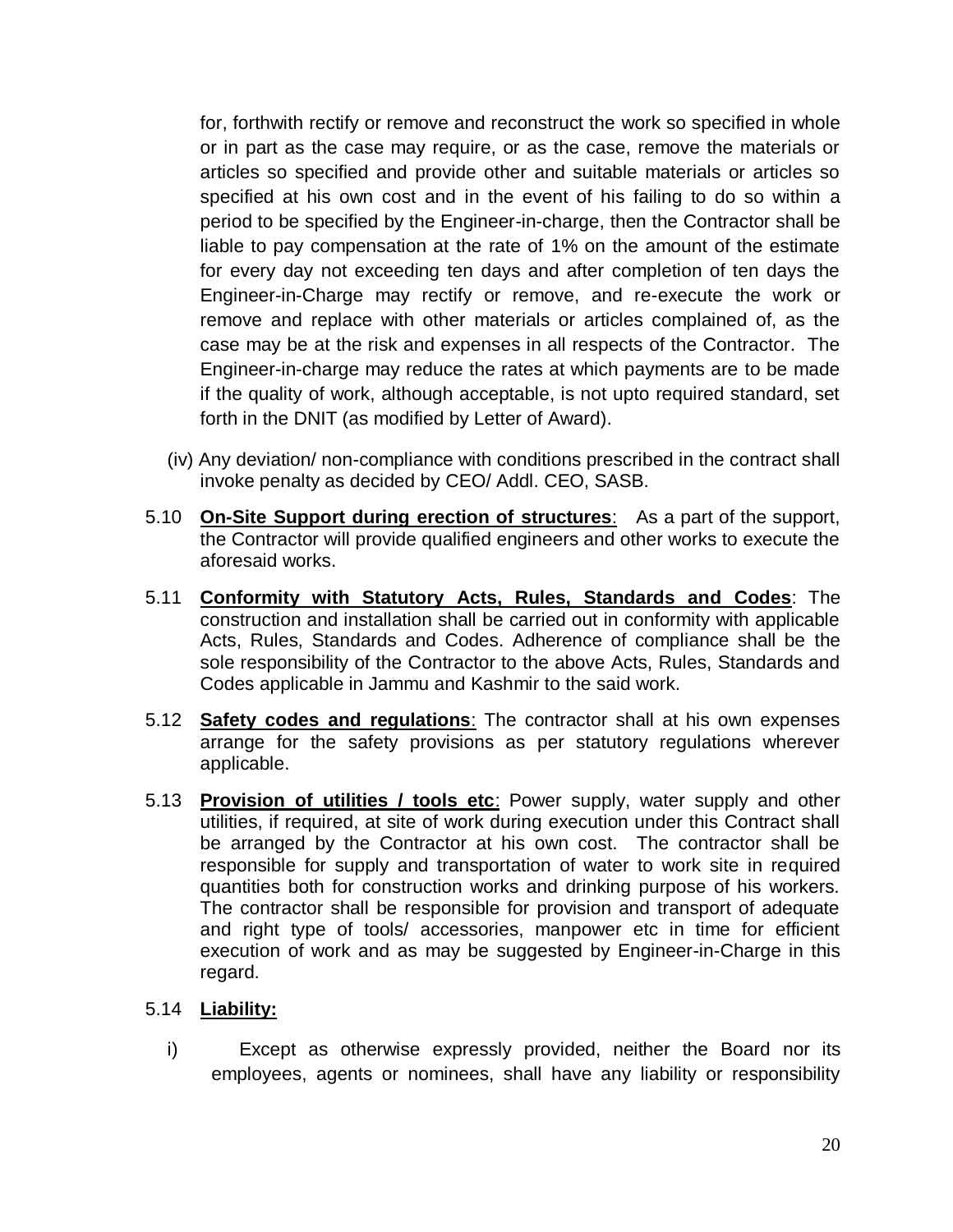whatsoever to whomsoever (including the owner) for loss or damage to the equipment and or loss or damage to the property of Contractor .

- ii) Neither the Board nor its employees, agents, nominees, assignees, shall have any liability or responsibility whatsoever for injury to, illness, or death of any employee of the Contractor irrespective of how such injury, illness or death is caused.
- 5.15 **Patents and other Industrial Property Rights**: The prices stated in the present Contract shall be deemed to include all amounts payable for the use of patents, copyrights, registered charges, trademarks and payments for any other industrial property rights. The seller shall indemnify the buyer against all claims from a third party at any time on account of the infringement of any or all the rights mentioned in the previous paragraphs, whether such claims arise in respect of manufacture or use. The seller shall be responsible for the completion of the supplies including spares, tools, technical literature and training aggregates irrespective of the fact of infringement of the supplies, irrespective of the fact of infringement of any or all the rights mentioned above.
- 5.16 **Terms of payment**: Contractor is to submit the bills in triplicate along with delivery challans to the Engineer-in-charge for works executed by him duly certified by the Engineer-in-charge. 90% Payment to the agency shall be made after supply and assembling/ erection at the respective site and the balance 10% shall be made;
	- a) 5% of the contract Value after completion of warranty period of one year.
	- b) 5% of the contract Value after on-site support as per clause 5.11 is satisfactorily provided by the Contractor.
	- 5.17 The Contractor shall have no claim against the Shrine Board in respect of any work which may be withdrawn, but only for work actually completed under this contract. The SASB reserves the right to cancel the Agreement at any time upon full payment of work done and the value of the materials collected by the Contractor for permanent incorporation in the work under this Contract upto the date of cancellation of the Contract. The valuation of the work done and the materials collected shall be estimated by the Board's Engineer in the presence of the Contractor. The Contractor shall have no claim to any further payment whatsoever. The valuation would be carried out ex-party if Contractor fails to turn up despite reasonable notice, which will be binding on the Contractor.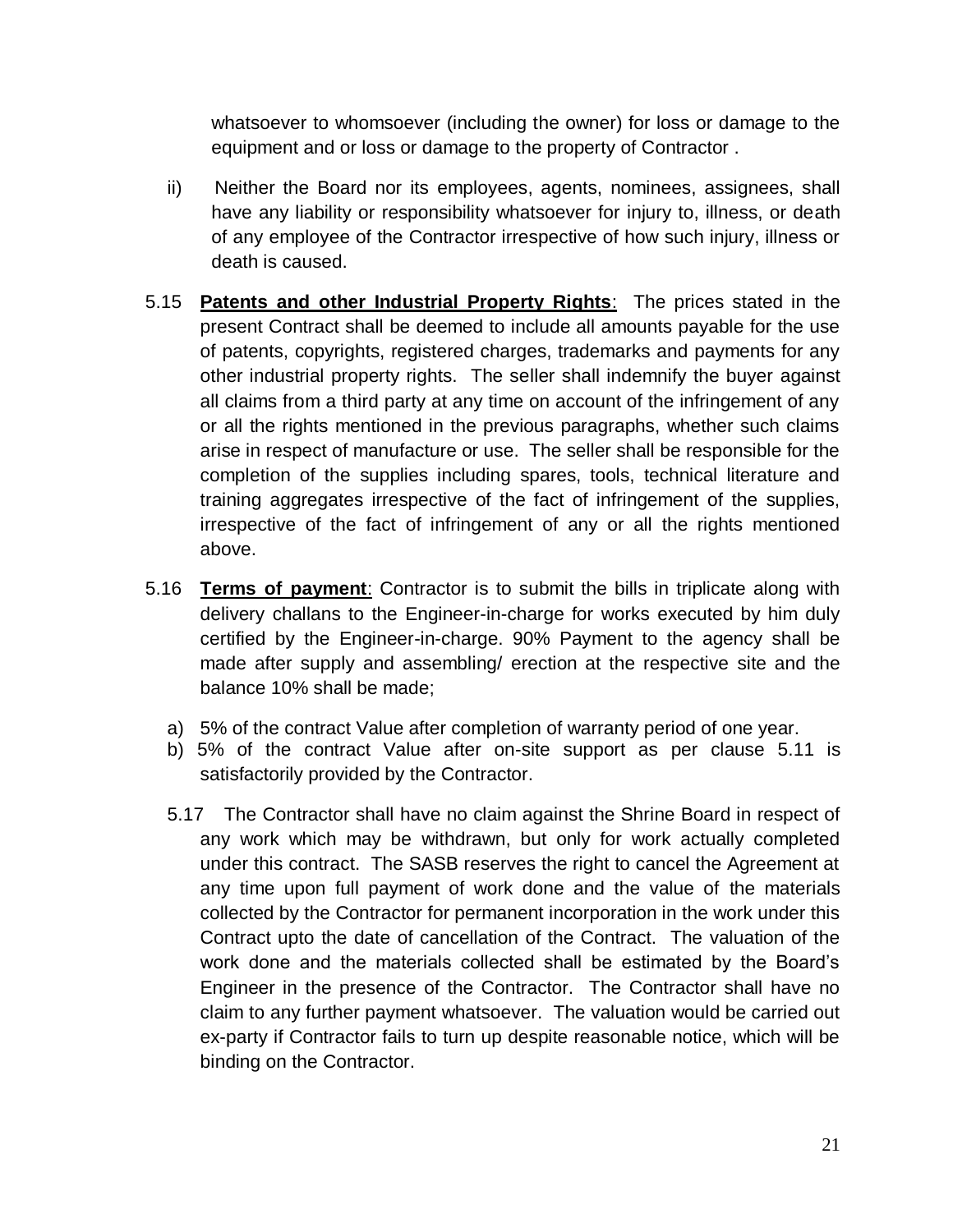- 5.18 **Contractor to be liable for all taxes / statutory levies:** The rates specified in the tender shall be for finished work including installation at site and inclusive of all taxes as applicable.
- 5.19. **Income Tax and GSTIN**: i) Deduction on account of Income Tax, GST any other tax in vogue shall be made at the rate prescribed by the relevant authority from time to time from the gross payments due to the contractor in accordance with the statutory provisions.

### 5.20 **Termination and Consequences thereof:**

- i) The Contract shall be deemed to be automatically terminated on the expiry of duration of the Contract (or extension), if any, thereof.
- ii) In the event that the Contractor at any time during the term of the Contract, becomes insolvent or makes a voluntary assignment of its assets for the benefit of creditors or is adjudged bankrupt, then the Company shall, by a notice in writing have the right to terminate the Contract and all the Contractor's rights and privileges hereunder, shall stand terminated forthwith.
- iii) If the SASB considers that, the performance of the Contractor is unsatisfactory, or not upto the expected standard, the SASB shall notify the Contractor in writing and specify in details the cause of the dissatisfaction. The Board shall have the option to terminate the Contract by giving seven (07) days notice in writing to the Contractor, if the Contractor fails to comply with the requisitions contained in the said written notice issued by the Board.
- iv) In case the Contractor's rights and/ or obligations under the Contract and/ or the Contractor's rights, title and interest to the equipment/ material, are transferred or assigned without the Board's consent, the Board may at its absolute discretion, terminate the Contract.

# 5.21 **Consequences of Termination**:

- (i) In all cases of termination herein set forth, the relative obligations of the parties to the Contract shall be limited to the period upto the date of termination. Notwithstanding the termination of the Contract, the parties shall continue to be bound by the provisions of the Contract that reasonably require some action or forbearance after such termination.
- (ii) If at any time during the term of the Contract, breakdown of Contractor's equipment results in Contractor's being unable to perform their obligation hereunder for a period of 7 successive days (not including Force Majeure delay), the Board at its opinion, may terminate the Contract in its entirety without any further right or obligation on the part of the Company, except for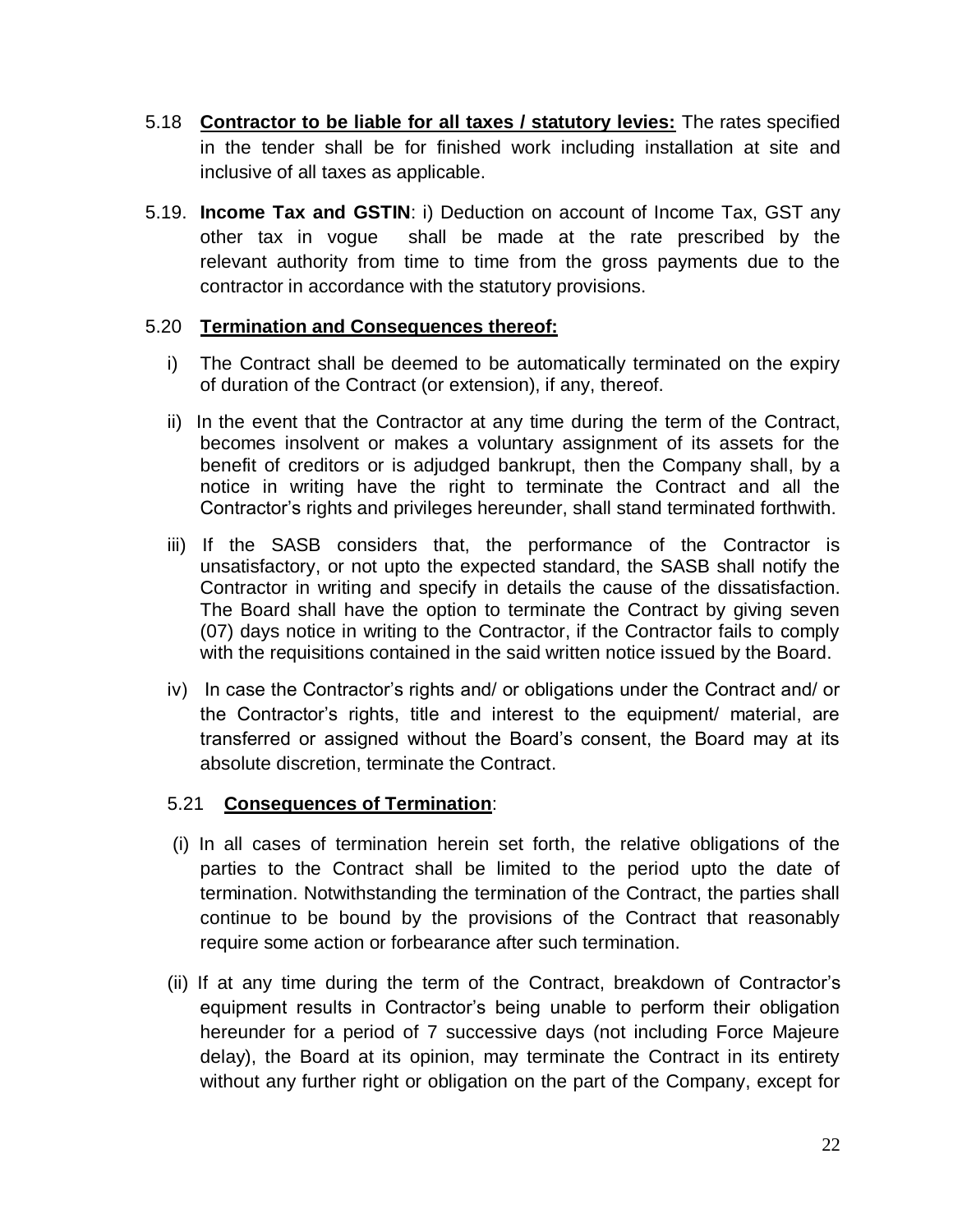the payment of money then due. No notice shall be served by the Board under the condition stated above.

- (iii) Upon termination of the Contract, Contractor shall return to the Board all of the Board's assets, which are in Contractor's possession at the time.
- (iv) Notwithstanding any provisions herein to the contrary, the Contract may be terminated at any time by the Board on giving 7 (seven) days written notice to the Contractor and in the event of such termination, the Board shall not be liable to pay any cost or damage to the Contractor except for payment for service charges and other charges as per the Contract upto the date of termination.

(v) In the event of termination of Contract, the Board will issue Notice of Termination to the Contractor with date or event after which the Contract will be terminated. The Contract shall then stand terminated and the Contractor shall demobilize their personnel and materials.

- 5.22 The agency shall abide by all major Laws applicable to establishment engaged for execution of work.
- 5.23 The Contractor shall abide at all times by all the applicable labour enactments and rules made there under, regulations, notifications and bye laws of the U.T or Central Government or Local Authority and any other labour laws (including rules), regulations, bylaws that may be passed or notifications that may be issued under any labour law in future either by the U.T. or the Central Government or the local authority. The Contractor shall be solely responsible for failure, if any, for liabilities, adherence to the labour, laws, local laws and other related rules/regulations.
	- 5.24 All risks of loss or damage to physical property and of personal injury and death which may arise during and in consequence of the performance of the contract shall be the sole responsibility of the Contractor.
	- 5.25 Insurance cover to labour machinery work plant material equipment by the contractor shall be mandatory.
	- 5.26 The employees hired/ employed for the execution of work of the Contractor shall in no case whatsoever, be treated as the employees of SASB.
	- 5.27 Laws governing the contract :- The contract shall be governed by the laws of land.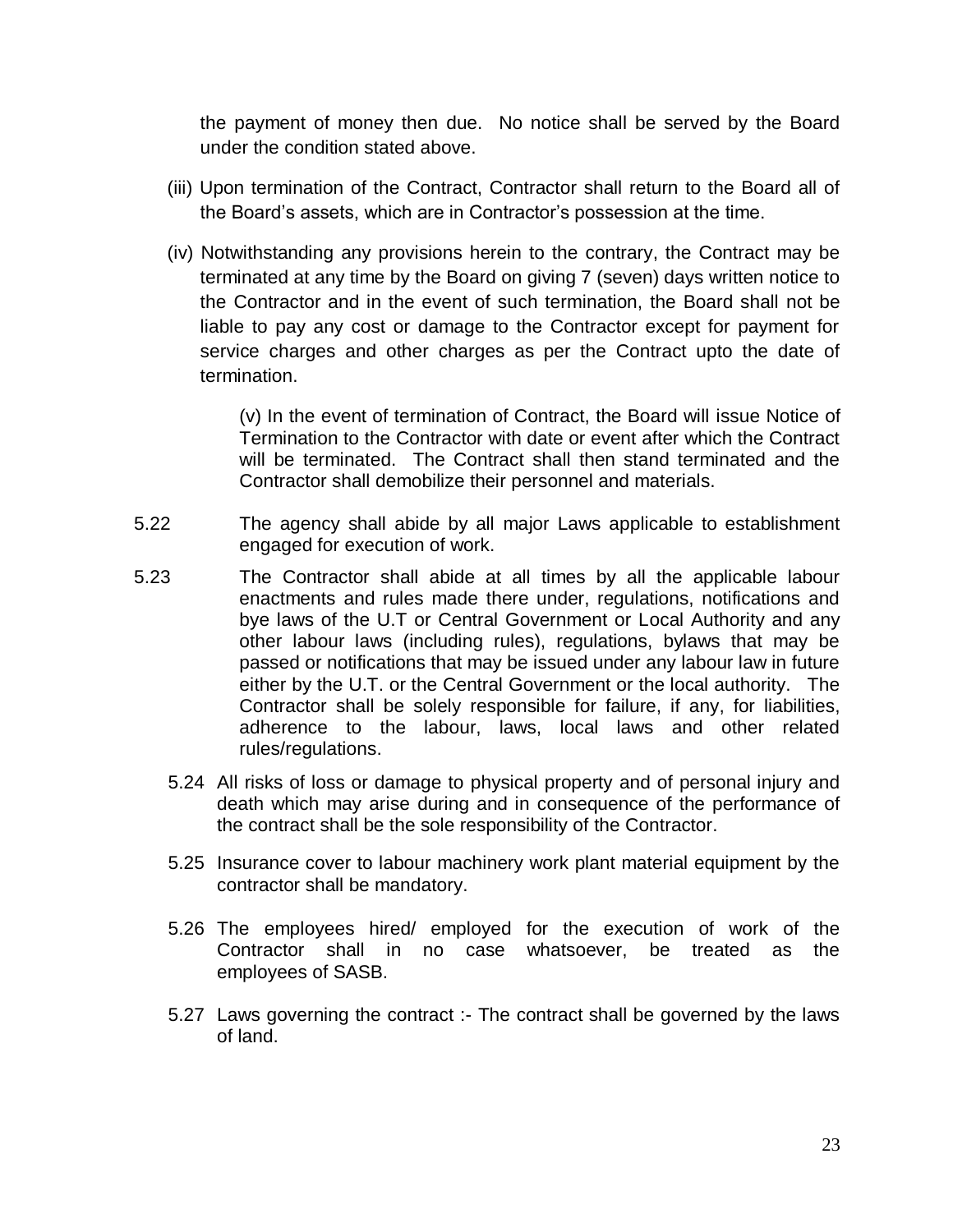- 5.28 The Contractor is bound to draw an agreement with General Manager (Works), SASB within fifteen days from the date of receipt of **Letter of Intent** (LoI).
- 5.29 **Force Majeure**: In case of occurrence of Force Majeure conditions, the agency shall promptly inform CEO, SASB about occurrence of such conditions. On receipt of the agency's Report and after ascertaining as to whether Force Majeure conditions exists (such as a Government Order/ Regulation, war, an accident creating a disturbed condition, terrorist activity, court order, strikes/ riots, civil commotion, pandemic like COVID-19 etc.) CEO, SASB shall suspend the agency's license. SASB shall not be liable for any damage or liability of any kind arising out of Force Majeure conditions and/ or any other cause beyond the reasonable control of SASB.
- 5.30 **Arbitration**: In the event of any doubt, dispute or difference of opinion in regard to terms & conditions of the agreement, the concerned parties shall endeavor to settle the same amicably with the SASB through any officer nominated in this behalf. In case, any such doubt, dispute or difference of opinion remains unresolved, the matter shall be referred to the Hon'ble Lieutenant Governor, J&K (Chairman of SASB), who shall be competent to refer the same to any retired Hon'ble Judge of the High Court of Jammu Kashmir & Ladakh for its resolution. The decision so rendered or award, if any, passed shall govern the rights, duties & obligations of the concerned parties and shall be final. No such disputes shall be referred during the currency of the Yatra.
- 5.31 **Jurisdiction**: All questions relating to the arbitration shall be determined in accordance with provisions of the Arbitration and Conciliation Act, 1996 and the amendments thereto and any re-enactment or modification thereof and the rules framed there under.

 $S$ d/- $S$ d/- $S$ 

**General Manager (Works)** Shri Amarnathji Shrine Board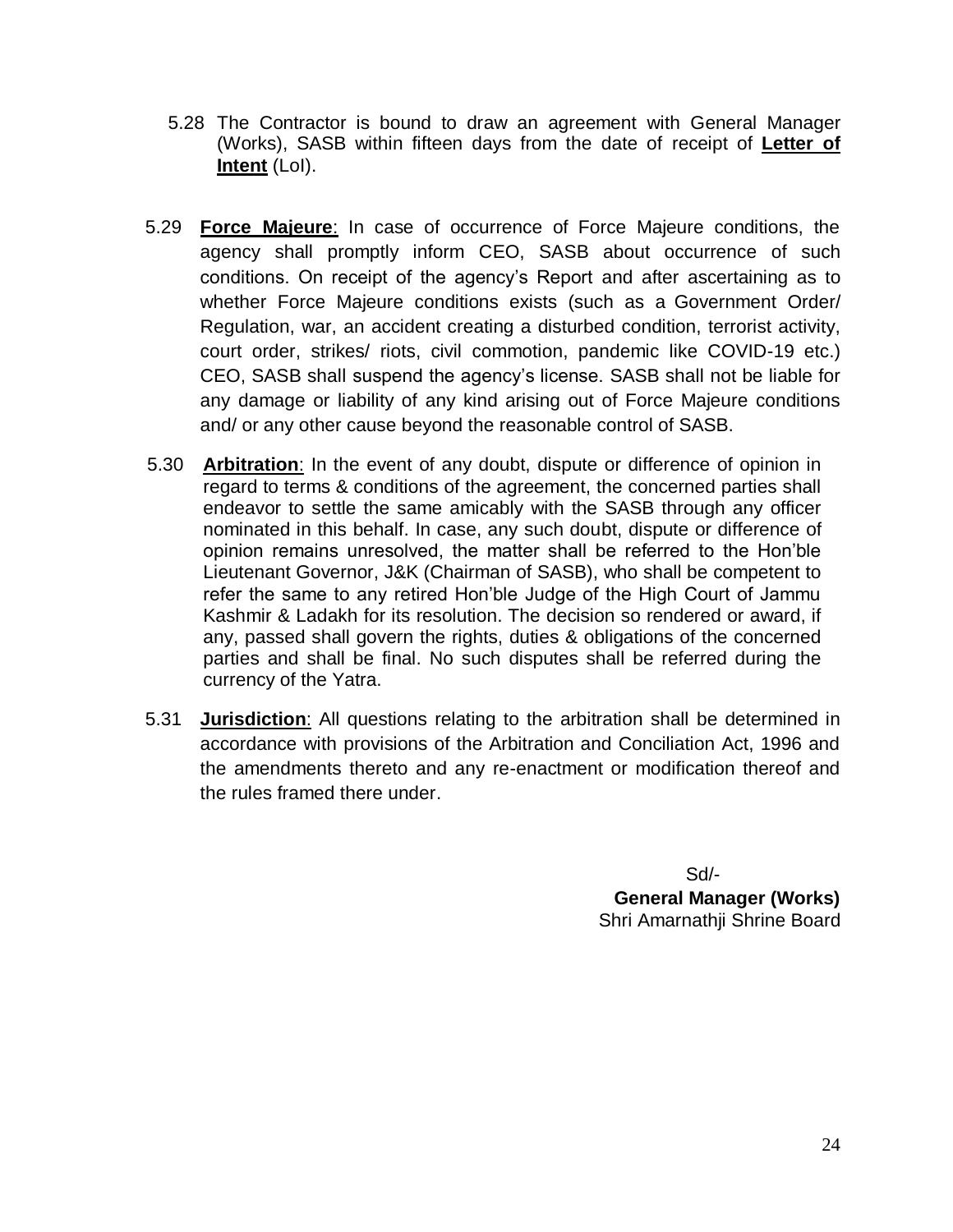### **SCHEDULE – A (TECHNICAL BID)**

# **Part – A (Basic Details)**

| S.<br>No.      | <b>Item</b>                                                                                                                          | <b>Details</b>                                       |
|----------------|--------------------------------------------------------------------------------------------------------------------------------------|------------------------------------------------------|
| 1              | Name of Work                                                                                                                         |                                                      |
| 2              | Name of Agency                                                                                                                       |                                                      |
| 3              | Legal Status of the Agency (whether a<br>Company/ Firm)                                                                              |                                                      |
| 4              | Address of the Agency (along with<br>phone and email ID)                                                                             |                                                      |
| 5              | Name, Address, Phone<br>numbers<br>(Landline and Mobile) and email ID of<br>the authorized person of the Agency<br>with whom to deal | Name:                                                |
|                |                                                                                                                                      | Address:                                             |
|                |                                                                                                                                      | Phone:                                               |
|                |                                                                                                                                      | Email:                                               |
| 6              | PAN No. (please enclose an attested<br>copy)                                                                                         |                                                      |
| $\overline{7}$ | GSTIN. (please enclose an attested<br>copy)                                                                                          |                                                      |
| 8              | Details of Banker and Bank Account<br>No.                                                                                            |                                                      |
| 9              | Availability of credit facility duly<br>certified by the Bankers<br>(not more than three months)                                     |                                                      |
| 10             | <b>Registration details:</b><br>Registration No. / other documents of                                                                | <b>Registration No:</b>                              |
|                | the Agency                                                                                                                           | Date of Issue:                                       |
|                | (attach a certified copy of Registration<br>Certificate/ other documents; please                                                     | Date of Expiry:                                      |
|                | see DNIT - 'Documents Establishing<br><b>Bidder's Eligibility'</b>                                                                   | Authority with whom registered<br>and their address: |
|                |                                                                                                                                      |                                                      |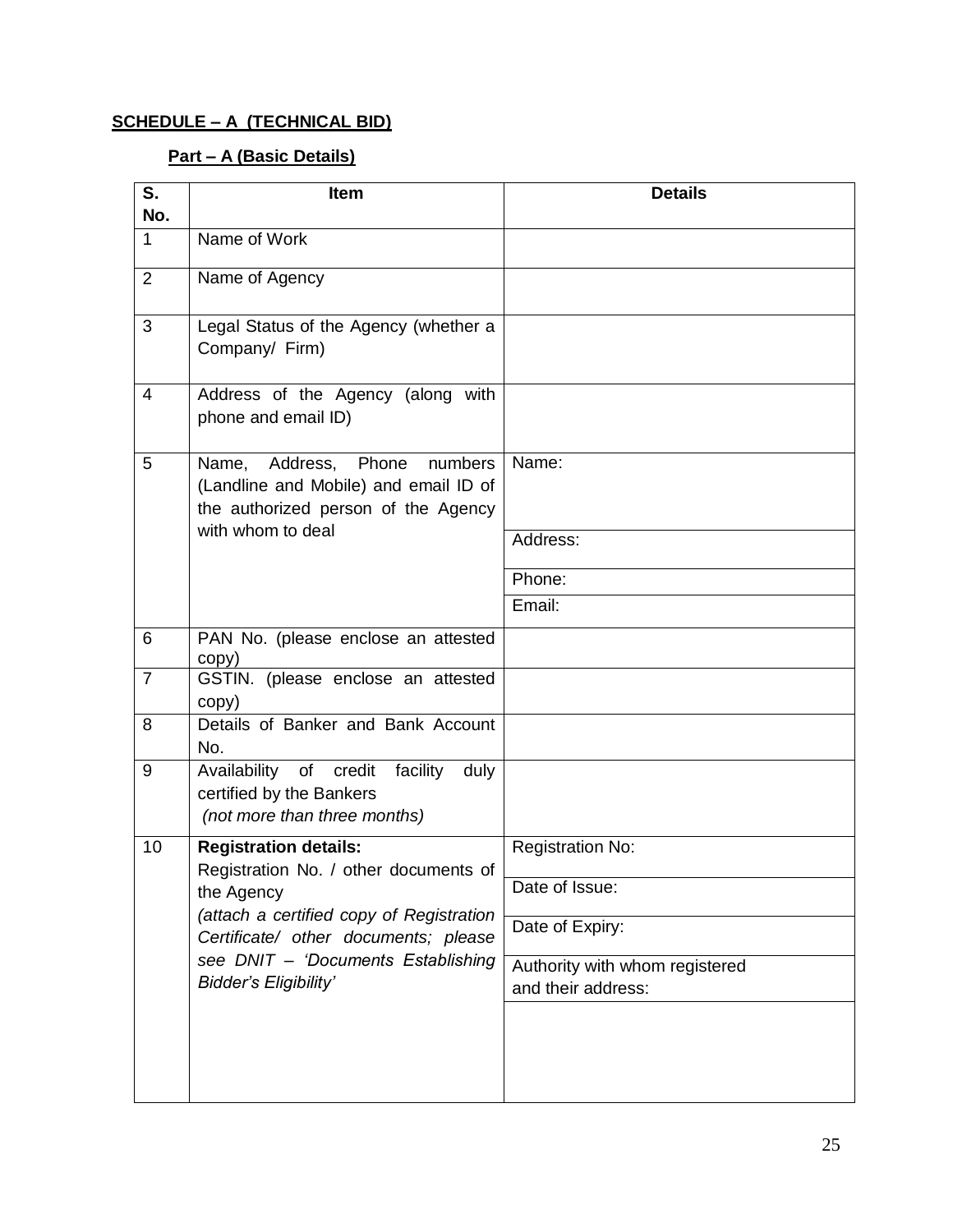| 11<br>12 | Name and address (along with phone<br>numbers and Email) of Directors/<br>Owners/ Executive Council Members,<br>as applicable (Add separate sheet, if<br>necessary)                                                                                                                                                                                  | S.<br>no. | Name                                        | <b>Address</b> |
|----------|------------------------------------------------------------------------------------------------------------------------------------------------------------------------------------------------------------------------------------------------------------------------------------------------------------------------------------------------------|-----------|---------------------------------------------|----------------|
|          | Amount and details of Tender Fee paid                                                                                                                                                                                                                                                                                                                | Date:     | Rs. (in words):<br>DD No:. Cash Receipt No: |                |
| 13       | <b>Earnest Money Deposit</b>                                                                                                                                                                                                                                                                                                                         | Dated:    | EMD No.<br>Date of EMD                      |                |
| 14       | Whether General Power of Attorney/<br>Board of Directors Resolution/ Deed of<br>Authority<br>executed<br>in favour<br>of<br>person(s) authorized to<br>sign<br>the<br>Tender Document, and the Contract,<br>and all correspondence Documents<br>thereof attached (Please attach a<br>certified<br>of the relevant<br>сору<br>documents)<br>(YES/NO)? |           |                                             |                |
| 15       | Whether an Affidavit<br>Rs.100/-<br>on<br>stating<br>Stamp<br>paper<br>that<br>every<br>information furnished by the Tenderer<br>is correct and to the best of his<br>knowledge and that no criminal/<br>income tax/<br>blacklisting<br>case<br>is.<br>pending against him attached<br>(YES/NO)?<br>(Please attach the affidavit)                    |           |                                             |                |

Signature of Bidder (with seal)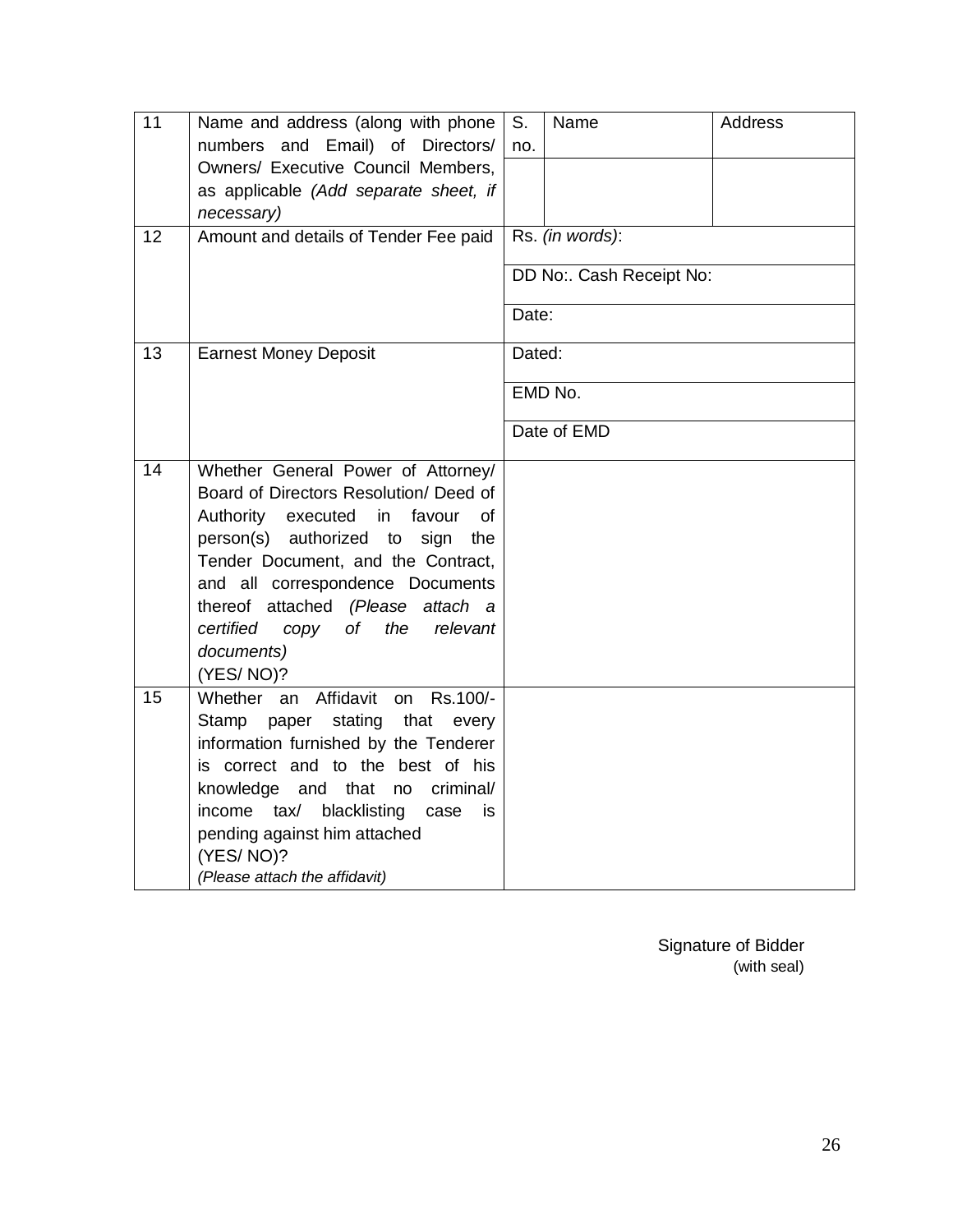# **SCHEDULE – B (Format for Financial Bid)**

#### **Rate List/ Quantity Schedule**

**Name of Work:** Supply and Installation of prefabricated super-structure of 02 No. Huts of size 5.00m x 5.00m each with attached washroom of size 2.50m x 1.50 m and 02 No kitchens of size 2.50m x 3.25m each for Heli Services staff at Lower Holy Cave. (Super-structure only)

#### **S.No: 01 Adv. Amount: Rs. 12.00 lakh**

| <b>S. No.</b>  | <b>Particulars of Items</b>                                                                                                                                                                                                                                                                                                                                              | Approx.<br>Quantity | Unit | Rate<br>be<br>to<br>quoted by the<br>Bidder (in Rs.) | <b>Amount</b><br>(in Rs.) |
|----------------|--------------------------------------------------------------------------------------------------------------------------------------------------------------------------------------------------------------------------------------------------------------------------------------------------------------------------------------------------------------------------|---------------------|------|------------------------------------------------------|---------------------------|
|                | Ш                                                                                                                                                                                                                                                                                                                                                                        | $\mathbf{III}$      | IV   | $\mathbf v$                                          | VI                        |
| 1              | Steel work in built up tubular<br>(round, square or rectangular<br>hollow tubes etc.) trusses etc.,<br>including cutting, hoisting,<br>fixing in position and applying<br>a priming coat of approved<br>steel primer, including welding<br>and bolted with special shaped<br>washers etc. complete.<br>Hot finished welded type tubes<br>(Make-<br>JINDAL/TATA/SAIL/JSW) | 1100.00             | Kg   |                                                      |                           |
| $\overline{2}$ | Structural steel work in built up<br>sections, trusses and framed<br>work,<br>including<br>cutting,<br>hoisting, fixing in position and<br>applying a priming coat of<br>steel primer<br>approved<br>all<br>complete<br>including cost of<br>nuts & bolts.<br>Welded<br>(Make-<br>JINDAL/TATA/SAIL/JSW)                                                                  | 610.00              | Kg   |                                                      |                           |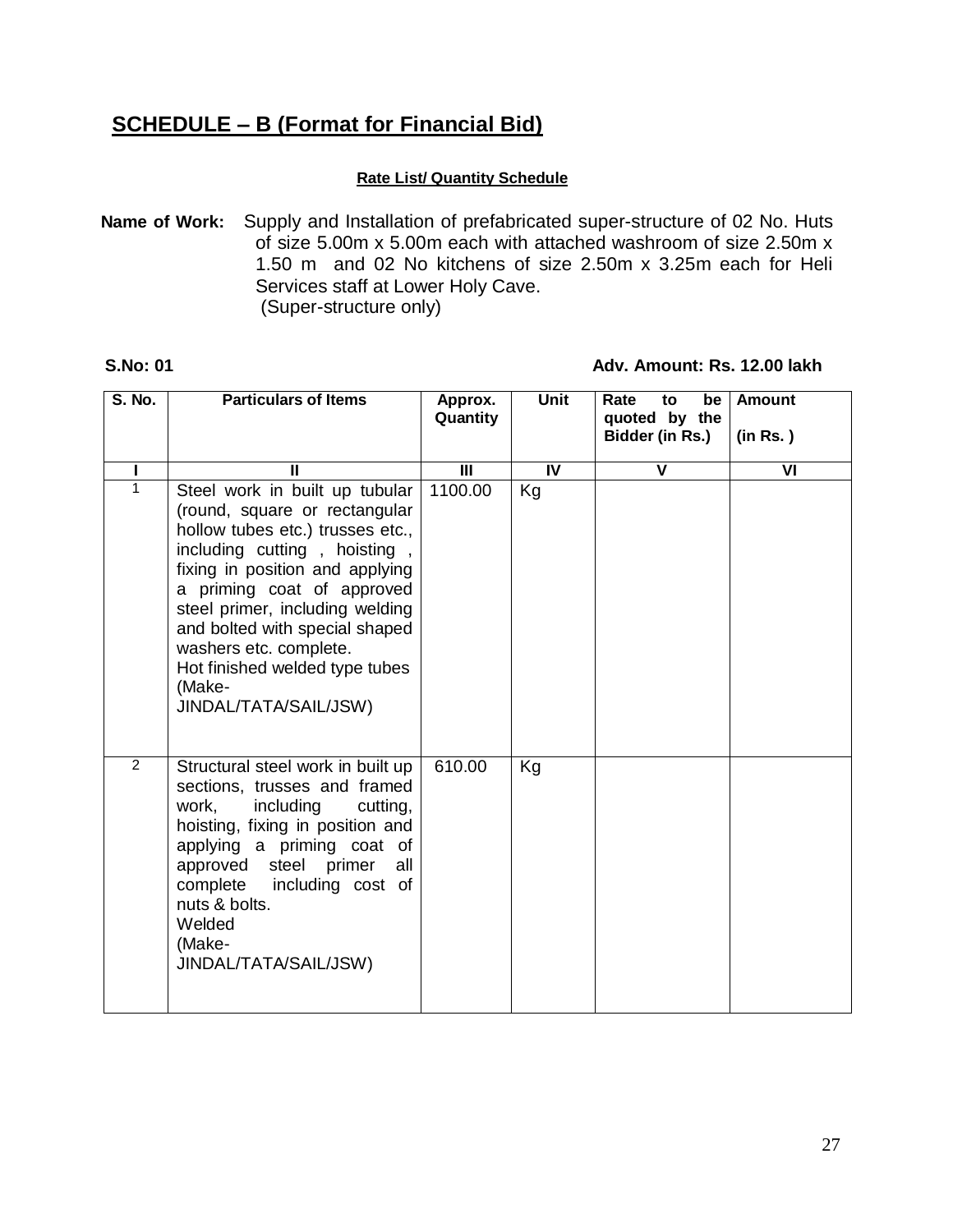| $\overline{3}$ . | Providing and fixing PUF            | 232.00 | Sqm |  |
|------------------|-------------------------------------|--------|-----|--|
|                  | insulated sandwich panels for       |        |     |  |
|                  | walls and roofing of total          |        |     |  |
|                  | thickness not less than 50 mm       |        |     |  |
|                  | with all sides emedded in 1.2       |        |     |  |
|                  | mm thick PGI sheet U-section        |        |     |  |
|                  | 40x52x40mm<br>with proper           |        |     |  |
|                  | riveting having spacing of 500      |        |     |  |
|                  | mm. Panel shall have 0.5 mm         |        |     |  |
|                  | thick precoated GI sheet on         |        |     |  |
|                  | both side of Polyurethane           |        |     |  |
|                  | foam confirming to IS 12436:        |        |     |  |
|                  | 1988. The PPGI sheet should         |        |     |  |
|                  | have plastic protective guard       |        |     |  |
|                  | film of minimum 25 microns to       |        |     |  |
|                  | avoid<br>scratches<br>while         |        |     |  |
|                  | transportation. The PU foam         |        |     |  |
|                  | shall be self-extinguishing, fire   |        |     |  |
|                  | retardant.                          |        |     |  |
|                  | (Make- Jindal mectec /E Pack        |        |     |  |
|                  | Prefab<br>polymers/Modern           |        |     |  |
|                  | systems)                            |        |     |  |
| $\overline{4}$   | and<br>fixing<br>of<br>Providing    | 495.00 | Kg  |  |
|                  | 100 mm x 2 mm thick MS              |        |     |  |
|                  | sheet on every joint of PUF         |        |     |  |
|                  | panels of walling & roofing         |        |     |  |
|                  | from inner and outer side           |        |     |  |
|                  | including<br>cost<br>of<br>cutting, |        |     |  |
|                  | punching etc complete               |        |     |  |
| 5                | Providing and fixing precoated      |        |     |  |
|                  | galvanised steel sheet roofing      |        |     |  |
|                  | accessories 1 mm $(+0.05 %)$        |        |     |  |
|                  | total coated thickness, Zinc        |        |     |  |
|                  | coating 120 grams per sqm as        |        |     |  |
|                  | per IS: 277, in 240 mpa steel       |        |     |  |
|                  | grade, 5-7 microns epoxy            |        |     |  |
|                  | primer on both side of the          |        |     |  |
|                  | sheet and polyester top coat        |        |     |  |
|                  | $15 - 18$<br>microns using self     |        |     |  |
|                  | drilling/ self tapping screws       |        |     |  |
|                  | complete:                           |        |     |  |
|                  | Ridges plain (500 -<br>(i)          |        |     |  |
|                  | 600mm)                              | 13.00  | Rm  |  |
|                  | Flashings (150 mm<br>(ii)           |        |     |  |
|                  | wide)                               | 80.00  | Rm  |  |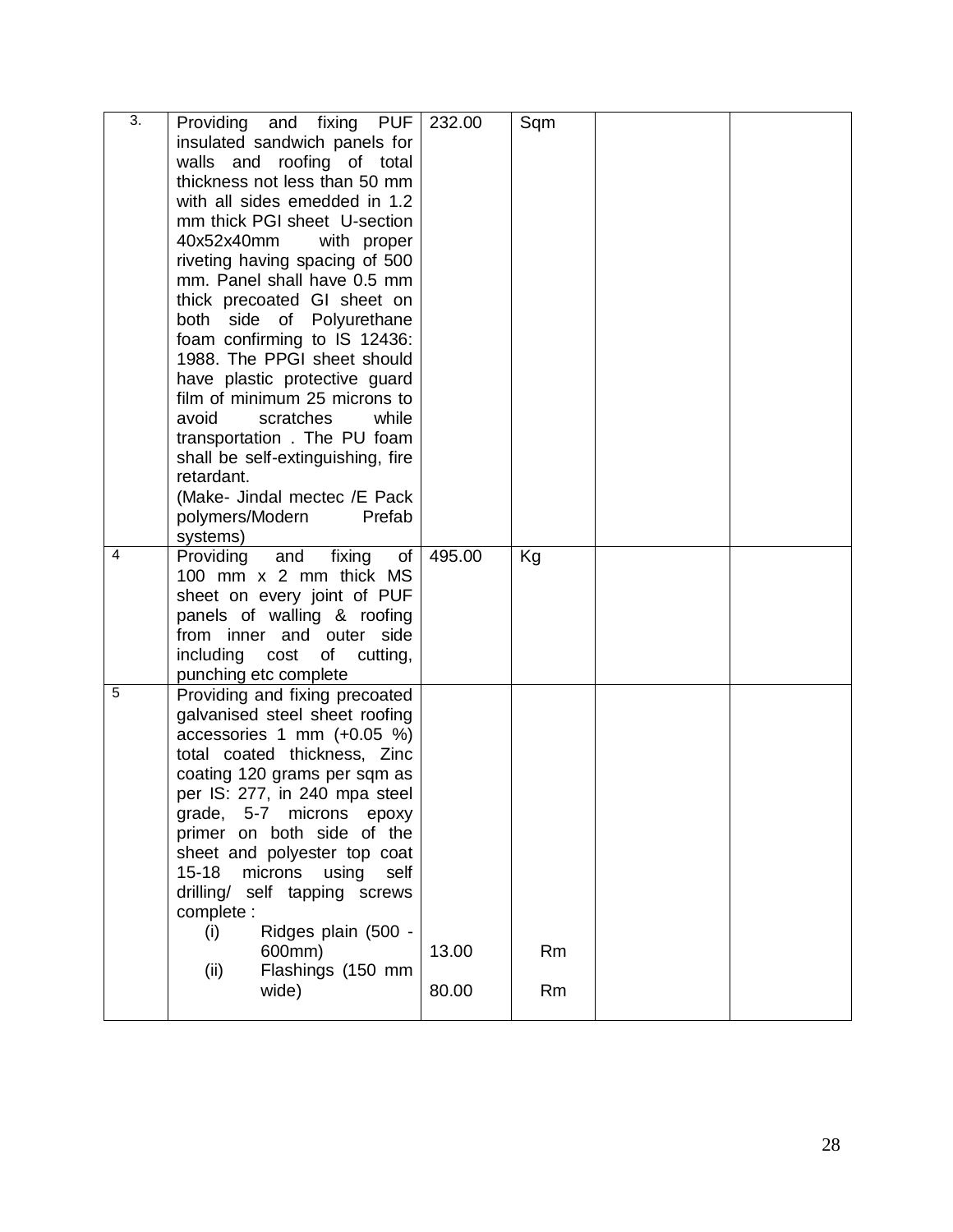| 6 | Supply and fixing of door         |    |     |  |
|---|-----------------------------------|----|-----|--|
|   | composited with 50mm PUF          |    |     |  |
|   | (polyurethane<br>panel<br>foam    |    |     |  |
|   | conforming to IS 12436:1988       |    |     |  |
|   | and PPGI sheet conforming.        |    |     |  |
|   | Sheet shall have guard film of    |    |     |  |
|   | 25 micron to avoid scratches      |    |     |  |
|   | transportation). Doors<br>during  |    |     |  |
|   | with frame work of Aluminum       |    |     |  |
|   | anodized channel (profile) of     |    |     |  |
|   | 60mmx40mmx2mm<br>thick            |    |     |  |
|   | including cost of<br>02 Nos.      |    |     |  |
|   | Anodised Aluminium handles        |    |     |  |
|   | 125 mm, 02 Nos. Anodised          |    |     |  |
|   | Aluminium sliding door bolt       |    |     |  |
|   | 250 x16<br>mm, 02<br>Nos.         |    |     |  |
|   | Anodised Aluminium tower bolt     |    |     |  |
|   | (barrel type) 200 x10 mm, 04      |    |     |  |
|   | Anodised Aluminium<br>Nos.        |    |     |  |
|   | butt hinges 75x45x3.2 mm etc      |    |     |  |
|   | complete.                         |    |     |  |
|   |                                   |    |     |  |
|   | (i)<br>(Doors<br>of<br>size       |    |     |  |
|   | $0.97$ mx $2.10$ m)<br>including  | 04 | No. |  |
|   | cost of<br>frame<br>etc           |    |     |  |
|   | complete                          |    |     |  |
|   | (Doors<br>of<br>size<br>(ii)      |    |     |  |
|   | 0.75mx2.10m<br>including          | 02 | No. |  |
|   | cost of<br>frame<br>etc           |    |     |  |
|   | complete                          |    |     |  |
|   |                                   |    |     |  |
|   | Supply and fixing of Double       |    |     |  |
|   | leaf<br>Window<br>of<br>size      |    |     |  |
|   | 1.00mx1.00m composited with       |    |     |  |
|   | milld steel ERW pipes for         |    |     |  |
|   | frames<br>of<br>sectional<br>size |    |     |  |
|   | 65x50x25mm & 65x35x25 mm          |    |     |  |
|   | and 55x40x20 mm for shutter       |    |     |  |
|   | including safety grill on outer   |    |     |  |
|   | side made with 10 mm thick        |    |     |  |
|   | square bar having centre to       |    |     |  |
|   | centre spacing of 10cm on         |    |     |  |
|   | longitudinal<br>both<br>and       |    |     |  |
|   | transverse axis.<br>Window        |    |     |  |
|   | shutter is fixed with 5mm thick   |    |     |  |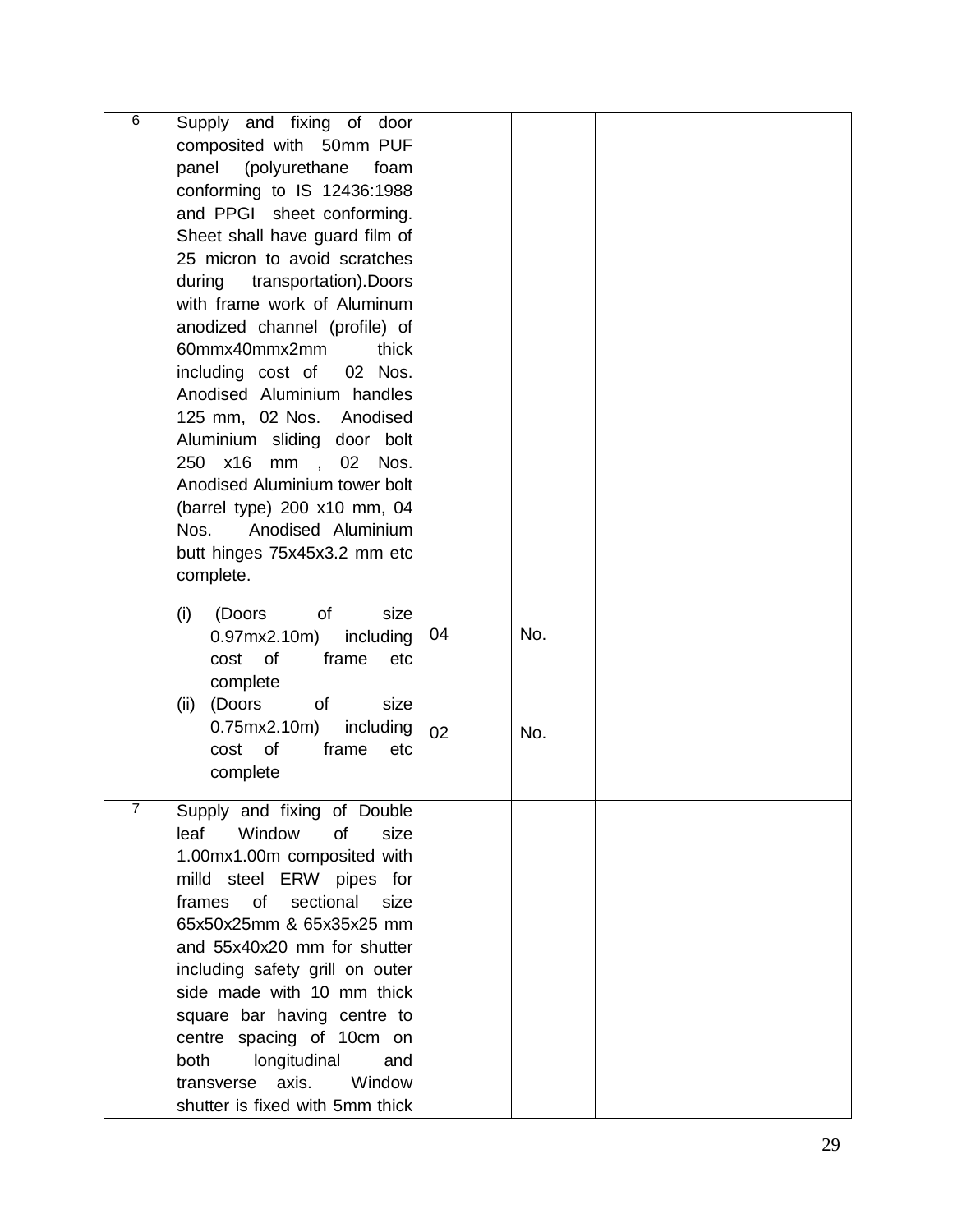|    | poly carbonate glass of density<br>not less than 1.20gm/cm3<br>including cost of<br>04 Nos.<br>100x58x1.90 mm mild steel<br>butt hinges, 02 Nos. 125 mm<br>mild steel handles, 04 Nos.<br>150x10 mm mild steel tower<br>bolts etc complete.                                                                                                                                                                                                                                                                                                                                                                                                                         | 04  | No.   |  |
|----|---------------------------------------------------------------------------------------------------------------------------------------------------------------------------------------------------------------------------------------------------------------------------------------------------------------------------------------------------------------------------------------------------------------------------------------------------------------------------------------------------------------------------------------------------------------------------------------------------------------------------------------------------------------------|-----|-------|--|
| 8  | Supply and fixing of Ventilator<br>0.45mx0.60m<br>size<br>of<br>composited with mild steel<br>ERW pipes for frames of<br>sectional size 65x50x25mm &<br>65x35x25 mm and 55x40x20<br>mm for shutter including safety<br>grill on outer side made with<br>10 mm thick square bar having<br>centre to centre spacing of<br>10cm on both longitudinal and<br>transverse axis.<br>Window<br>shutter is fixed with 5mm thick<br>poly carbonate glass of density<br>not less than 1.20gm/cm3<br>including cost of<br>02 Nos.<br>100x58x1.90 mm mild steel<br>butt hinges, 125 mm mild<br>handles, 02<br>Nos.<br>steel<br>150x10 mm mild steel tower<br>bolts etc complete. | 04  | No.   |  |
| 9  | Carriage of material by MT<br>from Srinagar to Dumail for an $\vert$ 6.00<br>avg lead of 100 Kms                                                                                                                                                                                                                                                                                                                                                                                                                                                                                                                                                                    |     | Tonne |  |
| 10 | Carriage of material by head<br>load for a lead of 11 kms from<br>Dumail to Lower Holy Cave.<br>Porters                                                                                                                                                                                                                                                                                                                                                                                                                                                                                                                                                             | 200 | No.   |  |
|    | Total cost of bid (to be quoted both in figures and words)                                                                                                                                                                                                                                                                                                                                                                                                                                                                                                                                                                                                          |     |       |  |

**Any typographical error found in Rate list must be read as per Item of J&K Schedule of Rates 2020.**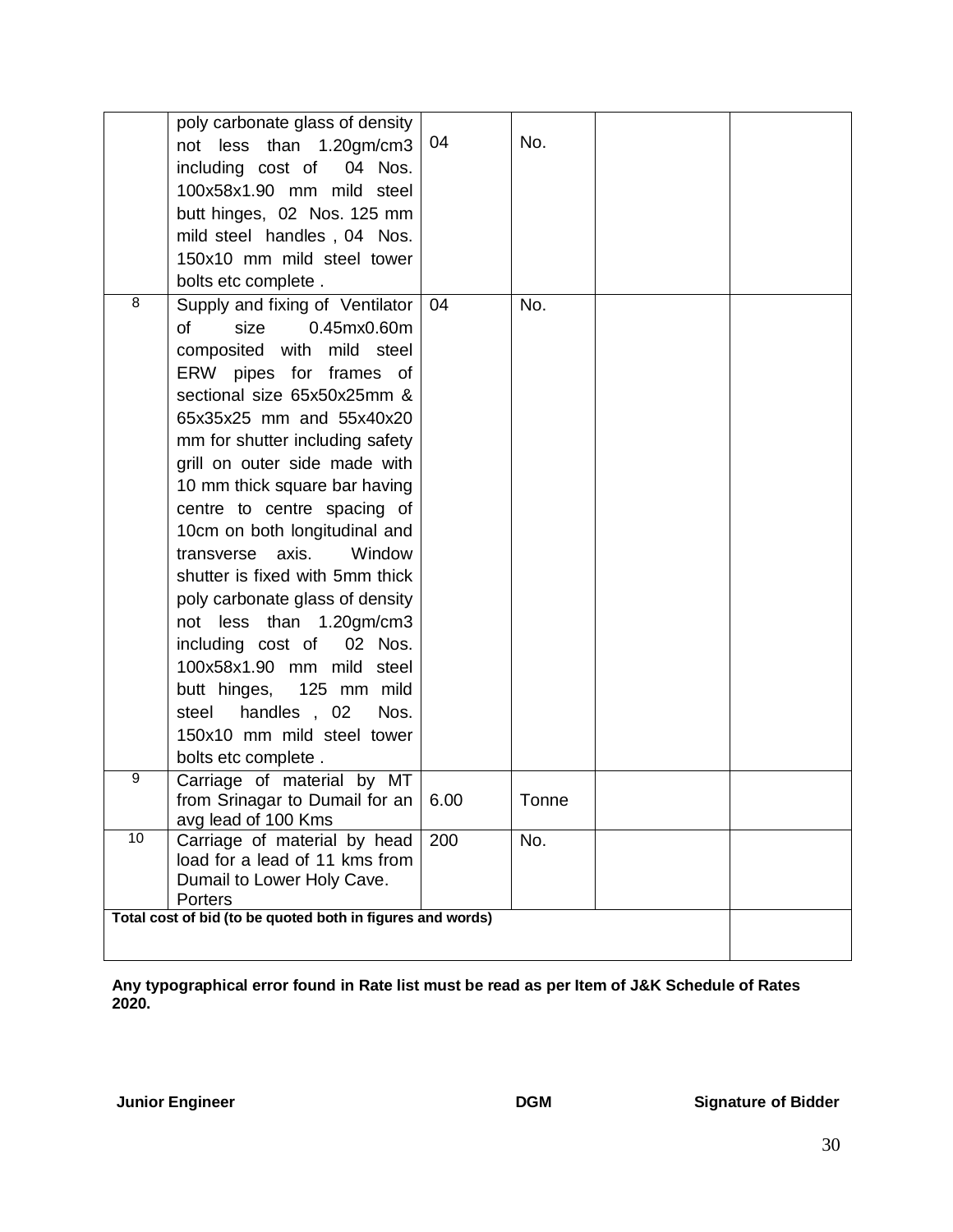# **SCHEDULE – B (Format for Financial Bid)**

#### **Rate List/ Quantity Schedule**

**Name of Work:** Supply and Installation of prefabricated super-structure of one No additional room of size 4.00m x 3.00m with attached washroom of size 2.00 x 1.50 for Camp Director, one No Control Room with attached washroom for service providers for issuance of Smart Cards to Yatris at Lower Holy Cave**. (Super-structure o**n**ly)**

#### **S.No: 02 Adv. Amount: Rs. 8.80 lakh**

| S. No.           | <b>Particulars of Items</b>                                                                                                                                                                                                                                                                                                                                              | Approx.<br>Quantity       | Unit           | Rate<br>be<br>to<br>quoted by the<br>Bidder (in Rs.) | <b>Amount</b><br>(in Rs.) |
|------------------|--------------------------------------------------------------------------------------------------------------------------------------------------------------------------------------------------------------------------------------------------------------------------------------------------------------------------------------------------------------------------|---------------------------|----------------|------------------------------------------------------|---------------------------|
|                  |                                                                                                                                                                                                                                                                                                                                                                          |                           |                |                                                      |                           |
|                  | π                                                                                                                                                                                                                                                                                                                                                                        | $\overline{\mathsf{III}}$ | $\overline{N}$ | $\overline{\mathsf{v}}$                              | $\overline{\mathsf{VI}}$  |
| $\mathbf{1}$     | Steel work in built up tubular<br>(round, square or rectangular<br>hollow tubes etc.) trusses etc.,<br>including cutting, hoisting,<br>fixing in position and applying<br>a priming coat of approved<br>steel primer, including welding<br>and bolted with special shaped<br>washers etc. complete.<br>Hot finished welded type tubes<br>(Make-<br>JINDAL/TATA/SAIL/JSW) | 825                       | Kg             |                                                      |                           |
| $\overline{2}$   | Structural steel work in built up<br>sections, trusses and framed<br>including<br>work,<br>cutting,<br>hoisting, fixing in position and<br>applying a priming coat of<br>steel<br>approved<br>primer<br>all<br>complete<br>including cost of<br>nuts & bolts.<br>Welded<br>(Make-<br>JINDAL/TATA/SAIL/JSW                                                                | 538.00                    | Kg             |                                                      |                           |
| $\overline{3}$ . | <b>PUF</b><br>Providing<br>and fixing<br>insulated sandwich panels for<br>walls and roofing of total<br>thickness not less than 50 mm<br>with all sides emedded in 1.2<br>mm thick PGI sheet U-section<br>40x52x40mm<br>with proper<br>riveting having spacing of 500                                                                                                    | 164.70                    | Sqm            |                                                      |                           |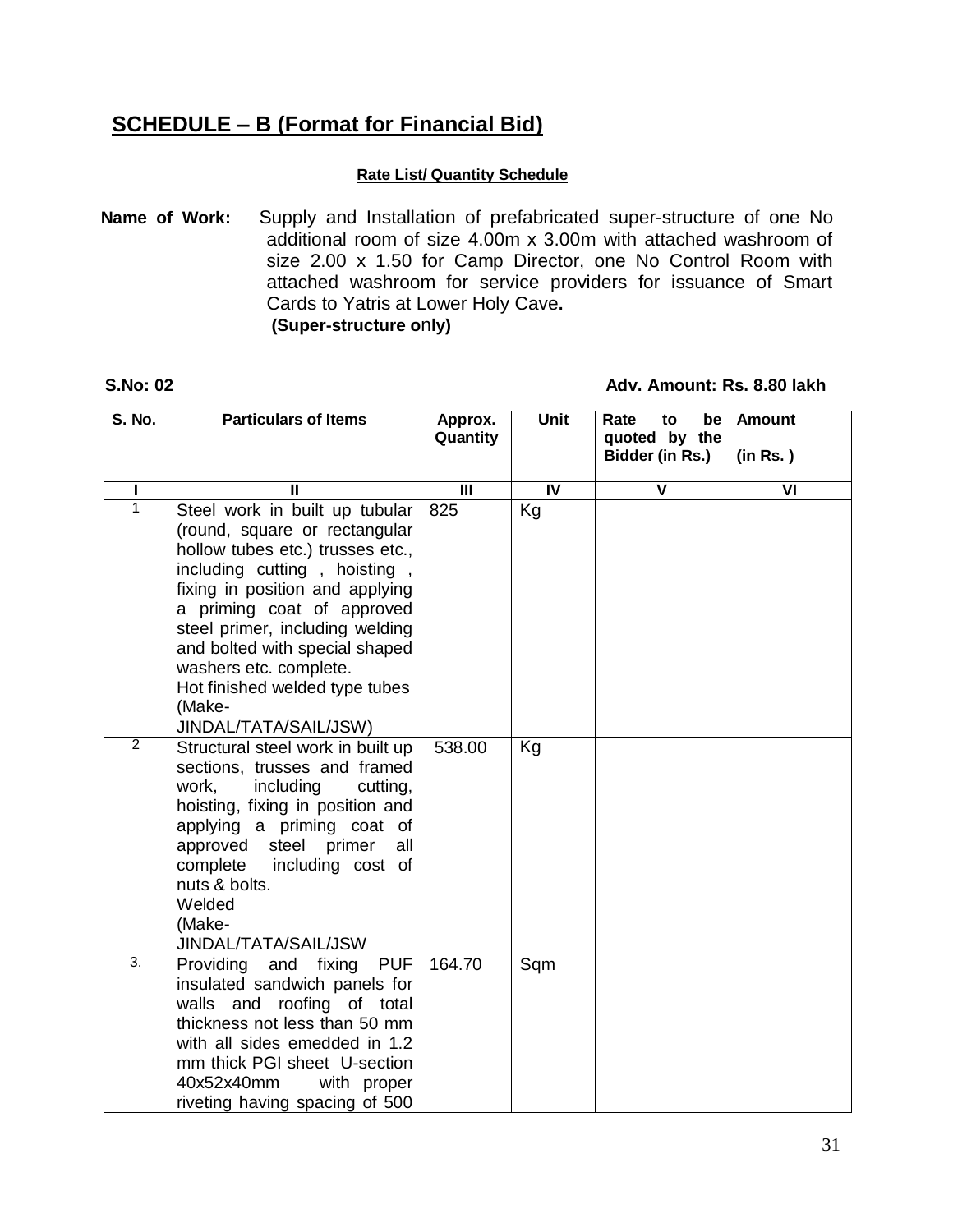|   | mm. Panel shall have 0.5 mm<br>thick precoated GI sheet on<br>both side of Polyurethane<br>foam confirming to IS 12436:<br>1988. The PPGI sheet should<br>have plastic protective guard<br>film of minimum 25 microns to<br>avoid<br>while<br>scratches<br>transportation. The PU foam<br>shall be self-extinguishing, fire<br>retardant.<br>(Make- Jindal mectec /E Pack<br>polymers/Modern<br>Prefab<br>systems)                                                |                |          |  |
|---|-------------------------------------------------------------------------------------------------------------------------------------------------------------------------------------------------------------------------------------------------------------------------------------------------------------------------------------------------------------------------------------------------------------------------------------------------------------------|----------------|----------|--|
| 4 | Providing<br>and<br>of<br>fixing<br>100 mm x 2 mm thick MS<br>sheet on every joint of PUF<br>panels of walling & roofing<br>from inner and outer side<br>including<br>of<br>cost<br>cutting,<br>punching etc complete                                                                                                                                                                                                                                             | 420.00         | Kg       |  |
| 5 | Providing and fixing precoated<br>galvanised steel sheet roofing<br>accessories 1 mm $(+0.05 %)$<br>total coated thickness, Zinc<br>coating 120 grams per sqm as<br>per IS: 277, in 240 mpa steel<br>grade, 5-7 microns epoxy<br>primer on both side of the<br>sheet and polyester top coat<br>microns<br>using<br>self<br>$15 - 18$<br>drilling/ self tapping screws<br>complete :<br>Ridges plain (500 -<br>(i)<br>600mm)<br>Flashings (150 mm<br>(ii)<br>wide) | 10.30<br>70.00 | Rm<br>Rm |  |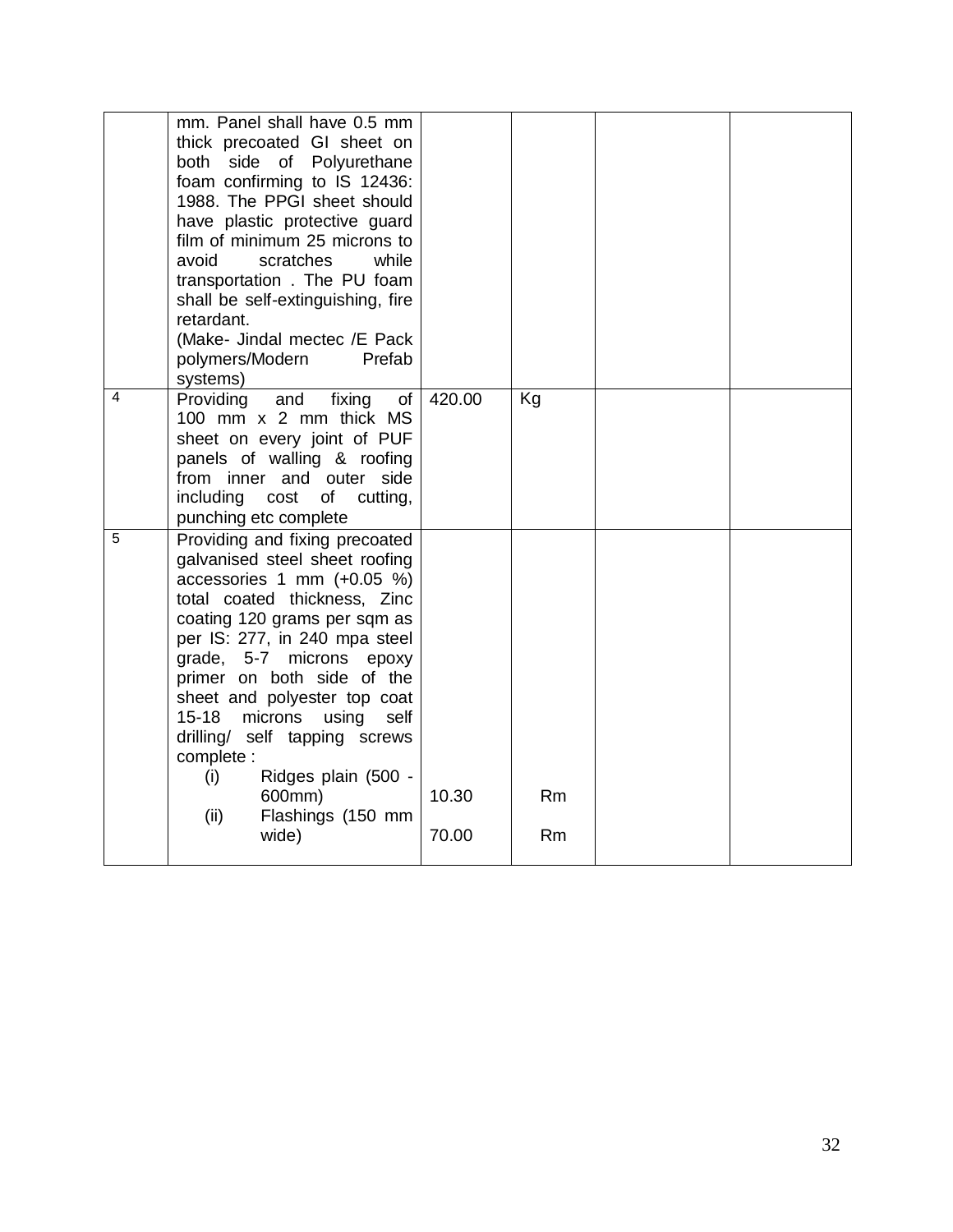| 6 | Supply and fixing of door         |    |     |  |
|---|-----------------------------------|----|-----|--|
|   | composited with 50mm PUF          |    |     |  |
|   | (polyurethane<br>panel<br>foam    |    |     |  |
|   | conforming to IS 12436:1988       |    |     |  |
|   | and PPGI sheet conforming.        |    |     |  |
|   |                                   |    |     |  |
|   | Sheet shall have guard film of    |    |     |  |
|   | 25 micron to avoid scratches      |    |     |  |
|   | during<br>transportation). Doors  |    |     |  |
|   | with frame work of Aluminum       |    |     |  |
|   | anodized channel (profile) of     |    |     |  |
|   | 60mmx40mmx2mm<br>thick            |    |     |  |
|   | including cost of<br>02 Nos.      |    |     |  |
|   | Anodised Aluminium handles        |    |     |  |
|   | 125 mm, 02 Nos. Anodised          |    |     |  |
|   | Aluminium sliding door bolt       |    |     |  |
|   | 250 x16<br>mm , 02<br>Nos.        |    |     |  |
|   | Anodised Aluminium tower bolt     |    |     |  |
|   | (barrel type) 200 x10 mm, 04      |    |     |  |
|   | Nos.                              |    |     |  |
|   | Anodised Aluminium                |    |     |  |
|   | butt hinges 75x45x3.2 mm etc      |    |     |  |
|   | complete.                         |    |     |  |
|   | (i)<br>(Doors of<br>size          |    |     |  |
|   | 0.97mx2.10m                       |    |     |  |
|   | including cost of                 | 02 | No. |  |
|   | frame etc complete                |    |     |  |
|   | (Doors<br>of<br>(ii)<br>size      |    |     |  |
|   | 0.75mx2.10m)                      |    |     |  |
|   | including cost of                 | 02 | No. |  |
|   | frame etc complete                |    |     |  |
|   |                                   |    |     |  |
| 7 | Supply and fixing of Double       |    |     |  |
|   | Window<br>leaf<br>of<br>size      |    |     |  |
|   | 1.00mx1.00m composited with       |    |     |  |
|   | milld steel ERW pipes for         |    |     |  |
|   | frames<br>of<br>sectional<br>size |    |     |  |
|   | 65x50x25mm & 65x35x25 mm          |    |     |  |
|   | and 55x40x20 mm for shutter       |    |     |  |
|   |                                   |    |     |  |
|   | including safety grill on outer   |    |     |  |
|   | side made with 10 mm thick        |    |     |  |
|   | square bar having centre to       |    |     |  |
|   | centre spacing of 10cm on         |    |     |  |
|   | longitudinal<br>both<br>and       |    |     |  |
|   | transverse axis.<br>Window        |    |     |  |
|   | shutter is fixed with 5mm thick   |    |     |  |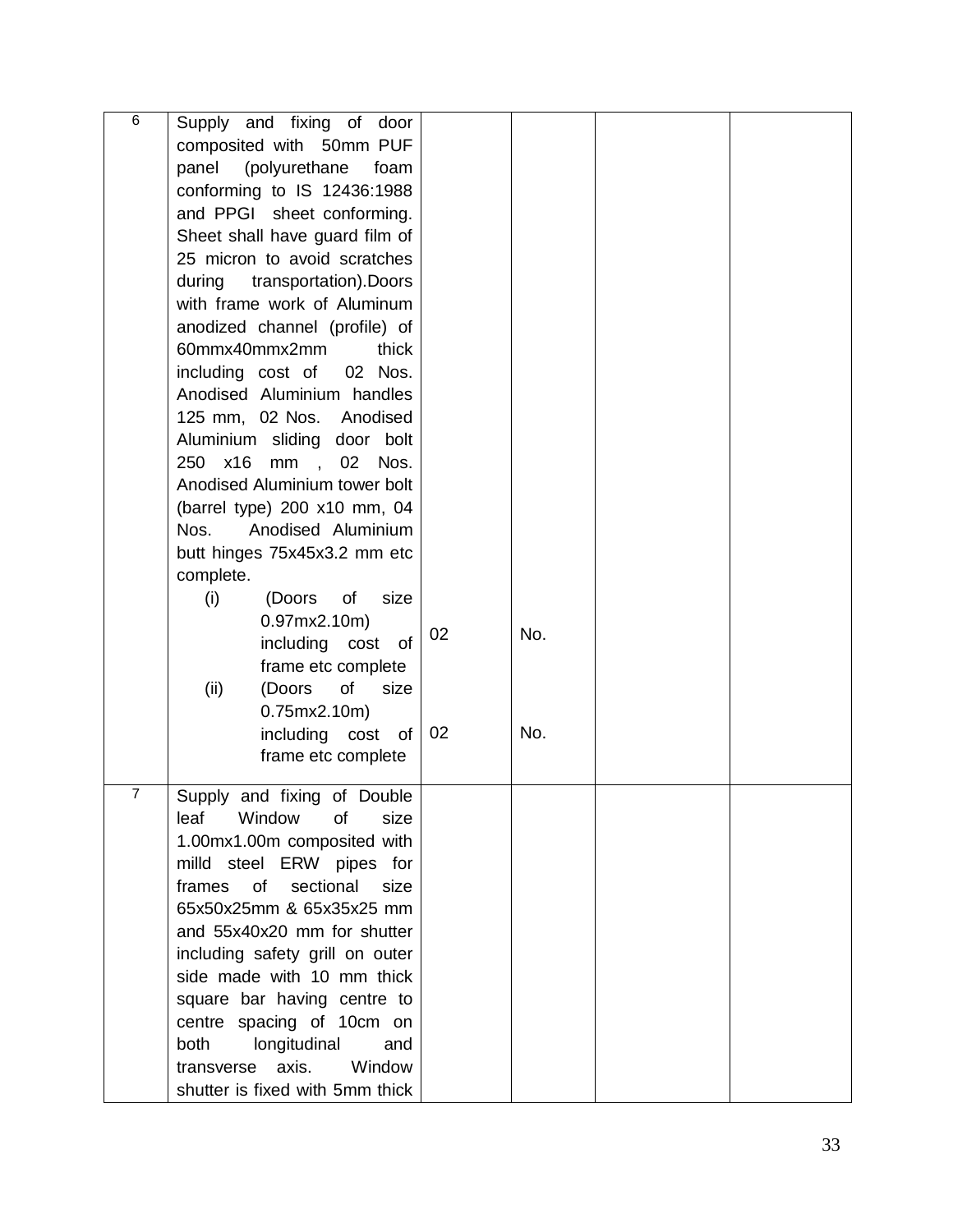|    | poly carbonate glass of density<br>less than 1.20gm/cm3<br>not<br>including cost of<br>04 Nos.<br>100x58x1.90 mm mild steel<br>butt hinges, 02 Nos. 125 mm<br>mild steel handles, 04 Nos.<br>150x10 mm mild steel tower<br>bolts etc complete.                                                                                                                                                                                                                                                                                                                                                                                                                       | 03     | No.   |  |
|----|----------------------------------------------------------------------------------------------------------------------------------------------------------------------------------------------------------------------------------------------------------------------------------------------------------------------------------------------------------------------------------------------------------------------------------------------------------------------------------------------------------------------------------------------------------------------------------------------------------------------------------------------------------------------|--------|-------|--|
| 8  | Supply and fixing of Ventilator<br>0.45mx0.60m<br>size<br>of<br>composited with milld steel<br>ERW pipes for frames of<br>sectional size 65x50x25mm &<br>65x35x25 mm and 55x40x20<br>mm for shutter including safety<br>grill on outer side made with<br>10 mm thick square bar having<br>centre to centre spacing of<br>10cm on both longitudinal and<br>transverse axis.<br>Window<br>shutter is fixed with 5mm thick<br>poly carbonate glass of density<br>not less than 1.20gm/cm3<br>including cost of<br>02 Nos.<br>100x58x1.90 mm mild steel<br>butt hinges, 125 mm mild<br>handles, 02<br>Nos.<br>steel<br>150x10 mm mild steel tower<br>bolts etc complete. | 02     | No.   |  |
| 9  | Carriage of material by MT<br>from Srinagar to Dumail for an   4.30<br>avg lead of 100 Kms                                                                                                                                                                                                                                                                                                                                                                                                                                                                                                                                                                           |        | Tonne |  |
| 10 | Carriage of material by head<br>load for a lead of 11 kms from<br>Dumail to Lower Holy Cave.<br>Porters                                                                                                                                                                                                                                                                                                                                                                                                                                                                                                                                                              | 144.00 | No.   |  |
|    | Total cost of bid (to be quoted both in figures and words)                                                                                                                                                                                                                                                                                                                                                                                                                                                                                                                                                                                                           |        |       |  |

**Any typographical error found in Rate list must be read as per Item of J&K Schedule of Rates 2020.**

**Junior Engineer Community Community Community Community DGM Signature of Bidder**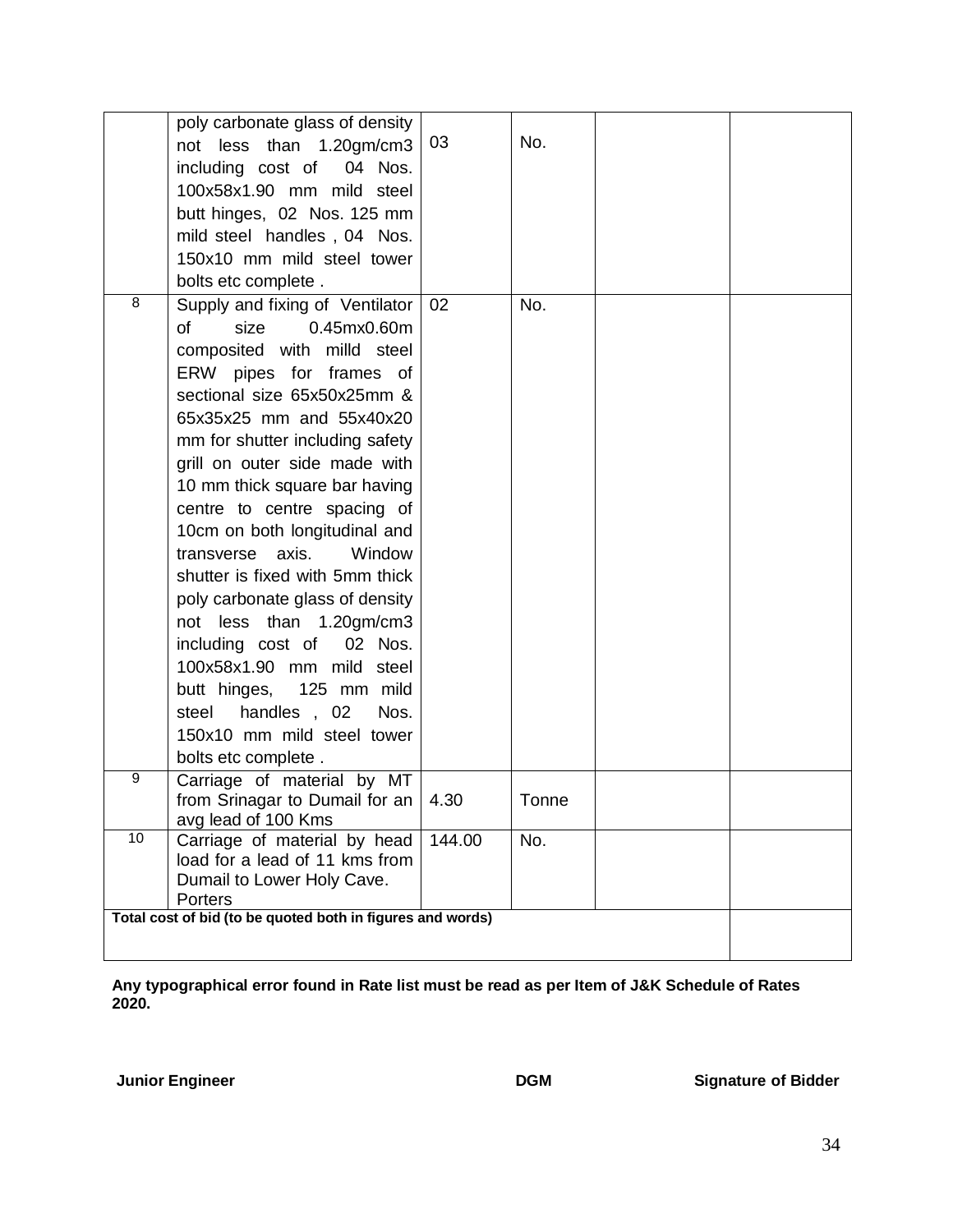# **SCHEDULE – B (Format for Financial Bid)**

#### **Rate List/ Quantity Schedule**

### **Name of Work: Supply and Installation of prefabricated Super structure of Sadhu Shed at Lower Holy Cave for Yatra-2022**

#### **S.No: 03 Adv. Amount: Rs. 4.44 lakh**

| S. No.         | <b>Particulars of Items</b>                                                                                                                                                                                                                                                                                                                                                                                                                                                                                                                                                                                                                                                                                                                                        | Approx.<br>Quantity     | <b>Unit</b>    | Rate<br>be<br>to<br>quoted by the | <b>Amount</b>            |
|----------------|--------------------------------------------------------------------------------------------------------------------------------------------------------------------------------------------------------------------------------------------------------------------------------------------------------------------------------------------------------------------------------------------------------------------------------------------------------------------------------------------------------------------------------------------------------------------------------------------------------------------------------------------------------------------------------------------------------------------------------------------------------------------|-------------------------|----------------|-----------------------------------|--------------------------|
|                |                                                                                                                                                                                                                                                                                                                                                                                                                                                                                                                                                                                                                                                                                                                                                                    |                         |                | Bidder (in Rs.)                   | (in Rs.)                 |
| ı              | Ш                                                                                                                                                                                                                                                                                                                                                                                                                                                                                                                                                                                                                                                                                                                                                                  | $\overline{\mathbf{m}}$ | $\overline{N}$ | $\overline{\mathsf{v}}$           | $\overline{\mathsf{VI}}$ |
| $\overline{1}$ | Steel work in built up tubular<br>(round, square or rectangular<br>hollow tubes etc.) trusses etc.,<br>including cutting, hoisting,<br>fixing in position and applying<br>a priming coat of approved<br>steel primer, including welding<br>and bolted with special shaped<br>washers etc. complete icludig<br>supply of nuts & bolts<br>Hot finished welded type tubes<br>(Make-<br>JINDAL/TATA/SAIL/JSW)                                                                                                                                                                                                                                                                                                                                                          | 1157.00                 | Kg             |                                   |                          |
| $\overline{2}$ | Providing and fixing precoated<br>galvanized iron profile sheets<br>shapeand<br>(size,<br>pitch<br>οf<br>corrugation as approved by<br>Engineer-in-charge)<br>$\mathbf{1}$<br>mm<br>$(+0.05)$<br>%)<br>total<br>coated<br>thickness with zinc coating 120<br>grams per sqm as perIS: 277,<br>in 240 mpa steel grade, 5-7<br>microns epoxy primer on both<br>side of the sheet and polyester<br>top coat 15-18 microns. Sheet<br>should have protective guard<br>film of 25 microns minimum to<br>avoid scratches during<br>transportation and should be<br>supplied in single length upto<br>12 metre or as desired by<br>Engineer-in-charge. The sheet<br>shall<br>fixed<br>be<br>using<br>self<br>drilling/self tapping screws of<br>size (5.5x 55 mm) with EPDM | 141.00                  | Sqm            |                                   |                          |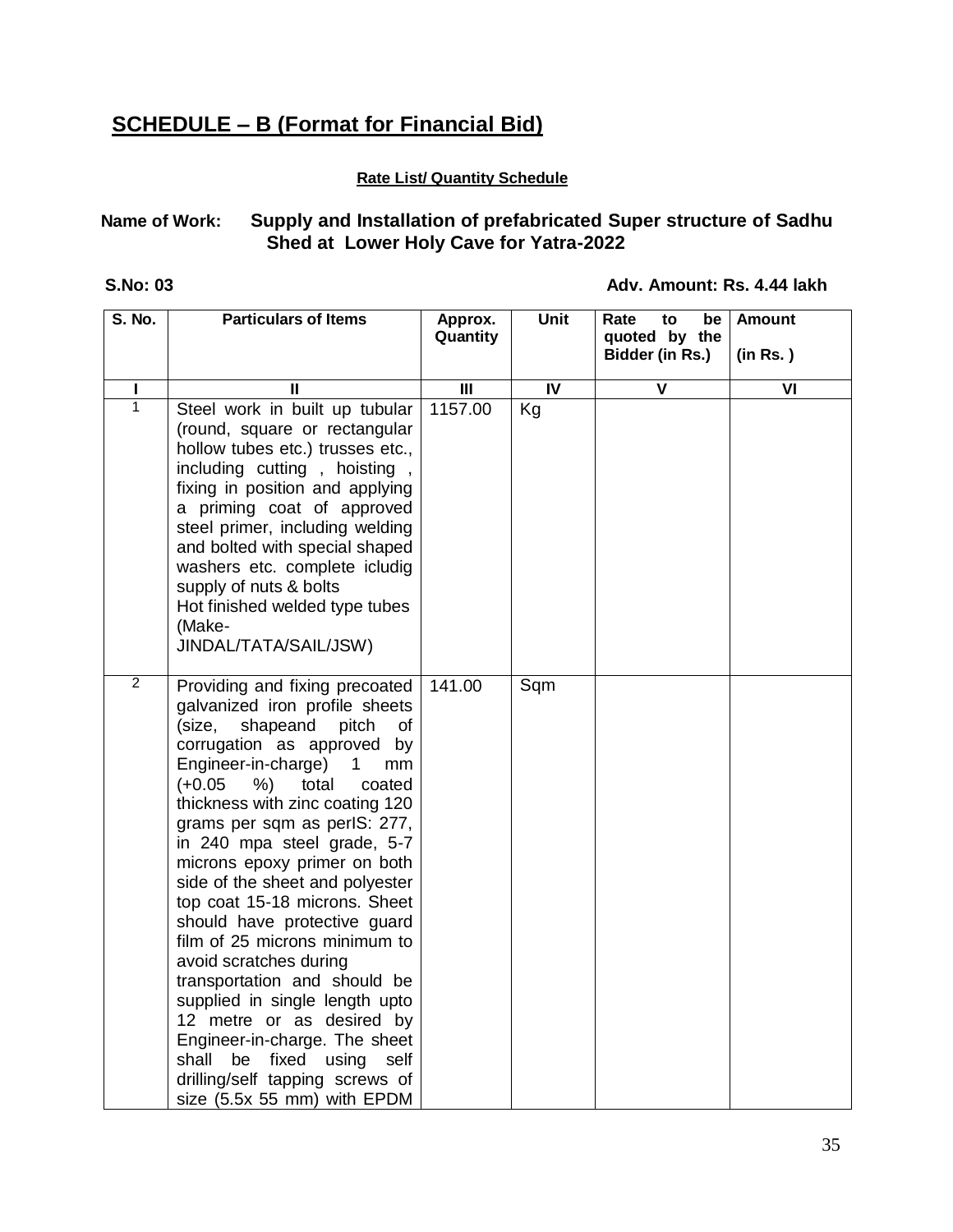|                                                            | seal, complete up to any pitch<br>in horizontal/ vertical or curved<br>surfaces, excluding the cost of<br>purlins, rafters and trusses and<br>including cutting to size and<br>shape wherever required.                                                                                  |      |        |  |  |  |
|------------------------------------------------------------|------------------------------------------------------------------------------------------------------------------------------------------------------------------------------------------------------------------------------------------------------------------------------------------|------|--------|--|--|--|
| 3                                                          | Demolishing C.C. manually<br>means including disposal of<br>material within 50 m lead as<br>per direction of engineer in<br>charge (1:3:6 on richer)                                                                                                                                     | 0.76 | Cum    |  |  |  |
| 4                                                          | Providing and laying in position<br>cement concrete of specified<br>grade including curing<br>but<br>excluding the cost of centring<br>and shuttering. All work upto<br>plinth level with:<br>1:2:4 (1 cement : 2 coarse<br>sand : 4 graded<br>stone<br>aggregate 20 mm nominal<br>size) | 0.76 | Cum    |  |  |  |
| 5                                                          | Carriage of sand and bajri by<br>head lead for an avg. lead of 5<br><b>Kms</b>                                                                                                                                                                                                           | 1.03 | Cum    |  |  |  |
| 6                                                          | Carriage of material by MT for<br>an avg lead of 100 kms from<br>Srinagar to Dumail                                                                                                                                                                                                      | 2.38 | Tonne  |  |  |  |
| $\overline{7}$                                             | Carriage of cement and steel<br>by head lead for an avg. lead<br>11 kms from Dumail to<br>of<br>Lower Holy Cave                                                                                                                                                                          | 80   | Porter |  |  |  |
|                                                            |                                                                                                                                                                                                                                                                                          | 02   | Ponies |  |  |  |
| Total cost of bid (to be quoted both in figures and words) |                                                                                                                                                                                                                                                                                          |      |        |  |  |  |

**Any typographical error found in Rate list must be read as per Item of J&K Schedule of Rates 2020.**

**Junior Engineer** 

**Junior Engineer Signature of Bidder**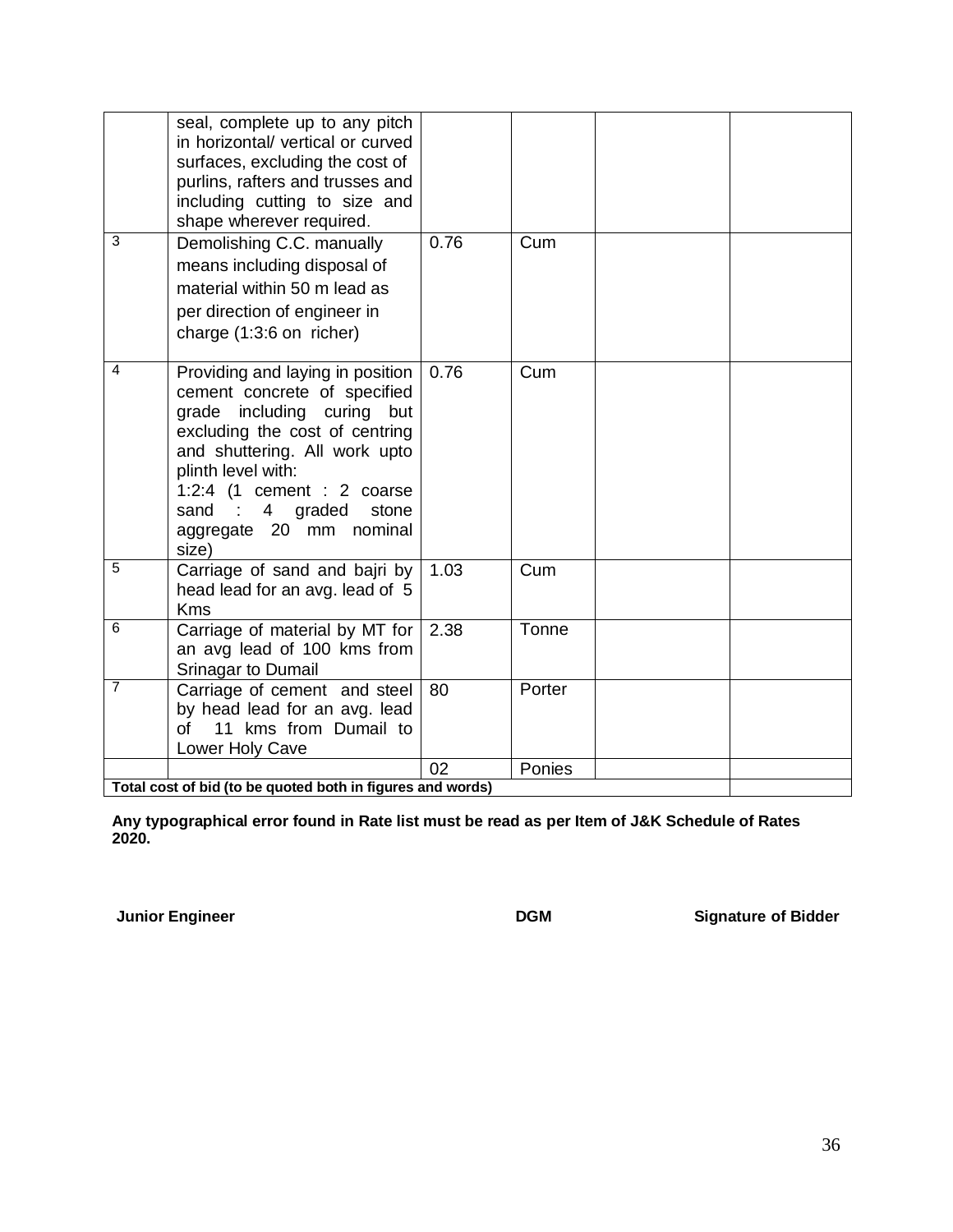# **SCHEDULE – B (Format for Financial Bid)**

#### **Rate List/ Quantity Schedule**

**Name of Work:** Supply and Installation of prefabricated super-structure of Control Room of size 5.40x2.75 m with washroom of size 2.00x1.40 m for Service Providers for issuance of Smart Card at Dumail.

#### **S.No: 04 Adv. Amount: Rs.3.90 lakh**

| S. No.         | <b>Particulars of Items</b>                                    | Approx.                 | Unit           | Rate<br>be<br>to                 | <b>Amount</b>           |
|----------------|----------------------------------------------------------------|-------------------------|----------------|----------------------------------|-------------------------|
|                |                                                                | Quantity                |                | quoted by the<br>Bidder (in Rs.) | (in Rs.)                |
| I              | $\mathbf{I}$                                                   | $\overline{\mathbf{m}}$ | $\overline{N}$ | V                                | $\overline{\mathsf{v}}$ |
| $\mathbf{1}$   | Steel work in built up tubular                                 | 891.00                  | Kg             |                                  |                         |
|                | (round, square or rectangular                                  |                         |                |                                  |                         |
|                | hollow tubes etc.) trusses etc.,                               |                         |                |                                  |                         |
|                | including cutting, hoisting,                                   |                         |                |                                  |                         |
|                | fixing in position and applying                                |                         |                |                                  |                         |
|                | a priming coat of approved                                     |                         |                |                                  |                         |
|                | steel primer, including welding                                |                         |                |                                  |                         |
|                | and bolted with special shaped                                 |                         |                |                                  |                         |
|                | washers etc. complete.<br>Hot finished welded type tubes       |                         |                |                                  |                         |
|                | (Make-                                                         |                         |                |                                  |                         |
|                | JINDAL/TATA/SAIL/JSW)                                          |                         |                |                                  |                         |
| $\overline{2}$ | Structural steel work in built up                              | 270.00                  | Kg             |                                  |                         |
|                | sections, trusses and framed                                   |                         |                |                                  |                         |
|                | work,<br>including<br>cutting,                                 |                         |                |                                  |                         |
|                | hoisting, fixing in position and                               |                         |                |                                  |                         |
|                | applying a priming coat of<br>approved steel primer<br>all     |                         |                |                                  |                         |
|                | complete<br>including cost of                                  |                         |                |                                  |                         |
|                | nuts & bolts.                                                  |                         |                |                                  |                         |
|                | Welded<br>(Make-                                               |                         |                |                                  |                         |
|                | JINDAL/TATA/SAIL/JSW)                                          |                         |                |                                  |                         |
| $\overline{3}$ | Providing<br>and fixing<br><b>PUF</b>                          | 63.65                   | Sqm            |                                  |                         |
|                | insulated sandwich panels for                                  |                         |                |                                  |                         |
|                | walls and roofing of total<br>thickness not less than 50 mm    |                         |                |                                  |                         |
|                | Panel shall have 0.5 mm thick                                  |                         |                |                                  |                         |
|                | precoated GI sheet on both                                     |                         |                |                                  |                         |
|                | side of Polyurethane foam                                      |                         |                |                                  |                         |
|                | confirming to IS 12436: 1988.                                  |                         |                |                                  |                         |
|                | The PPGI sheet should have                                     |                         |                |                                  |                         |
|                | plastic protective guard film of                               |                         |                |                                  |                         |
|                | minimum 25 microns to avoid<br>scratches while transportation. |                         |                |                                  |                         |
|                | The PU foam shall be self-                                     |                         |                |                                  |                         |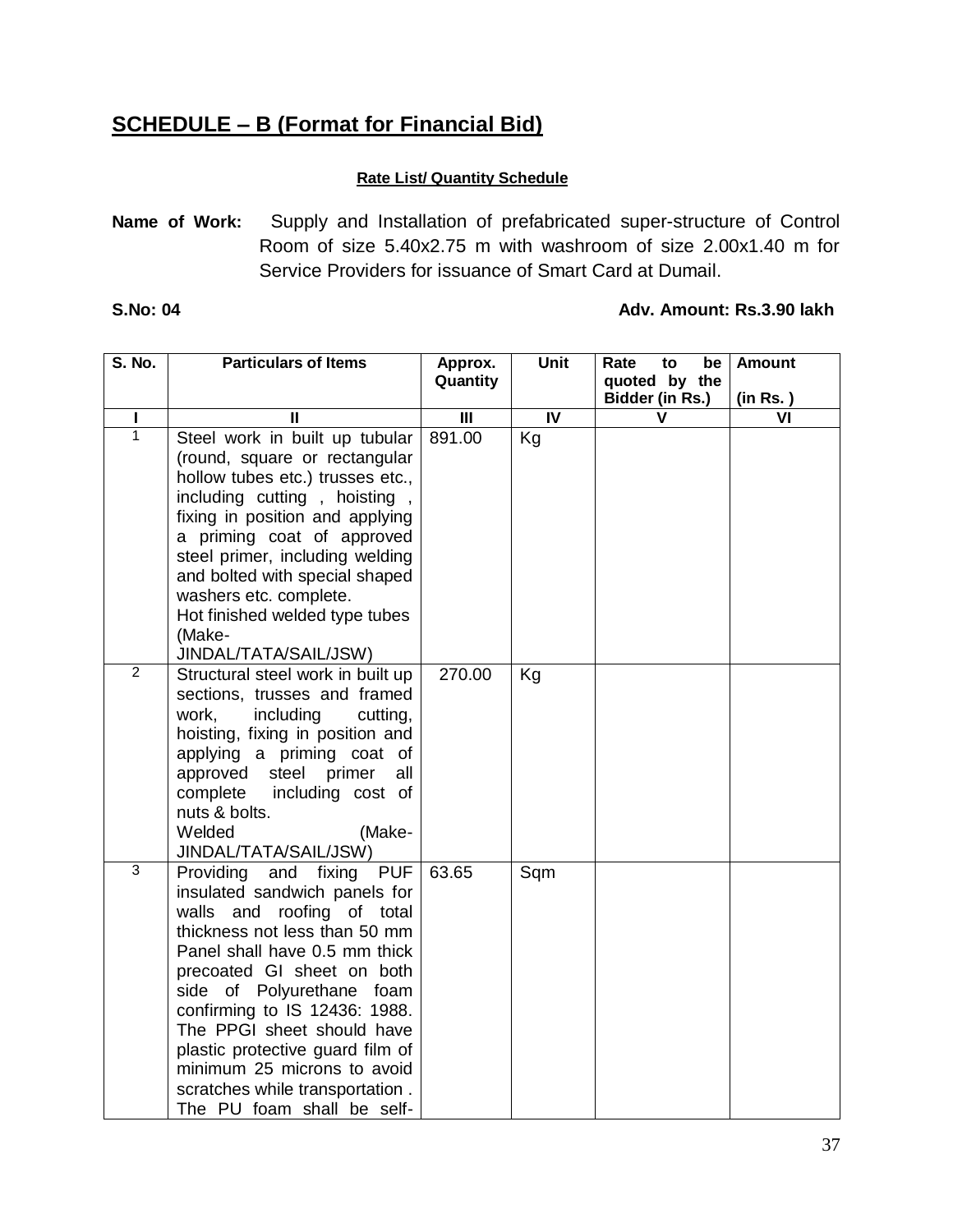|   | extinguishing, fire retardant.<br>(Make- Jindal mectec /E Pack  |       |           |  |
|---|-----------------------------------------------------------------|-------|-----------|--|
|   | polymers/Modern<br>Prefab                                       |       |           |  |
| 4 | systems)<br>Providing and fixing precoated                      | 48.22 | Sqm       |  |
|   | galvanized iron profile sheets                                  |       |           |  |
|   | (size, shape and pitch<br>of                                    |       |           |  |
|   | corrugation as approved by                                      |       |           |  |
|   | Engineer-in-charge) 0.50 mm                                     |       |           |  |
|   | $(+ 0.05 %)$ total coated                                       |       |           |  |
|   | thickness with zinc coating 120                                 |       |           |  |
|   | grams per sqm as per IS: 277,                                   |       |           |  |
|   | in 240 mpa steel grade, 5-7                                     |       |           |  |
|   | microns epoxy primer on both<br>side of the sheet and polyester |       |           |  |
|   | top coat 15-18 microns. Sheet                                   |       |           |  |
|   | should have protective guard                                    |       |           |  |
|   | film of 25 microns minimum to                                   |       |           |  |
|   | avoid<br>scratches<br>during                                    |       |           |  |
|   | transportation and should be                                    |       |           |  |
|   | supplied in single length upto                                  |       |           |  |
|   | 12 metre or as desired by                                       |       |           |  |
|   | Engineer-in-charge. The sheet                                   |       |           |  |
|   | shall be fixed using self drilling                              |       |           |  |
|   | /self tapping screws of size<br>(5.5x 55 mm) with EPDM seal,    |       |           |  |
|   | complete upto any pitch in                                      |       |           |  |
|   | horizontal/ vertical or curved                                  |       |           |  |
|   | surfaces, excluding the cost of                                 |       |           |  |
|   | purlins, rafters and trusses and                                |       |           |  |
|   | including cutting to size and                                   |       |           |  |
|   | shape wherever required.                                        |       |           |  |
| 5 | Providing and fixing precoated                                  |       |           |  |
|   | galvanised steel sheet roofing                                  |       |           |  |
|   | accessories0.50<br>mm<br>$(+0.05)$                              |       |           |  |
|   | %) total coated thickness, Zinc<br>coating 120 grams per sqm as |       |           |  |
|   | per IS: 277, in 240 mpa steel                                   |       |           |  |
|   | grade, 5-7 microns epoxy                                        |       |           |  |
|   | primer on both side of the                                      |       |           |  |
|   | sheet and polyester top coat                                    |       |           |  |
|   | $15 - 18$<br>microns<br>using<br>self                           |       |           |  |
|   | drilling/ self tapping screws                                   |       |           |  |
|   | complete :                                                      |       |           |  |
|   | a) Ridges plain (500 -                                          | 6.00  | <b>Rm</b> |  |
|   | 600mm)                                                          |       |           |  |
|   | b) Bird Cover (300 mm)<br>Flashings/                            | 10.80 | <b>Rm</b> |  |
|   | C)                                                              |       |           |  |
|   | Aprons.(Upto 200mm)                                             | 59.40 | Rm        |  |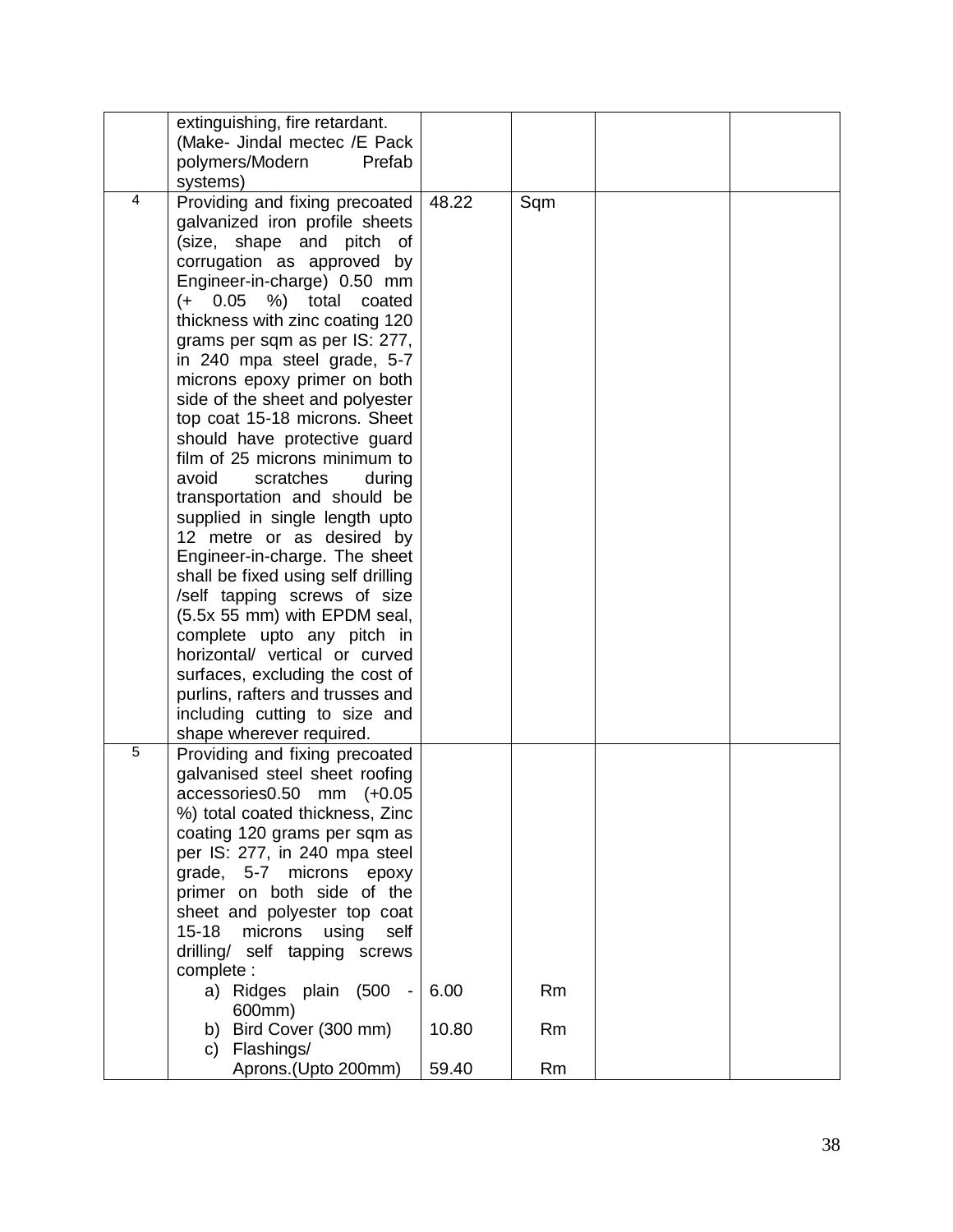| 6 | Supply and fixing of 50mm                                   |    |     |  |
|---|-------------------------------------------------------------|----|-----|--|
|   |                                                             |    |     |  |
|   | PUF panel (polyurethane foam                                |    |     |  |
|   | conforming to IS 12436:1988                                 |    |     |  |
|   | and PPGI sheet conforming to                                |    |     |  |
|   | IS.<br>14246:2013<br>for<br>yield                           |    |     |  |
|   | strength and IS 277:2018 for                                |    |     |  |
|   | zinc coating, sheet shall have                              |    |     |  |
|   | 5-7 micron epoxy primer on                                  |    |     |  |
|   | both sides and polyester top                                |    |     |  |
|   | coat of 15-18 micron .Also,                                 |    |     |  |
|   | sheet shall have guard film of                              |    |     |  |
|   | 25 micron to avoid scratches                                |    |     |  |
|   | during transportation) doors                                |    |     |  |
|   | with frame work of Aluminum                                 |    |     |  |
|   | anodized channel (profile) of                               |    |     |  |
|   | 60mmx40mmx2mm<br>thick                                      |    |     |  |
|   | including cost of 02 Nos.                                   |    |     |  |
|   | Anodised Aluminium handles                                  |    |     |  |
|   | 125 mm, 02 Nos. Anodised                                    |    |     |  |
|   | Aluminium sliding door bolt                                 |    |     |  |
|   | 250 x16<br>mm<br>02<br>Nos.<br>$\overline{\phantom{a}}$     |    |     |  |
|   | Anodised Aluminium tower bolt                               |    |     |  |
|   | (barrel type) 200 x10 mm, 04                                |    |     |  |
|   | Anodised Aluminium<br>Nos.                                  |    |     |  |
|   | butt hinges 75x45x3.2 mm etc                                |    |     |  |
|   | complete.                                                   |    |     |  |
|   | Window with sliding shutters                                |    |     |  |
|   | of poly carbonate glass 5mm                                 |    |     |  |
|   | thick havind density not less                               |    |     |  |
|   | tha $1.20$ gm/cm <sup>3</sup> with frame                    |    |     |  |
|   | work of Aluminum anodized                                   |    |     |  |
|   | (profile)<br>channel<br>of                                  |    |     |  |
|   | 60mmx40mmx2mm thick and                                     |    |     |  |
|   | outside fixed with GI mosquito                              |    |     |  |
|   | locking<br>and<br>complete<br>net                           |    |     |  |
|   | arrangement.                                                |    |     |  |
|   | Doors (970x2100mm)<br>(i)                                   | 02 | No. |  |
|   | shutter of PUF panel 50                                     |    |     |  |
|   | mm thick                                                    |    |     |  |
|   | Doors(750x2100mm)<br>(ii)                                   | 01 | No. |  |
|   | shutter of PUF panel 50                                     |    |     |  |
|   | mm thick                                                    |    |     |  |
|   | Windows (900x900mm)-<br>(iii)<br>sliding shutter 02 No.with |    |     |  |
|   | GI wire mesh fixed on                                       | 01 | No. |  |
|   |                                                             |    |     |  |